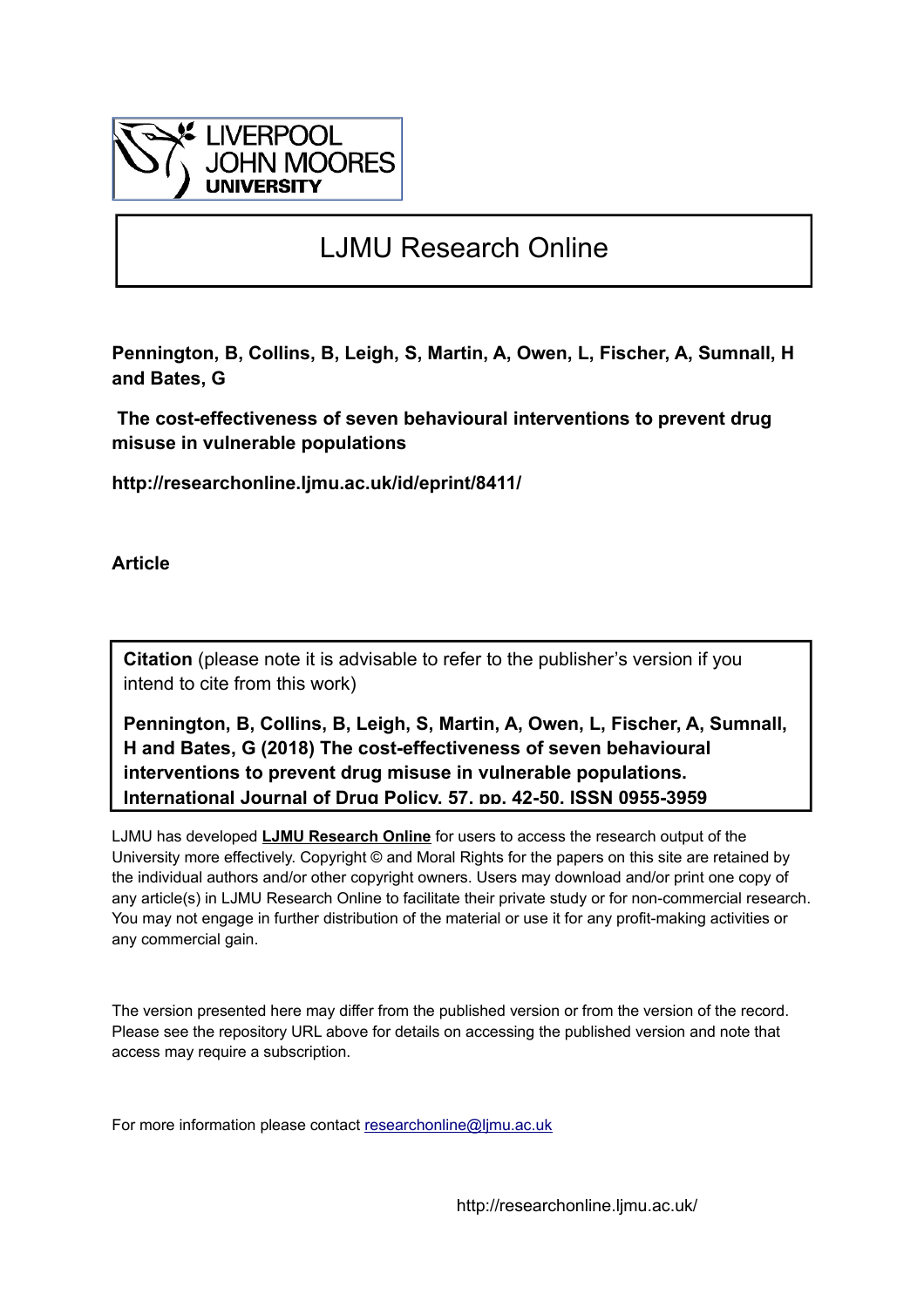## **Title page**

**Title:** The cost-effectiveness of seven behavioural interventions to prevent drug misuse in vulnerable populations

## **Authors:**

Becky Pennington a, b (Corresponding author) [b.pennington@sheffield.ac.uk]

Brendan Collins <sup>c</sup>[Brendan.Collins@liverpool.ac.uk]

Simon Leigh d[Simon.Leigh@liverpool.ac.uk]

Antony P Martin <sup>e</sup>[A.P.Martin@liverpool.ac.uk]

Lesley Owen<sup>a</sup> [Lesley.Owen@nice.org.uk]

Alastair Fischer <sup>a</sup> [alastair\_fischer@hotmail.com]

Harry Sumnall <sup>f</sup>[h.sumnall@ljmu.ac.uk]

Geoff Bates <sup>f</sup> [G.Bates@ljmu.ac.uk]

### **Affiliations:**

- a. Centre for Guidelines, National Institute for Health and Care Excellence. Level 1A, City Tower, Piccadilly Plaza, Manchester, England, M1 4BT.
- b. School of Health and Related Research, University of Sheffield, 30 Regent Street, Sheffield, S1 4DA.
- c. Department of Public Health and Policy, University of Liverpool, Chatham Street, Liverpool, England, L69 7ZH.
- d. Institute of Infection and Global Health, University of Liverpool, 8 West Derby Street, Liverpool, England L69 7BE
- e. National Institute for Health Research, Collaborations for Leadership in Applied Health Research and Care, North West Coast (NIHR CLAHRC NWC), University of Liverpool, Chatham Street, Liverpool, England, L69 7ZH
- f. Public Health Institute, Liverpool John Moores University, 15-21 Webster Street, Liverpool, England, L3 2ET.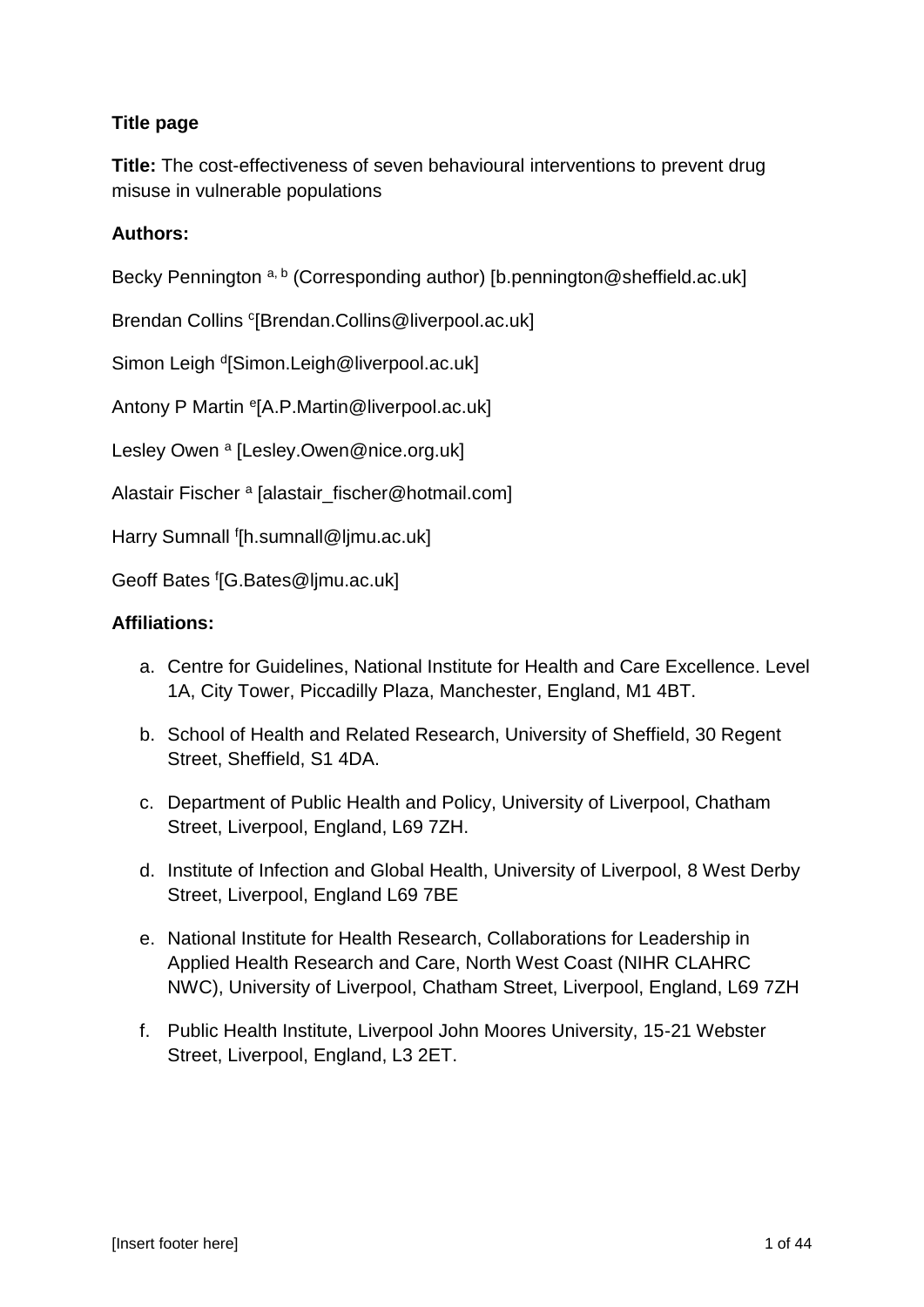### **Second page**

**Title:** The cost-effectiveness of seven behavioural interventions to prevent drug misuse in vulnerable populations

**Keywords:** cost-effectiveness, economic evaluation, prevention, NICE

### **Structured Abstract**

**Background** The National Institute for Health and Care Excellence (NICE) developed a guideline on drug misuse prevention in vulnerable populations. Part of the guideline development process involved evaluating cost-effectiveness and determining which interventions represented good value for money.

**Methods** Economic models were developed for seven interventions which aimed to prevent drug use in vulnerable populations. The models compared the costs (to the health and crime sectors) and health benefits (in quality-adjusted life years (QALYs)) of each intervention and its comparator. Sensitivity analysis explored the uncertainty associated with the cost of each intervention and duration of its effect.

**Results** The reduction in drug use for each intervention partly offset the costs of the intervention, and improved health outcomes (QALYs). However, with high intervention costs and low QALY gains, none of the interventions were estimated to be cost-effective in the base case. Sensitivity analysis found that some of the interventions could be cost-effective if they could be delivered at a lower cost, or if the effect could be sustained for more than two years.

**Conclusions** For drug misuse prevention to be prioritised by funders, the consequences of drug misuse need to be understood, and interventions need to be shown to be effective and cost-effective. Quantifying the wider harms of drug misuse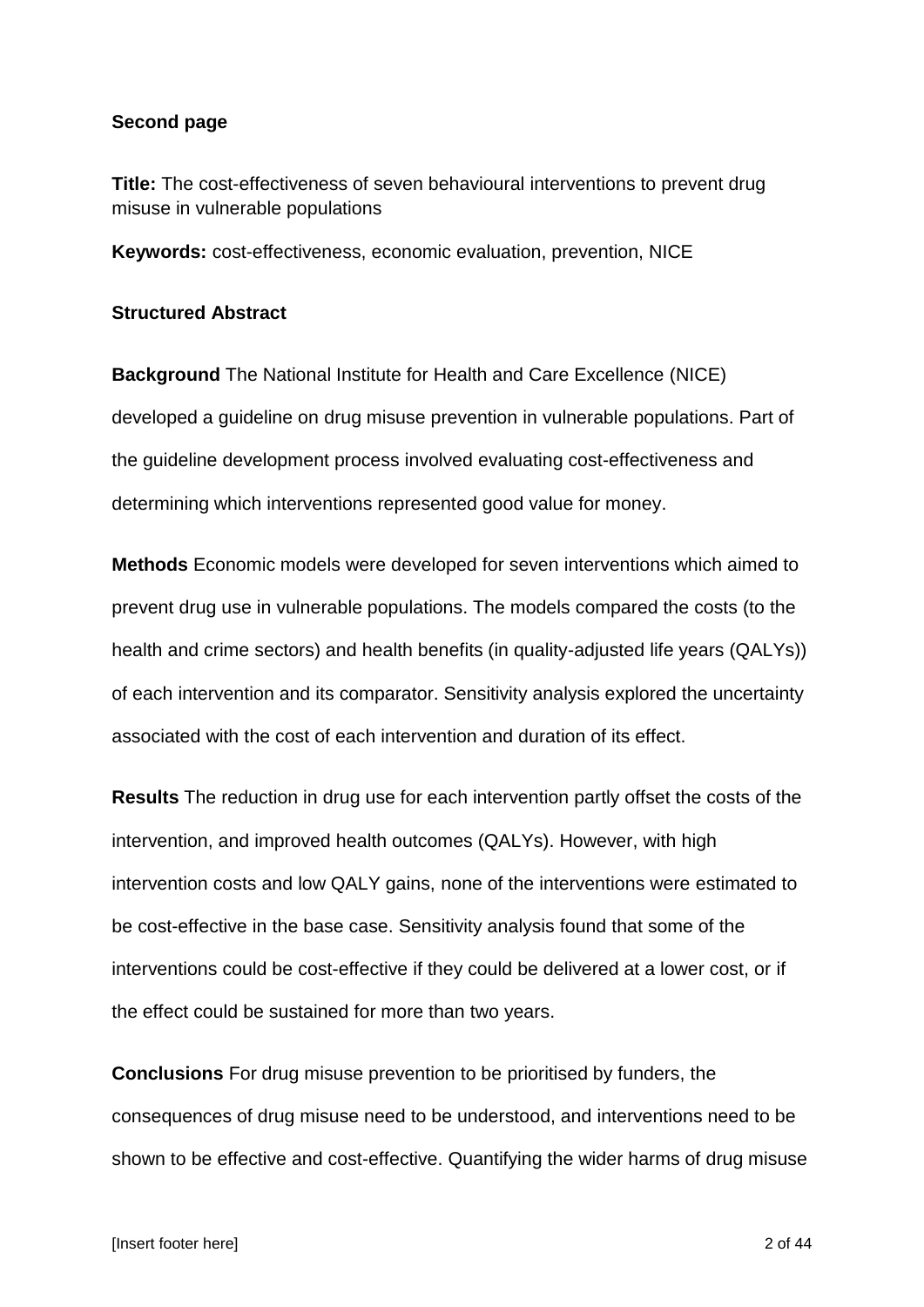and wider benefits of prevention interventions poses challenges in evaluating the cost-effectiveness of drug misuse prevention interventions. A greater understanding of the consequences of drug misuse and causal factors could facilitate development of cost-effective interventions to prevent drug misuse.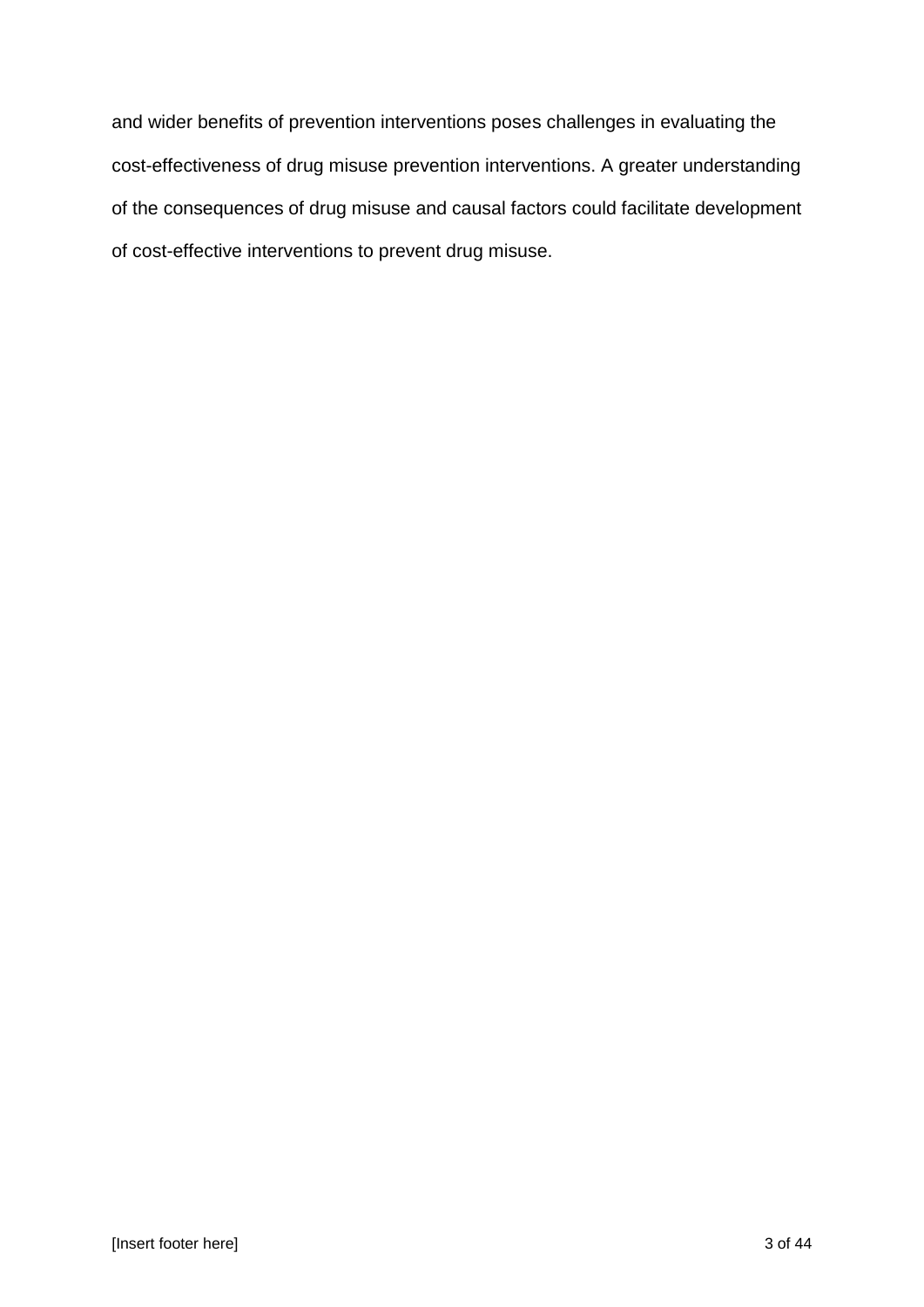### **1. Introduction**

In 2015, the Department of Health in England asked the National Institute for Health and Care Excellence (NICE) to develop guidance on drug misuse prevention (National Institute for Health and Care Excellence, 2017). The guideline scope focussed on interventions targeted at populations who were already using drugs occasionally, or were considered at most risk of starting to use drugs. The scope considered groups including (but not limited to) those with co-occurring mental health problems, those not in education, and children and young people whose parents used drugs. The guideline focussed on interventions that aimed to prevent or delay drug use and excluded interventions related to the supply of drugs, treatment of drug misuse or dependence and interventions to promote safer injecting (National Institute for Health and Care Excellence, 2015).

NICE follows a defined process in developing guidelines that considers evidence for the effectiveness and cost-effectiveness of interventions when making recommendations (National Institute for Health and Care Excellence, 2016). In considering cost-effectiveness evidence, NICE's preference is usually to conduct cost-utility analysis, using quality-adjusted life years (QALYs) as the outcome metric. QALYs combine quality of life with length of life, and therefore allow comparison of outcomes across different health areas. An incremental cost-effectiveness ratio (ICER) can be calculated by dividing the difference in costs of an intervention and its comparator by the difference in QALYs. Judging the size of ICERs assists decision makers in determining whether an intervention represents good value for money. (It should be noted that cost-effectiveness is not the sole factor considered in NICE's decision making, and that other elements such as the fair distribution of resources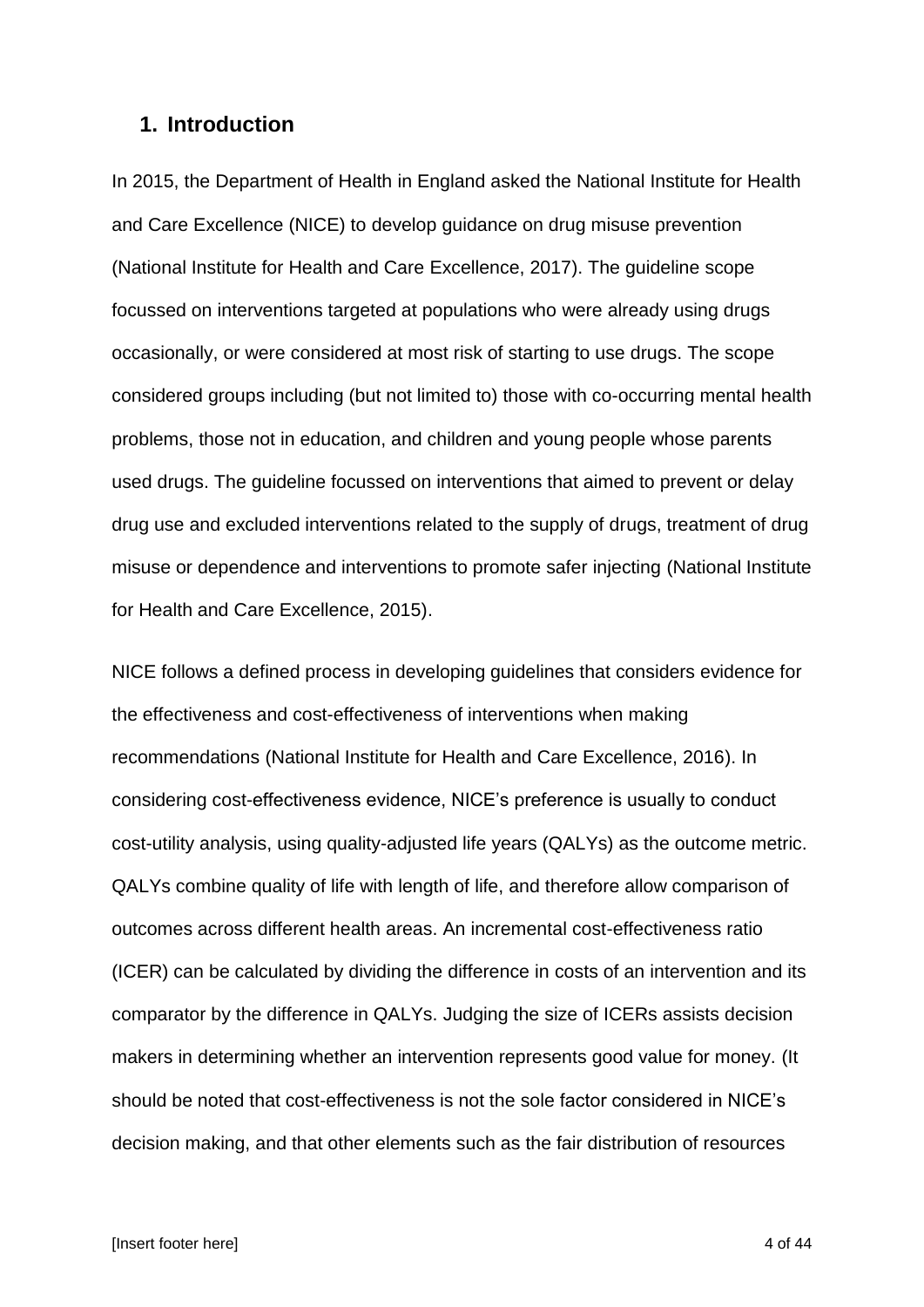should also be considered (National Institute for Health and Care Excellence, 2008a)).

A systematic review of the literature did not identify any articles that reported relevant cost-effectiveness evidence (Bates et al., 2016). Three reports summarising findings from a US-based cost-benefit model for interventions targeting relevant populations were identified from additional sources, but these were considered to have limited applicability to the UK setting. Given the absence of relevant cost-utility analysis from the literature, the development of new economic models was considered important in understanding which interventions aimed at drug misuse prevention represent good value for money. The economic models considered behavioural interventions identified in a systematic review of the literature. None of the interventions considered in the economic models were considered cost-effective using NICE's standard approach.

This article aims to explore why these interventions were not cost-effective and how future economic evaluations should consider interventions to prevent drug misuse. We do this by:

- providing an overview of the modelling approach and inputs and reporting the results of the analysis,
- providing sensitivity analysis to understand which parameters would need to change for interventions to be cost-effective, and
- discussing the challenges of economic evaluation of drug misuse prevention.

We draw comparison with alcohol and smoking, and refer to established challenges in economic evaluation in public health. We discuss the limitations of our analysis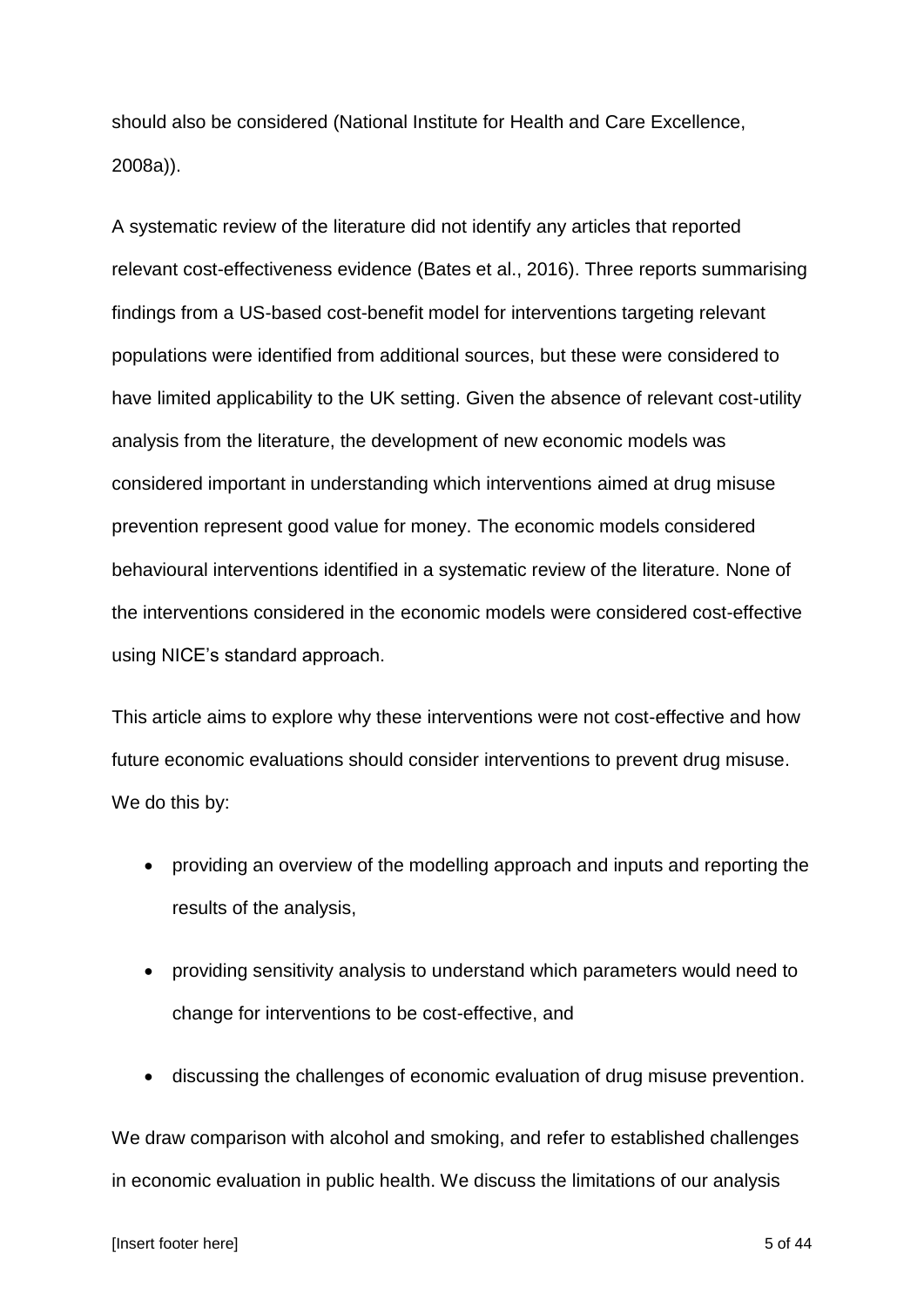and suggest alternative approaches which could be used in future analyses, and areas in which further research would be particularly valuable.

## **2. Material and methods**

### *2.1 General modelling approach*

Economic modelling compares the costs and consequences of two alternative courses of action. Models combine data from multiple sources to estimate the total costs and benefits that would occur if each of the two courses of action were implemented. Decision tree models use 'branches' to represent the different pathways patients can follow or events that can happen, and multiply the probabilities of these events by the costs and consequences of the events (Brennan et al, 2006; Briggs et al, 2006; Drummond et al, 2005; Morris et al, 2012). Decision trees are commonly used in evaluating the cost-effectiveness of health interventions for drug or alcohol problems (Hoang et al., 2016). We developed decision tree models to compare the costs and QALYs associated with the change in drug use for each intervention and its comparator in the study. We performed literature searches to identify the events, costs and consequences which would be included in the models. These required numerical data comparing outcomes between drug use and non-drug use such as relative risks or odds ratios. Outcomes for which quantifiable effects could not be identified were excluded from the models. Included events were discussed and agreed with an advisory committee.

We adopted a partial public sector perspective, including costs to healthcare and criminal justice sectors. We did not include costs relating to employment, education or out-of-pocket expenses incurred by individuals. We considered health effects to the individuals at risk of drug misuse, using QALY losses to capture the impact of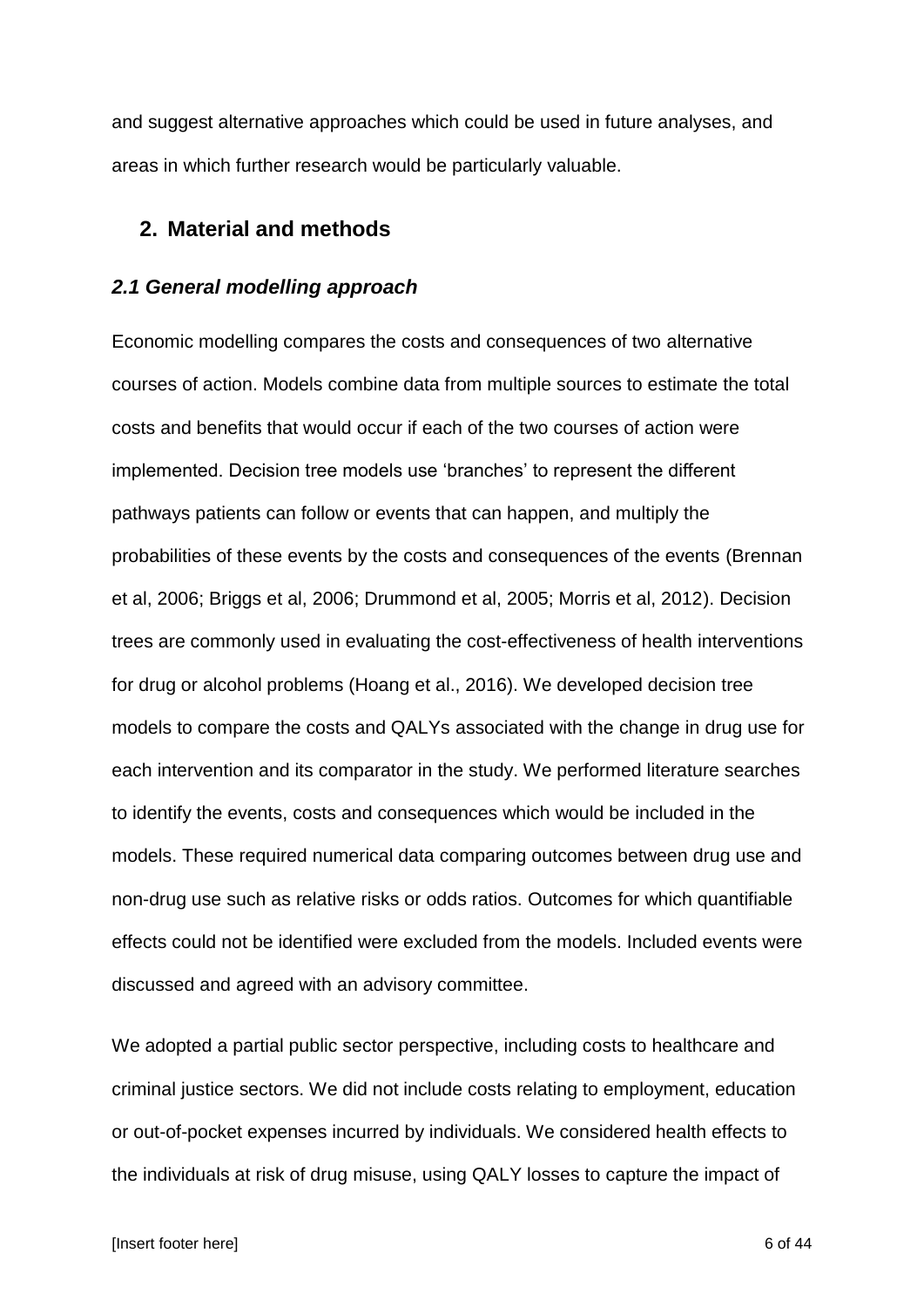both reductions in quality-of-life, and of premature death. The costs and opportunity for QALY gains for each intervention were specific to the drug in question, as the potential consequences of cannabis, ecstasy and cocaine usage differ and no single source was identified which reported data for all drugs. Costs and QALYs were discounted at 3.5% per annum (National Institute for Health and Care Excellence, 2016). All costs were expressed in 2015 prices (GBP). The modelled time horizon (time period over which events, costs and consequences are considered) depended upon the duration of the study and evidence base for drug-related consequences, and was varied in scenario analyses. Details of all the models and inputs are available elsewhere (Collins et al., 2016).

### *2.2 Interventions*

Interventions identified in a systematic literature review of the effectiveness of targeted prevention programmes (Novakovic et al., 2016) were included in the models if they reduced drug misuse, the source study included a comparator group, and the baseline characteristics of the population in the study were defined. A total of seven interventions met these criteria. These were:

- 1. Focus on Families: a multicomponent intervention with families of substance abusers (Catalano et al., 1999).
- 2. A web-based personalised feedback intervention based on brief motivational interviewing techniques, for college student cannabis users (Lee et al., 2010).
- 3. Familias Unidas: a group based multi-parent intervention for families of delinquent youth (Pradoet al., 2012).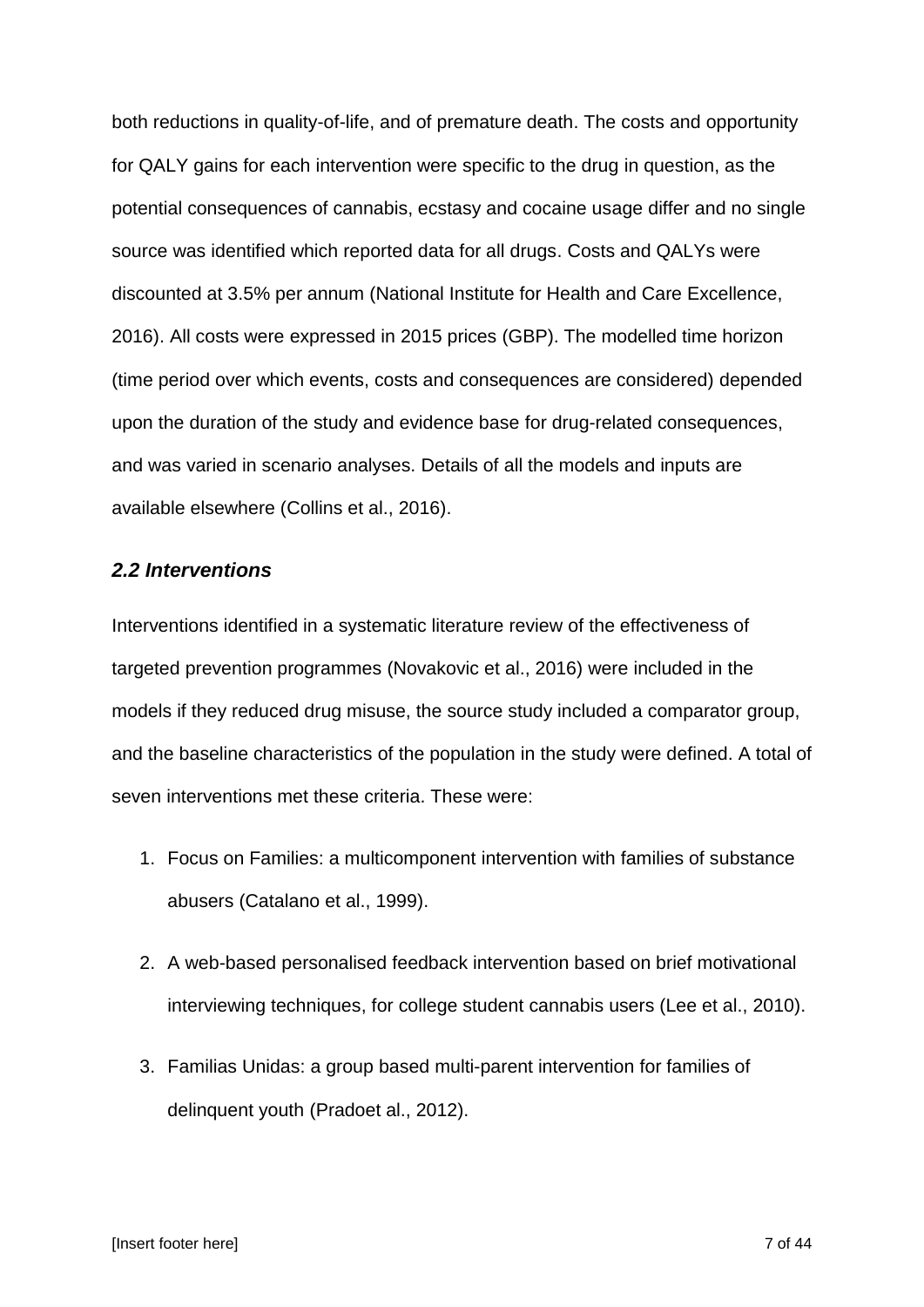- 4. A single brief motivational interviewing session for regular ecstasy users (Martin and Copeland, 2010).
- 5. A brief motivational interviewing intervention to reduce both risky sex and drug use in young gay and bisexual men (Parsons et al.,2014).
- 6. A motivational interviewing intervention to reduce club drug and HIV risk behaviours use among men who have sex with men (Morgenstern et al.,2009).
- 7. STRIVE (SupporT to Reunite, Involve and Value Each other): A family-based intervention to reduce substance use among newly homeless youth (Milburn et al.,2012).

The effectiveness of the interventions was derived from the effectiveness studies identified in the systematic review (Novakovic et al., 2016). Population, intervention, comparator and effectiveness data are presented in Table 1.

None of the studies provided UK costs for the interventions, so we estimated intervention costs by converting costs from other currencies to GBP, or by applying UK unit costs to reported resource use. UK practice may differ from the source studies, and there may be local variation in the implementation of the interventions, so the intervention costs were varied in sensitivity analysis. Estimates including lower and upper bounds are provided in Table 2.

[Table 1 to go here]

[Table 2 to go here]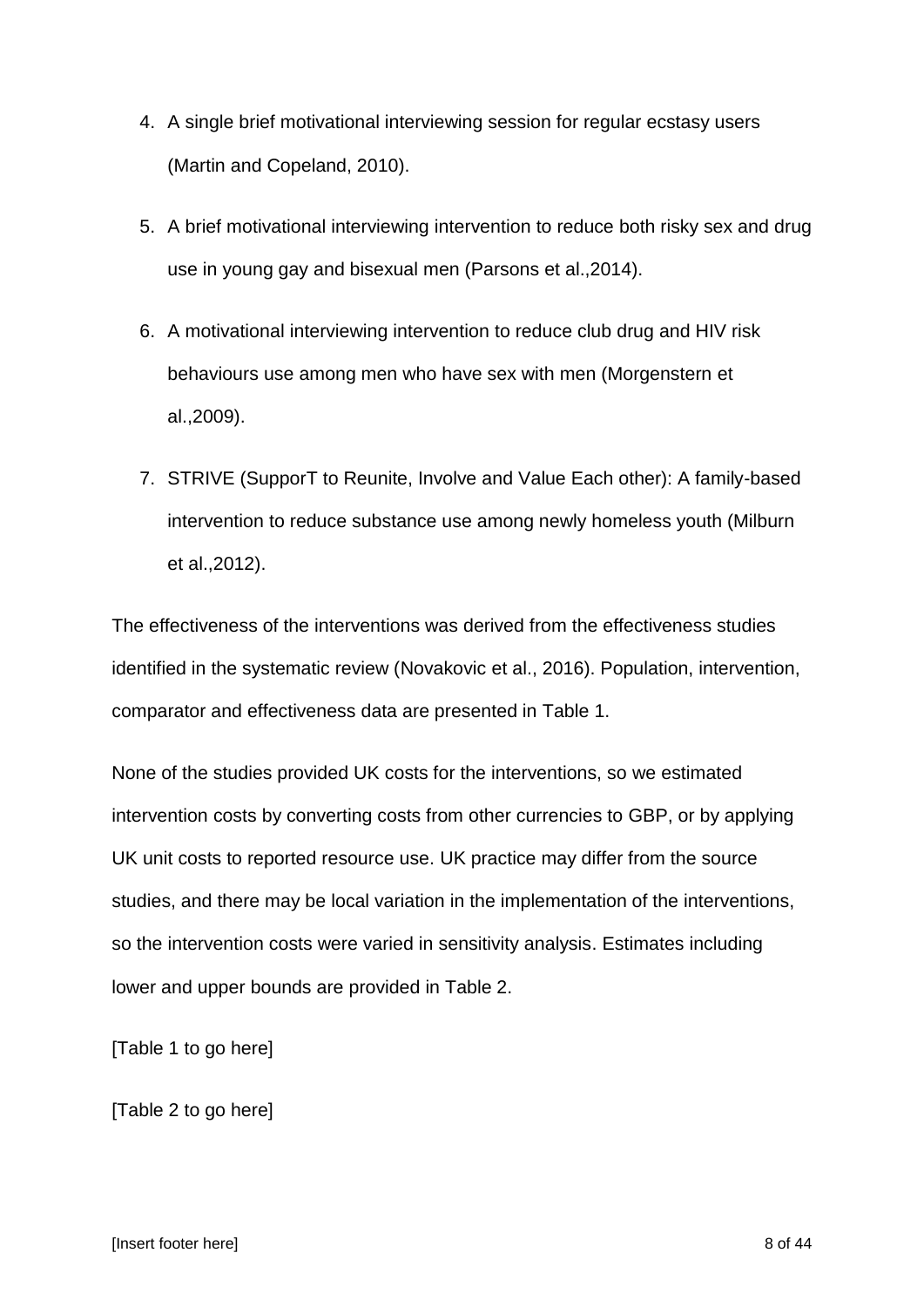### *2.3 Models focussing on cannabis use*

Cannabis use was associated with an increased risk of psychotic disorders and of being arrested. The models assumed that cannabis use increased the rate of psychotic disorders from seven in 1,000 to 14 in 1,000 (Hall, 2015). Annual psychotic disorder-related costs included service costs (£13,136) and informal care costs (£4,242). Psychotic disorders were assumed to reduce health related quality of life from 1 to 0.68 (McCrone et al., 2009) (where 1 is equivalent to full health and 0 is equivalent to being dead). It was estimated that there are 50.27 cannabis possession arrests per 1,000 cannabis users based on police recorded data from 2014-15, costing £500 per arrest. The cost of £500 is based on the average time it takes an officer to deal with an offence, noting that that this cost is low as most cannabis possessions are assumed not to result in court activity (May et al., 2007).The literature indicated that cannabis use may be associated with an increased risk of road traffic accidents (Gadegbeku et al., 2011; Harman and Huestis 2013) but the advisory committee which developed the guideline was not convinced of the robustness of these estimates, and so they were included in sensitivity analysis only. Cannabis-related lung cancer was excluded from the models as robust UK data were not identified. Our modelled social costs for one year of cannabis use are shown in Figure 1.

Three interventions reported changes in cannabis use: Focus on Families, the webbased personalised feedback intervention, and Familias Unidas.

### **2.3.1 Focus on Families**

Seven percent of children receiving the intervention had used cannabis 12 months after receiving Focus on Families, compared nine percent of children in the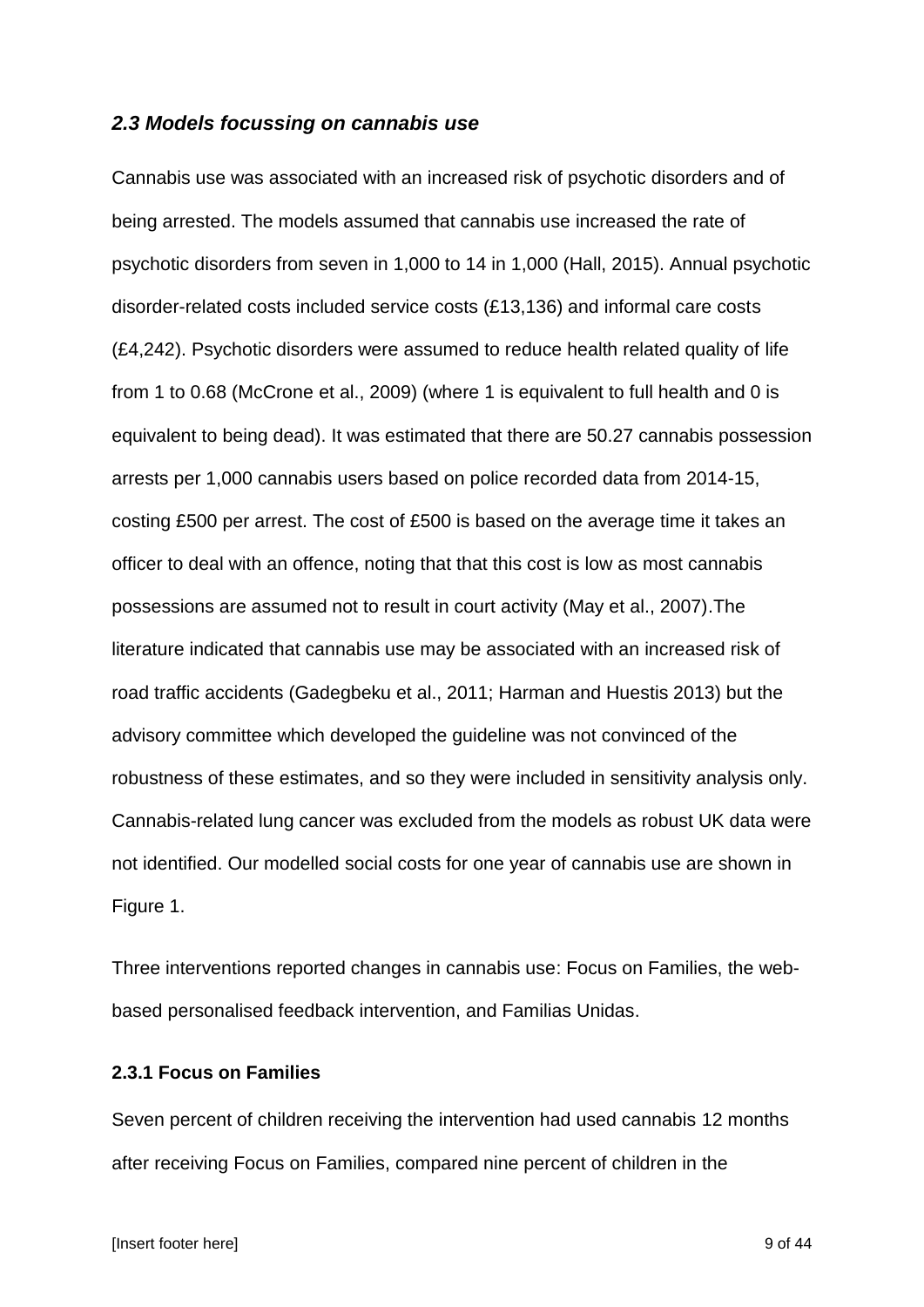comparator group (Catalano et al., 1999). The model did not assume any continued effect beyond the 12 month time horizon because a follow-up study demonstrated that the intervention effect was restricted to 12 months (Haggerty et al., 2008).

#### **2.3.2 Web-based Feedback**

The study duration was six months (Lee et al., 2010), and we did not identify evidence that the duration of effect would be sustained beyond the study period. Therefore the base case (most plausible scenario) considered a one year time horizon, assuming that cannabis use was reduced at month six and then rebounded to baseline at month 12. To explore the sensitivity of the model to this assumption, we considered a scenario with a two year time horizon, assuming that cannabis use was reduced at month six, and returned to baseline at 24 months.

### **2.3.2 Familias Unidas**

The base case considered the 12 month study duration only. Two scenarios considered a 24 month time horizon, using the trial data for drug use at baseline, month six, 12 and extrapolating for month 18: one scenario assumed drug use returned to baseline at month 24, while the other assumed drug use remained constant beyond the extrapolated value for month 18.

### *2.4 Models focussing on ecstasy use*

Ecstasy use was associated with an increased risk of arrest, hospital admission, accident and emergency attendance, ambulance conveyance, death, and drug dependence. The models assumed that each ecstasy user consumed 40.75 tablets per year, which was calculated from estimates of the number of tablets consumed per year, UK population data, and the prevalence of ecstasy use (Collins et al.,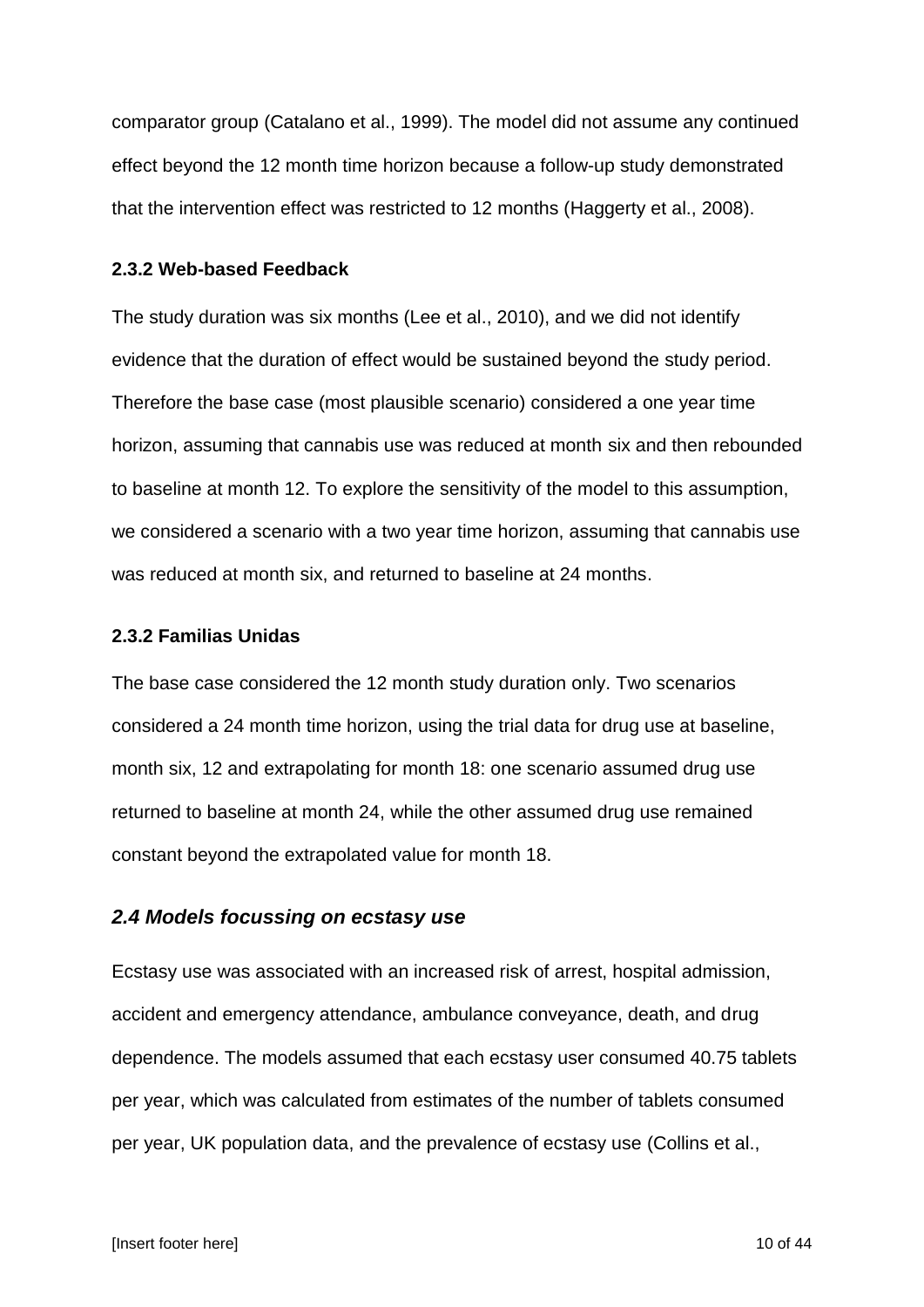2016). The model assumed that there are 0.11 sentences per 1,000 ecstasy users, costing £23,194 per sentence, and 2.13 arrests per 1,000 ecstasy users, costing £1,346 per arrest (Advisory Council on the Misuse of Drugs 2008; Ministry of Justice 2014). Rates of hospital admission, A&E attendance and ambulance conveyance were 2.43, 2.43, and 1.68 per 1,000 users, with unit costs of £372, £109 and £216 respectively (Department of Health, 2014). Ecstasy use also carries a risk of death, estimated at 0.039 per 1,000 users (Office for National Statistics, 2014) which has a cost of £464 to the National Health Service and (discounted) QALY loss of 22.3 for 16-24 year olds and 17.9 for 25-59 year olds. The risk of ecstasy dependence is 0.68 per 1,000 users with a cost of £2,620 (Collins et al., 2016). Our modelled social costs for one year of ecstasy use are shown in Figure 1.

Only the brief motivational intervention studied by Martin and Copeland (2010) focussed on ecstasy use.

### **2.4.1 Brief intervention**

The study (Martin and Copeland, 2010) reported ecstasy use at baseline and month three. In the model for the intervention group, we assumed that ecstasy use decreased linearly over the first three months for the intervention group, and then increased linearly to baseline at 12 months (base case) or 24 months (scenario analysis). The model assumed no change in ecstasy use in the comparator group.

### *2.5 Models focussing on cocaine use*

Cocaine use was associated with an increased risk of arrest, hospital admission, death, and drug dependence. The models assumed that the risk of cocaine-related arrest was 9.4 per 1,000 users at a cost of £1,925 per arrest (Godfrey et al., 2002). Hospital admissions included cocaine-specific diagnoses with a probability of 2.24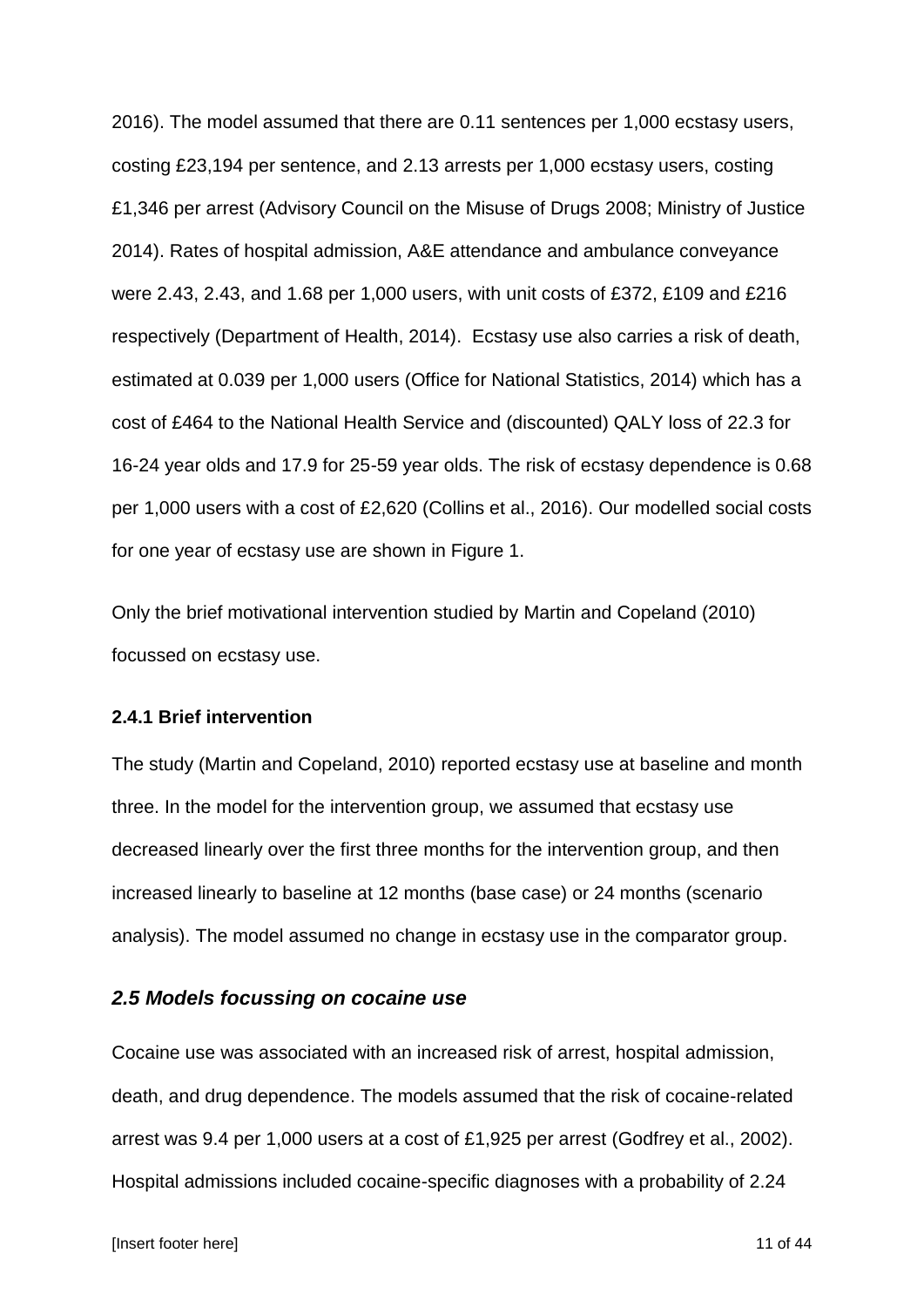per 1,000 users and cost per admission of £1,765, cocaine-related cardiovascular admissions with probability 2.20 per 1,000 users and cost per admission of £1,678, and cocaine-related myocardial infarctions with probability of 1.39 per 1,000 users and cost per event of £3,459 (Godfrey et al., 2002). The probability of being in treatment for dependence on cocaine use varies by age – for people aged 16-19 this was 12.9 per 1,000 users and for people aged 30-40 this was 3.44 per 1,000 users. Drug dependence was assumed to lead to a QALY loss of 0.576 per person (Pyne et al., 2011) and a cost of £1,562 for treatment. Cocaine use carries an annual excess risk of death of 0.048 per 1,000 users. The QALY loss for premature death depends on age and is 20.9 (discounted) for someone who dies at age 25 and 17.7 (discounted) for someone who dies at age 39 (Collins et al., 2016). Our modelled social costs for one year of cocaine use are shown in Figure 1.

Three interventions reported change in cocaine use: motivational interviewing in young gay and bisexual men, motivational interviewing in men who have sex with men, and STRIVE.

## **2.5.1 Motivational interviewing to reduce drug use in young gay and bisexual men**

The model assumed that drug use changed between the levels reported in the study (Table 1) until 12 months (the study duration). Between months 12 and 24, the base case assumed that drug use returned linearly to baseline, and a scenario analysis extrapolated data from the first 12 months.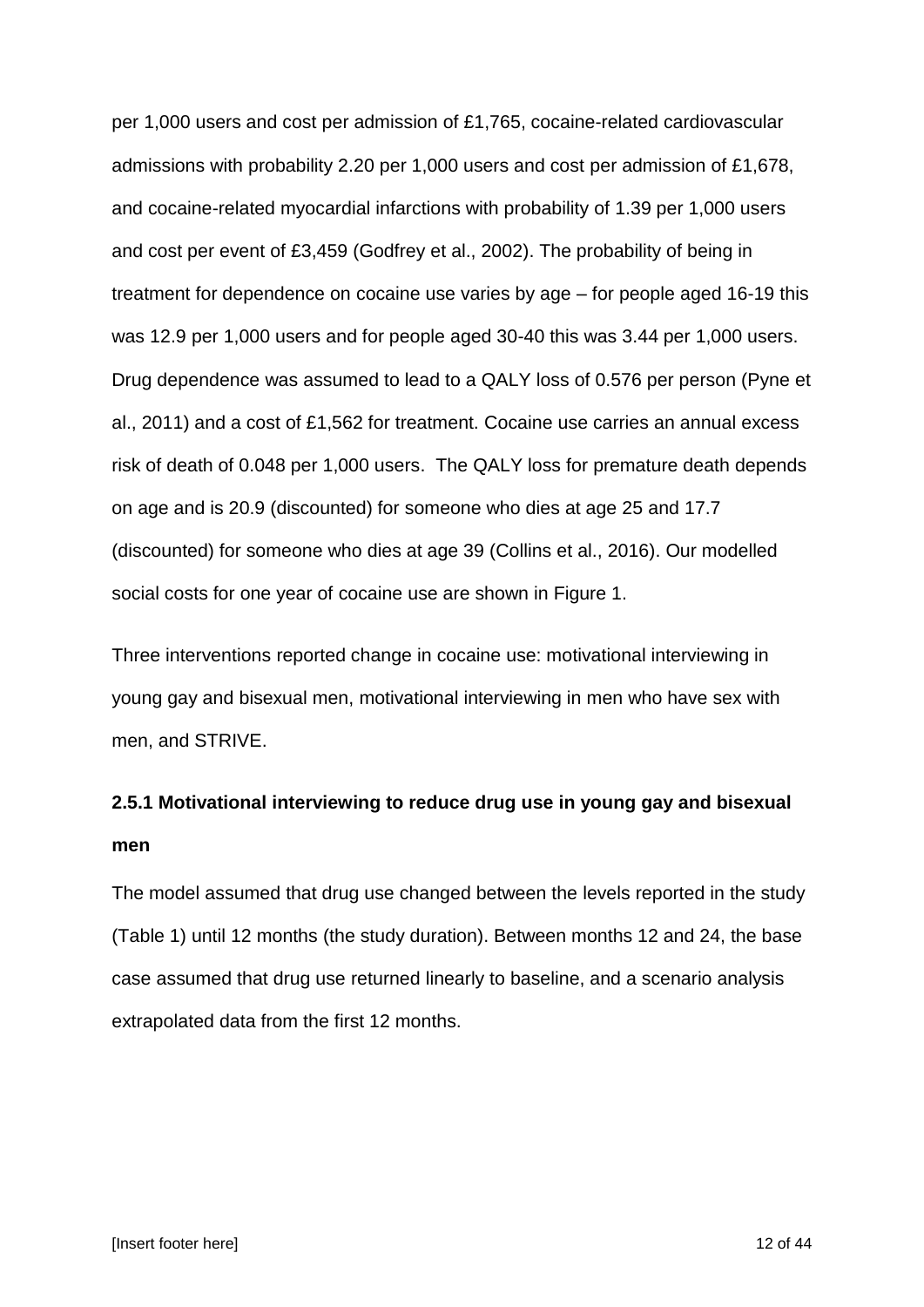## **2.5.2 Motivational interviewing to reduce club drug use among men who have sex with men**

The model assumed that the prevalence of drug use changed in line with the days of drug use from the study (Table 1) until month 12 (the study duration). Between months 12 and 24, the base case assumed that drug use returned linearly to baseline, and a scenario analysis extrapolated data from the first 12 months.

### **2.5.3 STRIVE**

The model assumed that prevalence of drug use changed in line with days of drug use from the study (Table 1), until month 12 (the study duration). Between months 12 and 24, the base case assumed that drug use returned linearly to baseline, and a scenario analysis extrapolated data from the first 12 months.

[Figure 1 to go here]

For all of the models, we performed threshold analyses to explore the duration of intervention effect needed for each intervention to be cost-effective.

## **Results**

The base case costs, QALYs and incremental cost-effectiveness ratios (ICERs) for each intervention are reported in Table 3. 'Costs' refers to both the cost of the intervention (or the comparator) and social costs associated with drug misuse. 'QALYs' refers to the QALY losses associated with drug misuse only. For all interventions, the base case ICERs are estimated to be above £100,000/QALY, and well above the £20,000/QALY level that NICE generally considers for costeffectiveness (National Institute for Health and Care Excellence, 2016). This is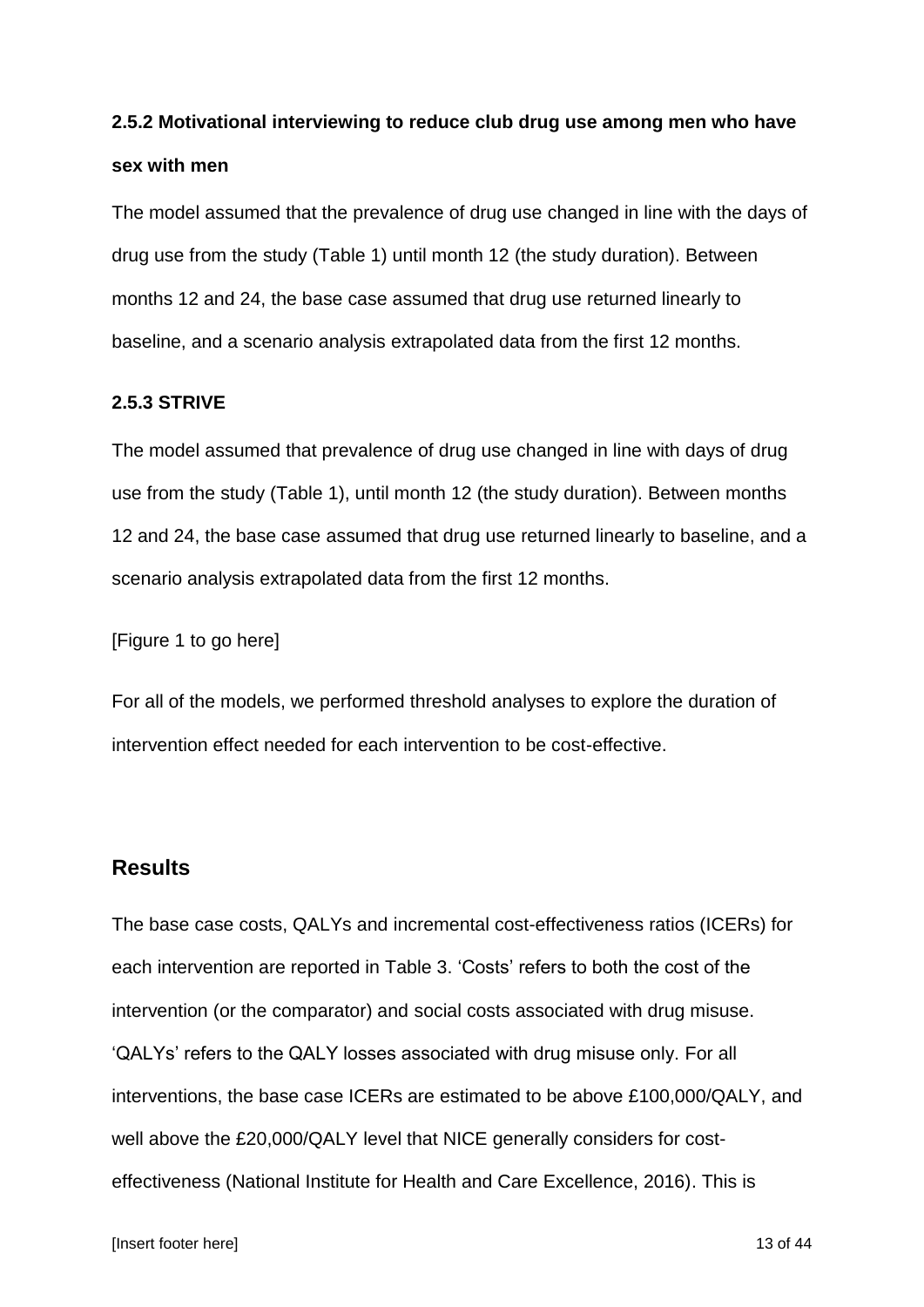because the cost savings and QALY gains from reducing drug use are not large enough to offset the costs of the interventions.

The QALY losses for each intervention and comparator are small – in context, a QALY loss of 0.00011 equates to losing one hour of life in full health. The QALY losses are small because the risk of a person who misuses a drug experiencing an event which leads to QALY loss is very low, even though in some cases the QALY loss per event (such as premature death) can be substantial. Furthermore, three of the interventions (Catalano et al., 1999; Milburn et al., 2012; Prado et al., 2012) are delivered to a population where not all recipients at baseline are misusing drugs – and so the number of people experiencing a QALY loss is very small indeed. Therefore, there is limited potential for interventions to reduce this QALY loss and the resulting incremental QALY gain is very small.

With low incremental QALYs, ICERs are very sensitive to intervention costs, and so sensitivity analysis for low and high intervention costs as well as sustained duration of effect is presented in Table 4. The web-based feedback intervention, which targeted a population who were all occasional drug users at baseline, becomes dominant (providing more benefit than comparator at a lower cost) when the cost is reduced to £1. At this price, the cost saving from avoiding drug use is sufficient to offset the intervention cost. It may be feasible for an online intervention to be delivered at such a low cost per person when provided to a sufficiently large population. Changing the cost of the Focus on Families intervention does not sufficiently decrease the ICER for the intervention to be cost-effective. This is because only a small proportion of the study population uses drugs and the intervention effect is small. Like Focus on Families, Familias Unidas targets people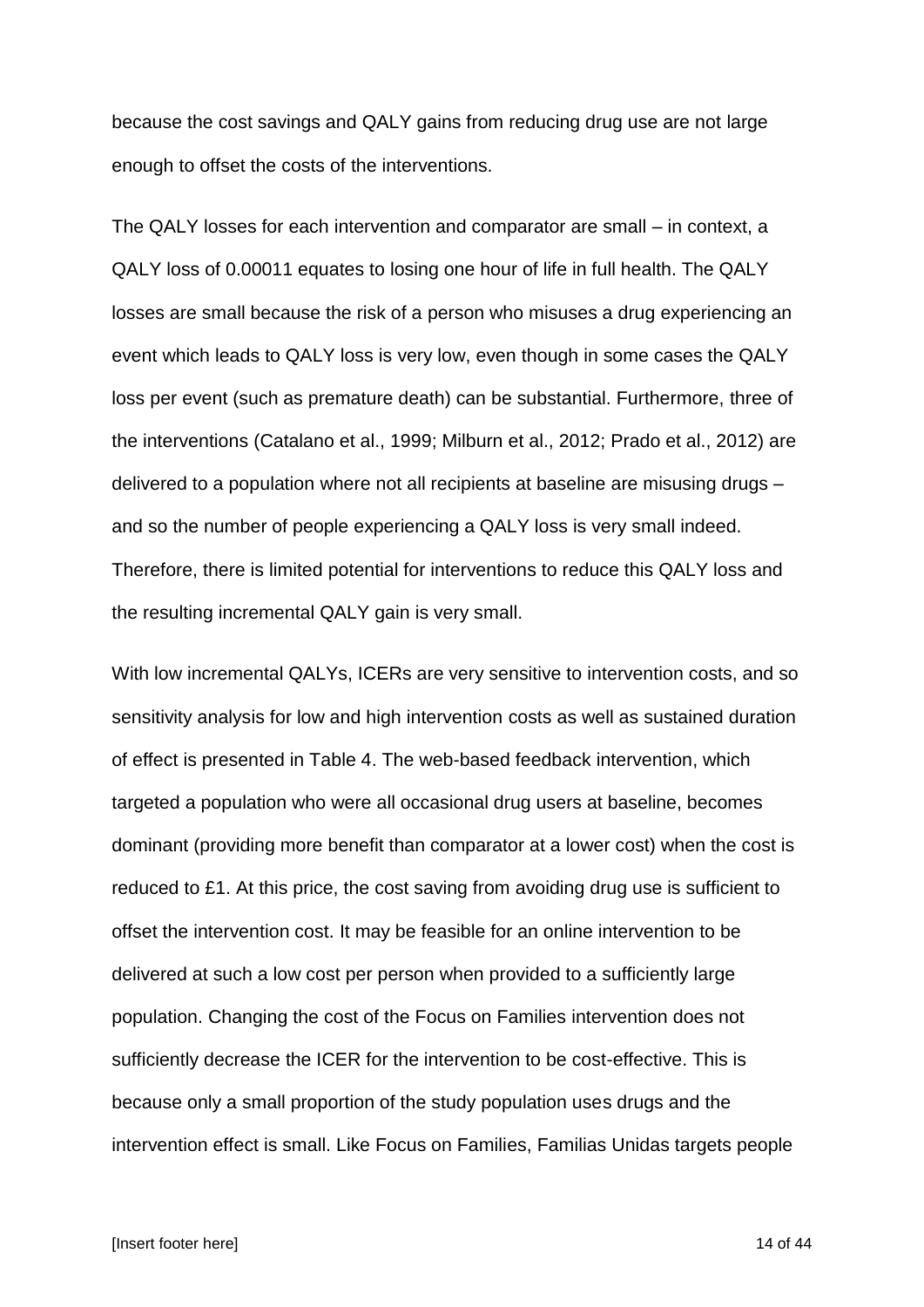at risk of drug use, but has a lower intervention cost and higher incremental effect than Focus on Families. Familias Unidas would be dominant if the duration of effect was sustained and the intervention cost was £116, but the feasibility of delivering an intensive intervention with the same effectiveness for such a low cost is unknown. The interventions for ecstasy and cocaine use are estimated to be not cost-effective even with a low cost and sustained duration of effect.

The ICERs for Focus on Families and STRIVE remain above £30,000/QALY even in a scenario where drug use took over 60 years to return to baseline. The other interventions become cost-effective at £20,000 - £30,000/QALY when the duration of effect increases. For motivational interviewing among men who have sex with men the duration of effect needs to be 25-45 years, for motivational interviewing in young gay and bisexual men and the brief intervention for ecstasy, the duration needs to be 10-20 years. Familias Unidas and the web-based feedback are cost-effective with durations of 4-8 years, and actually become cost-saving if the effect is sustained for 11 and 6 years respectively.

[Table 3 to go here]

### [Table 4 to go here]

### **Discussion**

Although interventions may well exist that are cost-effective in preventing drug misuse in vulnerable populations, these were not included in the NICE scope and none of the interventions considered in our analyses were estimated to be cost effective in the base case. This is at least partially due to the relatively low effectiveness of the interventions – more robust evidence of larger intervention effect sizes would translate into more favourable cost-effectiveness estimates. However,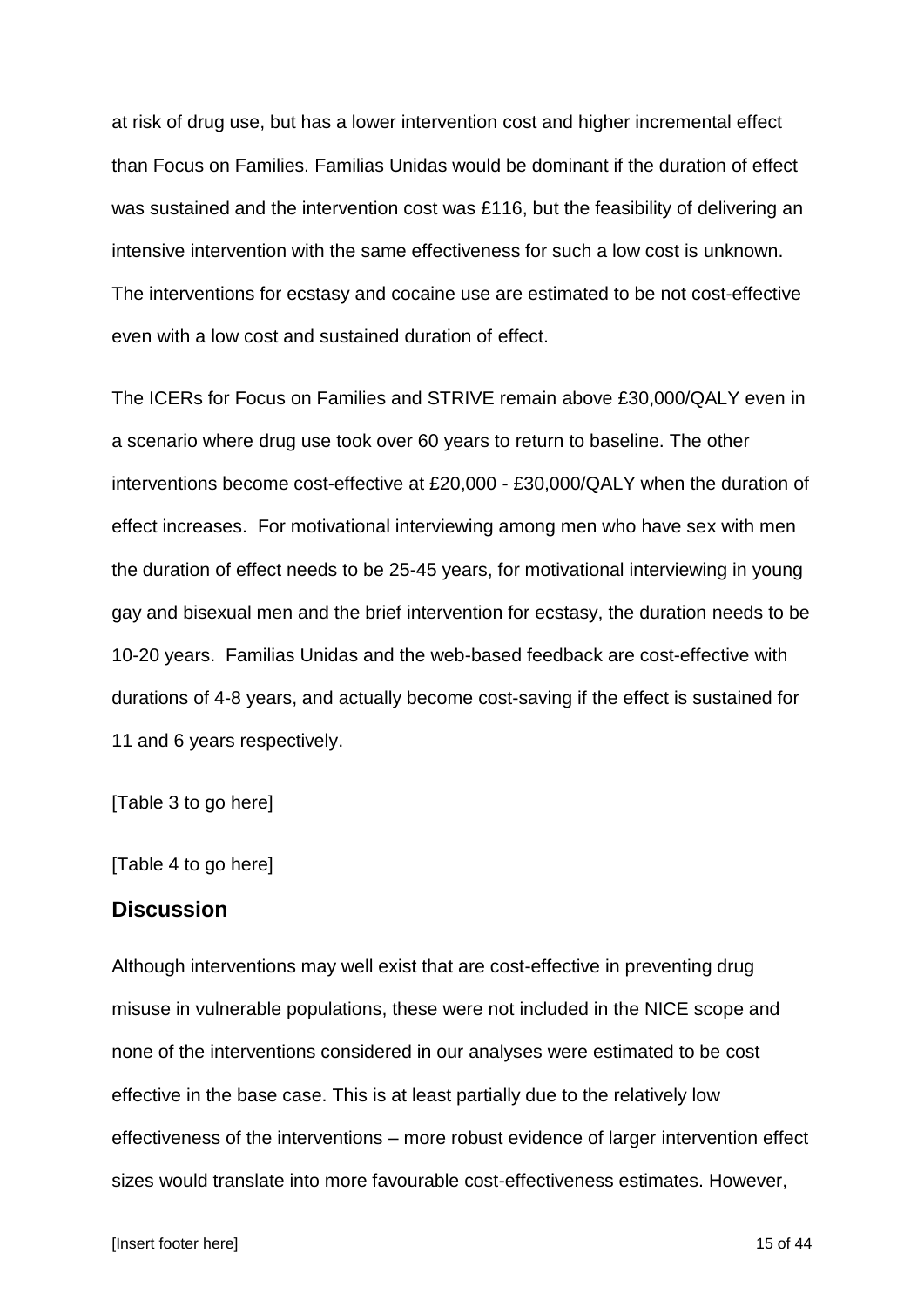the analyses were additionally subject to a number of limitations, many of which are common challenges in the economic evaluation of public health interventions (Weatherly et al, 2009).

### *Duration of intervention effect*

NICE has found interventions to prevent smoking and alcohol misuse to be costeffective (National Institute for Health and Care Excellence, 2010; National Institute for Health and Care Excellence, 2008b; National Institute for Health and Care Excellence, 2007). However, interventions with similar costs in drug misuse prevention and alcohol consumption or smoking have very different costeffectiveness results. Interventions that cost £15 per head and prevented smoking prevalence by 0.5% were estimated to be cost-effective, with ICERs much lower than those for the web-based intervention included in the current analysis, which also cost £15 per head (Raikou and McGuire, 2008). Screening to identify people at increased risk followed by brief advice costing £80 was estimated to reduce alcohol use by 12.3%, and the ICERs varied between being dominant and £6,000/QALY (Purshouse et al., 2009). In comparison, the brief intervention to reduce ecstasy use had a similar cost and reduced drug use by 32% but had ICERs above £200,000/QALY.

The effect of the screening followed by brief advice for alcohol consumption was assumed to return to baseline over seven years (Purshouse et al., 2009), a longer duration than the ecstasy brief intervention model (12 months). The costeffectiveness of any intervention is sensitive to the duration of effect, and Purshouse et al., (2013) found that assuming that the effect returned to baseline over three years halved the QALY gain and increased the ICER to £39,000/QALY. We did not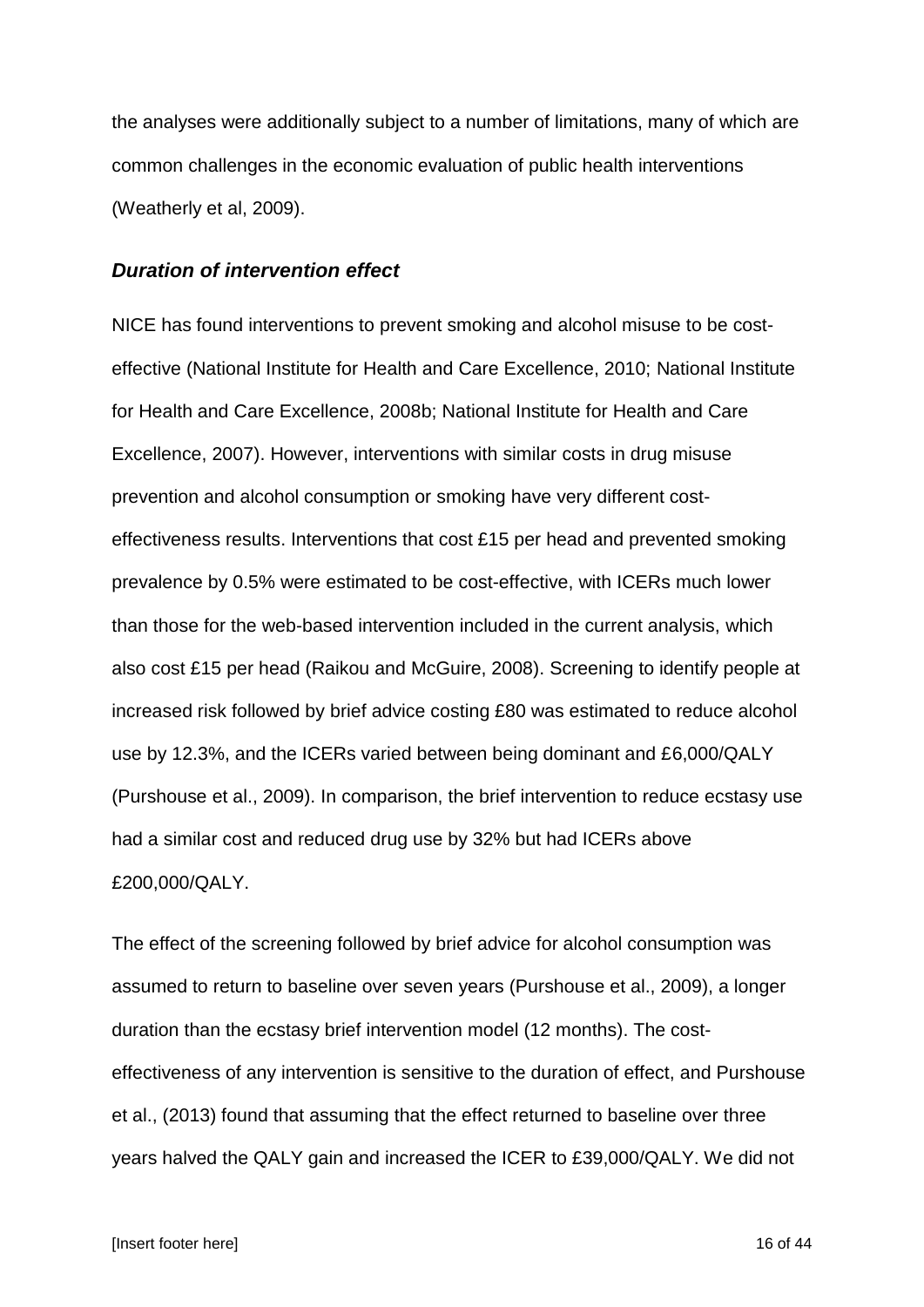identify any evidence to support conducting analyses with longer duration of effect for the included interventions and the single study that included longer term follow up found no effects beyond 12 months (Haggarty et al., 2008). However, sensitivity analysis demonstrated that with duration of effect comparable to that of the brief intervention for alcohol, four of the seven interventions could be cost-effective or even cost-saving.

### *Long-term consequences of drug misuse*

Most interventions to prevent alcohol misuse or smoking are cost-effective partially because the long term consequences of smoking and alcohol are well understood and avoidable costs are high (Allender et al., 2009; Balakrishnan et al., 2009; Ekpu and Brown, 2015; Nutt et al., 2010; Scarborough et al., 2011; Wadd and Papadopoulos, 2014). There is high quality evidence linking alcohol and smoking to a range of health outcomes such as high blood pressure, heart disease, respiratory disease, cancers, digestive disease and road traffic accidents, whereas the evidence for the association between illicit drug use and these types of outcomes is much weaker. We note that including cannabis-related road traffic accidents in sensitivity analyses decreases the ICERs for interventions, for example from £240,994 to £205,442 for Familias Unidas.

The social costs associated with each drug in our analysis are limited by the data available, although we note that all were validated through discussion with a committee of experts. This relative paucity of data is likely a feature of the comparatively lower drug usage rates in the general population: 2.2% of adults are frequent illicit drug users (Home Office, 2015) compared with 19% of adults who smoke cigarettes (Office for National Statistics, 2014a) and 79% who drink alcohol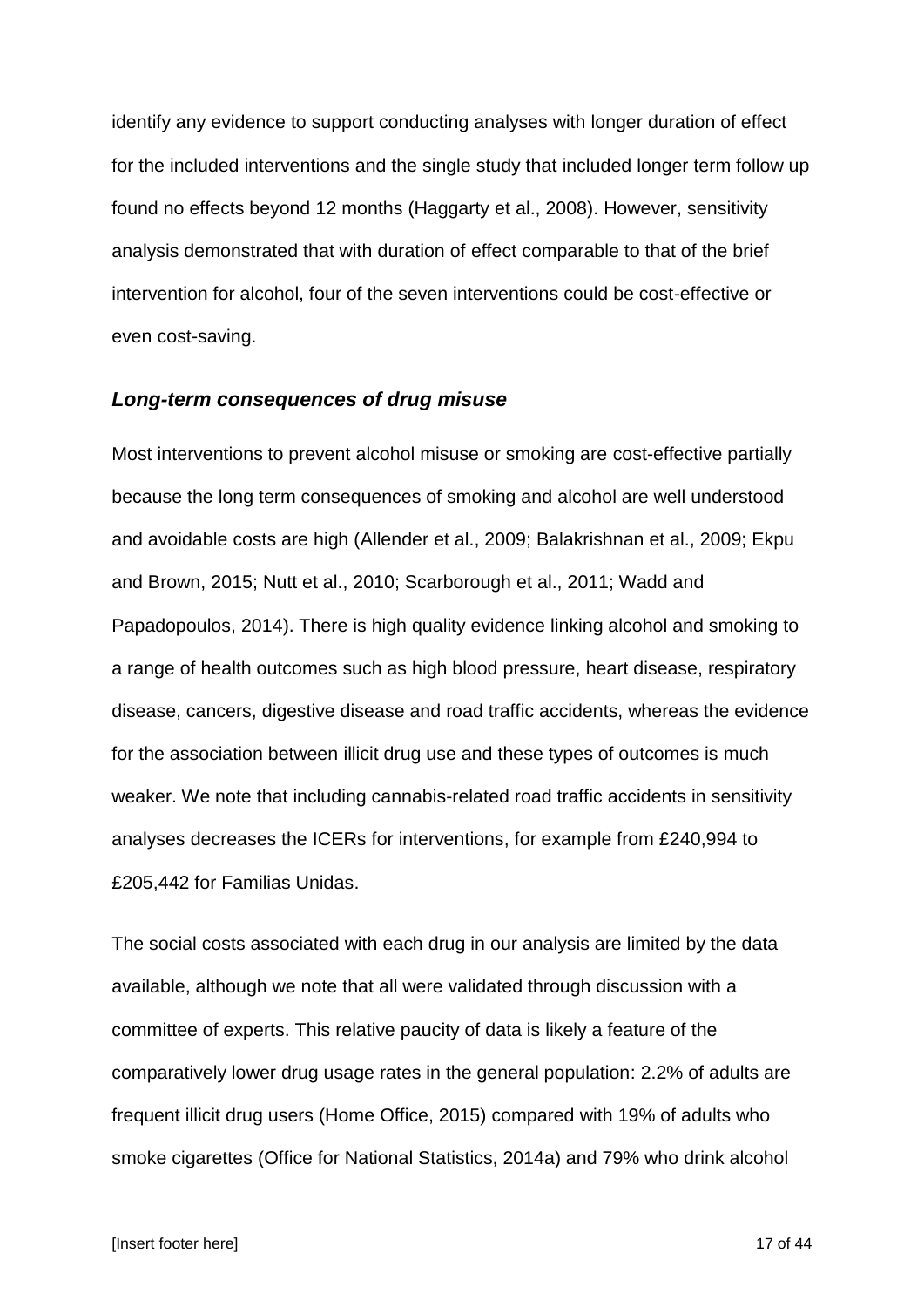(Office for National Statistics, 2014b). The illicit status of drugs may also lead to underreporting and further limit the accuracy of estimates. Changes in drug purity, potency, and the use of substitute and excipient compounds in some drug preparations also presents additional challenges in understanding their long-term consequences (Cole et al., 2011). For example, there has been a change in the ratio of cannabinoids in analysed samples of cannabis over the last two decades, which may have implications for assessments of psychosis risk (Elsohly et al., 2016).

Our models did not consider the 'gateway theory' that early adolescent use of cannabis, ecstasy or cocaine can lead to later use of drugs such as opiates which have much greater social costs. Evidence for gateway effects are weak (Degenhardt et al., 2010; Nkansah-Amankra and Minelli, 2016), but if a causal link does exist then our models would underestimate the benefits and cost-effectiveness of drug misuse prevention programmes. In addition, our models considered illicit drug use in isolation of alcohol and tobacco use. Unhealthy behaviours often cluster together and have a magnified combined effect, so drug use may increase the liver damage seen with alcohol use (Degenhardt and Hall, 2012), or cannabis use may increase the lung damage seen with tobacco use, and may lead to nicotine dependence (Lee and Hancox, 2011).

### *Appropriateness of the QALY as an outcome*

There are harmful effects of drug misuse which our economic models have not captured. Although we include costs related to crime, drug misuse may also have (indirect) impact upon attendance and attainment in education and employment, and an effect on family and social problems (Lynskey and Hall, 2000; Chatterji 2006; Fergusson et al., 2003; Zhang et al., 2006). These would all impact quality of life in a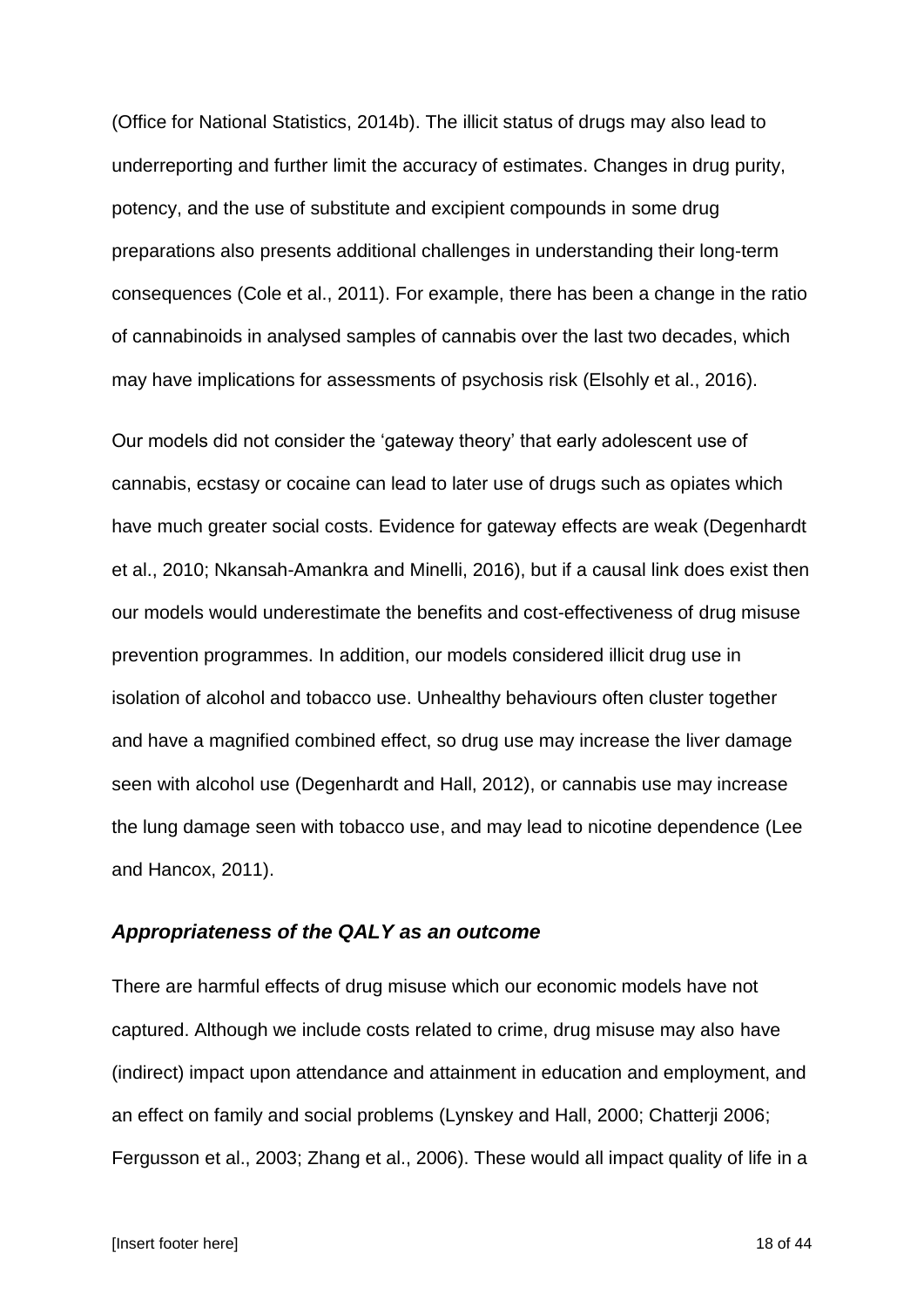way that health-focussed QALYs do not capture. We considered the harms and costs associated with the individual using drugs, but there are also economic, health, and social consequences of involvement in illicit drug market and criminal justice system (United Nations Office on Drugs and Crime, 1998). Although presentation of a cost-utility analysis facilitates comparison with interventions in other health-related areas, and allows NICE to apply decision making criteria for recommending interventions, this approach may not always capture the full range of relevant outcomes in a particular domain. This may be why so few studies were identified in the literature review of cost-effectiveness evidence.

### *Perspective of analyses and inclusion of wider outcomes*

Our analysis considered only costs to the healthcare and criminal justice systems and health effects to the individual. Drug misuse may additionally impact productivity, through difficulty in finding or maintaining employment, absenteeism and presenteeism, or through premature death. We considered a scenario in the models focussing on ecstasy and cocaine use where premature death was associated with a loss of earnings, assuming that people would otherwise work until age 65, using mean annual salaries by age band (Office for National Statistics, 2016). In this scenario, the ICERs decreased to £445,274 for the brief intervention, £442,324 for motivational interviewing in young gay and bisexual men, £178,805 for motivational interviewing in men who have sex with men and £959,695 for STRIVE. These small changes to the ICER demonstrate that the inclusion of lost productivity due to death would not change the conclusions of the economic models. This is because although the cost of lost productivity for one death is relatively high (£617,966 for a 25-year-old), it is only incurred by a very small proportion of the population receiving the intervention. Quantifying and including suffering of family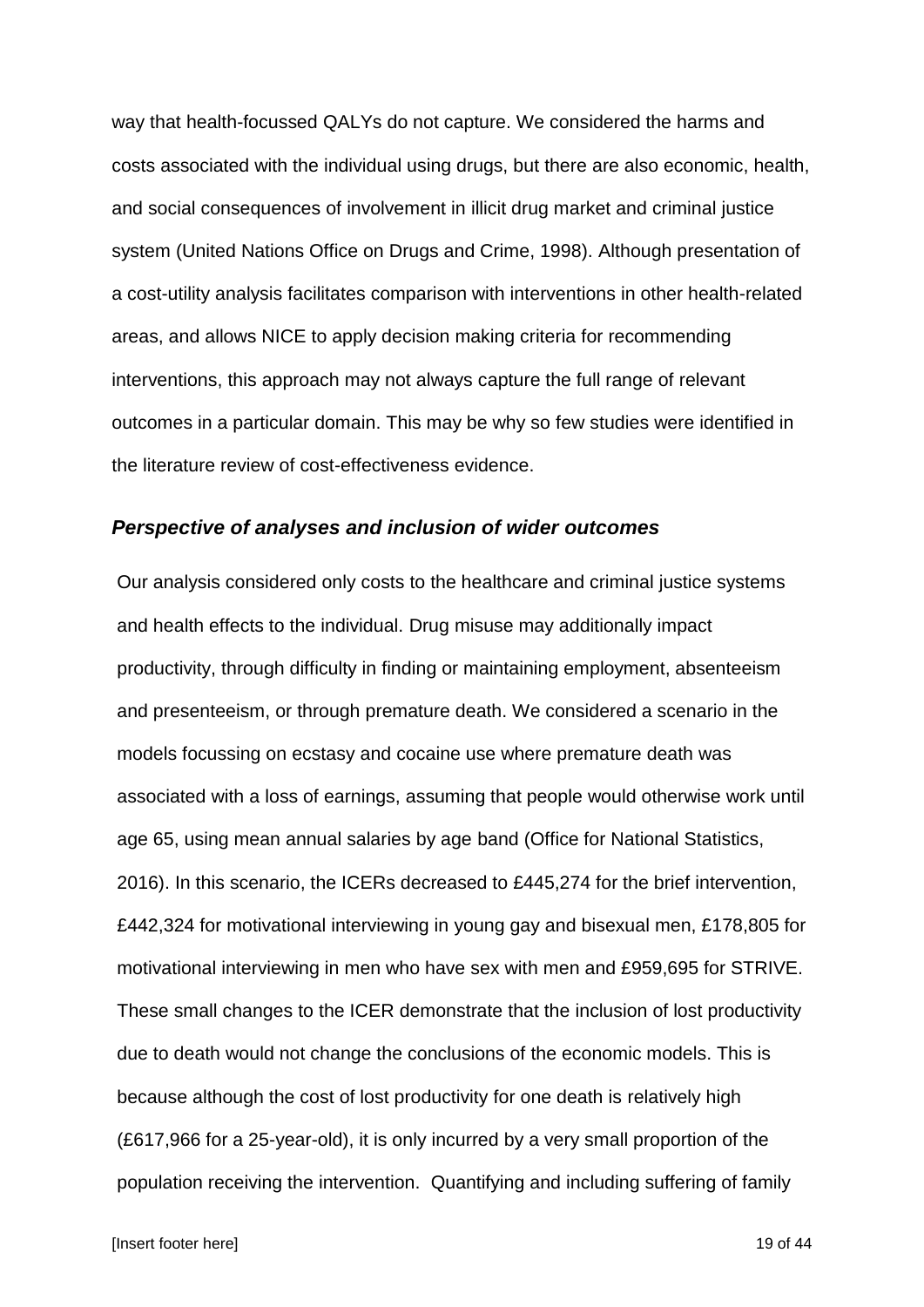and friends would have increased the negative outcomes associated with drug misuse for a greater proportion of the population, but if the per-person impact was relatively low, this would also have little impact on the ICERs.The interventions included in our analyses did not all focus solely on reducing drug use. Arguably, in calculating whether an intervention is cost-effective, we should consider the potential costs and benefits of its effect on all reported outcomes. Five studies additionally measured changes in risky sexual behaviour (Martin and Copeland, 2010; Milburn et al, 2012; Parsons et al., 2014; Prado et al., 2012). Decreases in risky sexual behaviour may lead to reductions in sexually transmitted infections and unwanted pregnancies. Incorporating such additional outcomes would be likely to increase the cost offsets and QALY gains for the interventions and hence decrease the ICERs, possibly to such a level that the interventions become cost-effective. Furthermore, the interventions may have reduced use of more than one drug, which would deliver additional QALY gains and cost offsets for the same intervention cost, therefore decreasing the ICER. Interventions which additionally reduced use of injectable drugs such as heroin may lead to reductions in needle-sharing and hence avoid transmission of disease such as hepatitis, which would have further benefits.

Our study focussed on interventions which targeted high-risk populations. There are strong associations between problematic drug use, socioeconomic disadvantage, comorbidities, and other vulnerabilities (e.g. homelessness) (Daniel et al., 2009; PHE, 2016). It is difficult to disaggregate the effect of an individual's drug use from other risk factors in contributing to harmful outcomes and so primordial prevention of risk factors, as well as actions to reduce the influence of these risk factors, may impact upon multiple outcomes (Wilkinson and Pickett, 2010). The models we developed considered the differential distribution of drug use in study populations, but there was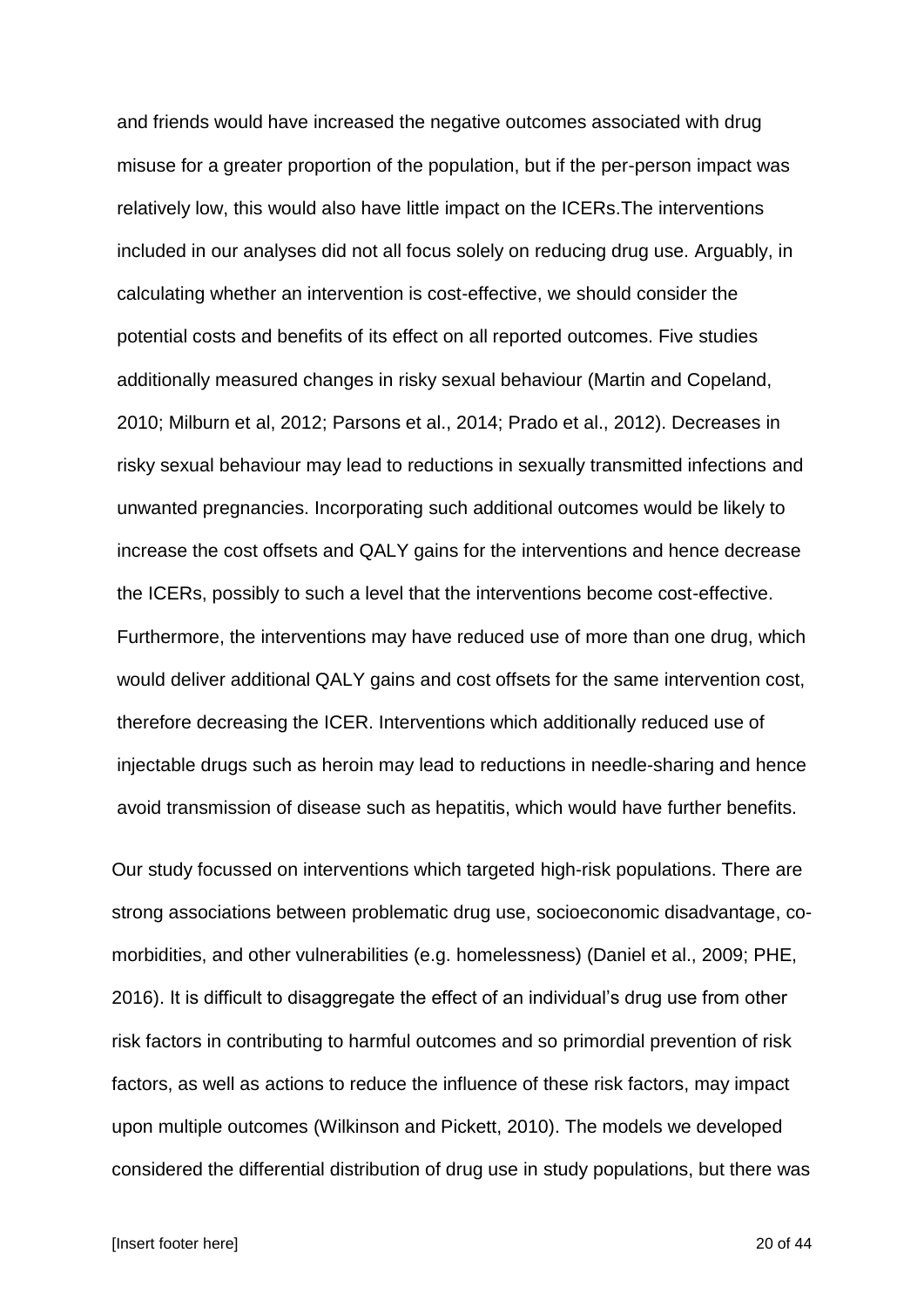not sufficient evidence in primary studies to consider differential outcomes in detail. So, for example, the modelling took into account the increased likelihood that someone who was homeless was more likely to use drugs, but not that they might be more likely to be arrested than a drug user who was not homeless, or that intervention participation also increased the (unmeasured) likelihood that the individual would find stable housing.

There is little high-quality review-level evidence on the effectiveness of selective drug prevention programmes (Novakovic et al., 2016) However, there are multiple levels of influence that might potentially reduce the propensity to use drugs (Griffin and Botvin, 2010) in higher risk groups. These include psychobiological, social, family, and socioecological factors, and so programmes designed to improve outcomes in these domains, although not specified as drug prevention programmes, may have indirect effects on drug use. For example, the Good Behaviour Game is a universal elementary school classroom behaviour management intervention, and participation has been found to be associated with lower rates of drug and alcohol use disorders, regular smoking, antisocial personality disorder, criminal justice involvement and suicide ideation in late adolescence (Kellam et al., 2011). Secondary analysis suggested that intervention impact might be more pronounced in those participants rated at higher risk at baseline (Kellam et al., 2014). Inclusion of data from some universal programmes and including a wider range of outcomes in economic evaluation may lead to further cost savings and health benefits, and therefore improve the cost-effectiveness of the intervention.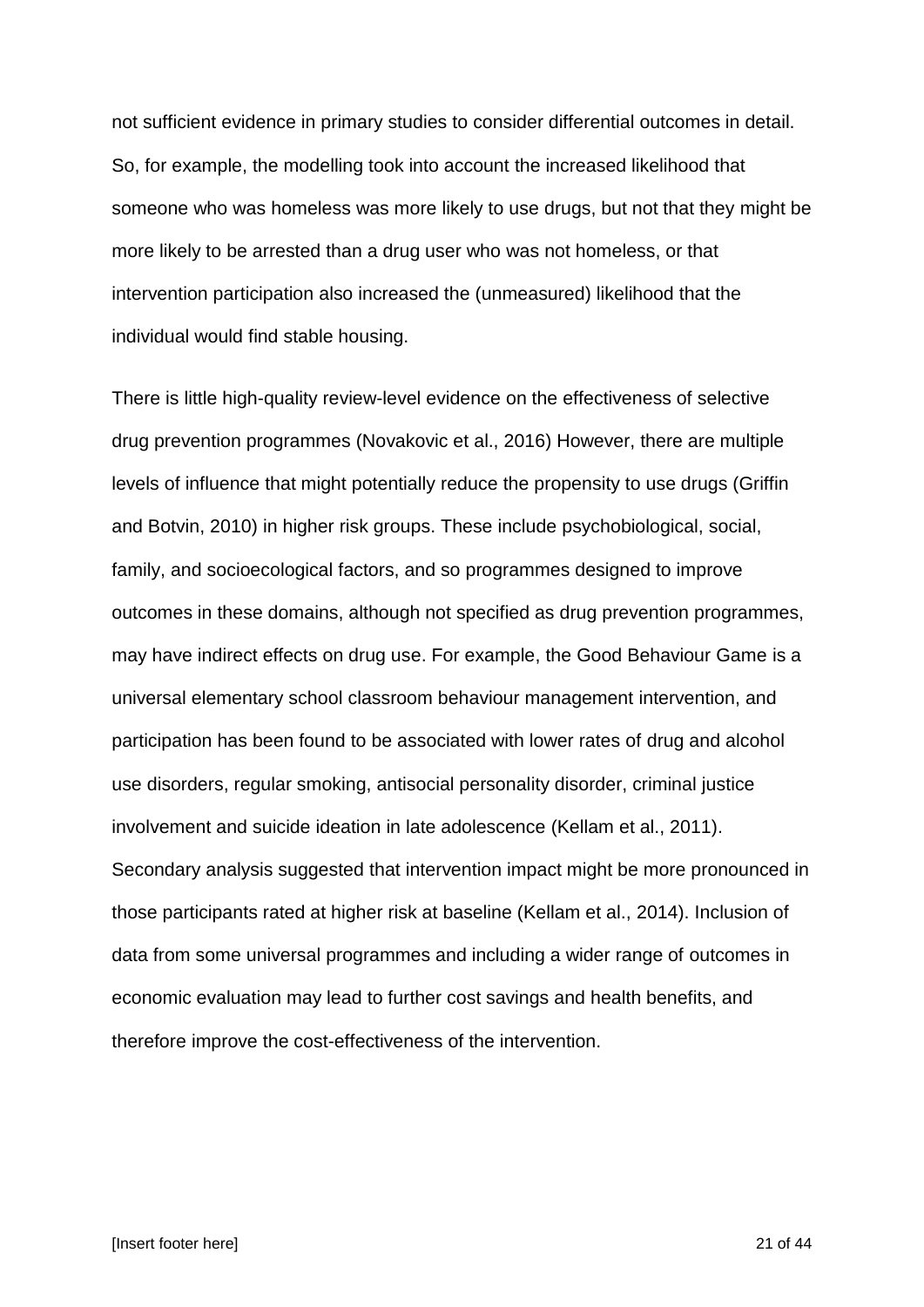### *Targeting interventions*

The interventions considered here, as with many public health interventions, are aimed at prevention rather than treatment. This means that costs are incurred by a whole population, but only a proportion of that population is actually affected as not all would experience long term drug-related harms. Better targeted interventions at those sub-populations most at risk of experiencing drug related harms could increase the proportion of recipients who benefit from the interventions studied, and therefore increase the cost-effectiveness of interventions. However, this requires that the interventions under review have differential effectiveness for higher risk subgroups. Whilst analysis of other prevention programmes has shown this to be the case (Conduct Problems Prevention Research Group, 2007; Kellam et al., 2008; McKay et al., 2014), others have not (Botvin et al.,1998; Elliott and Mihalic, 2004; Komro and Toomey, 2008; Spoth et al., 2006), and without secondary analysis of the programmes included in the current review, differential effects cannot be assumed.

## **Conclusion**

Our analysis estimated that none of the seven drug misuse prevention interventions were cost-effective in the base case, because the cost savings and health benefits from preventing drug use did not sufficiently offset the intervention costs. Sensitivity analyses demonstrated that some interventions were cost-effective when a longer duration of intervention effect was assumed, demonstrating the importance of longterm follow up. Similarly, intervention cost was a key driver of cost-effectiveness, indicating that consideration should be given to the resources required to deliver the interventions in specific settings.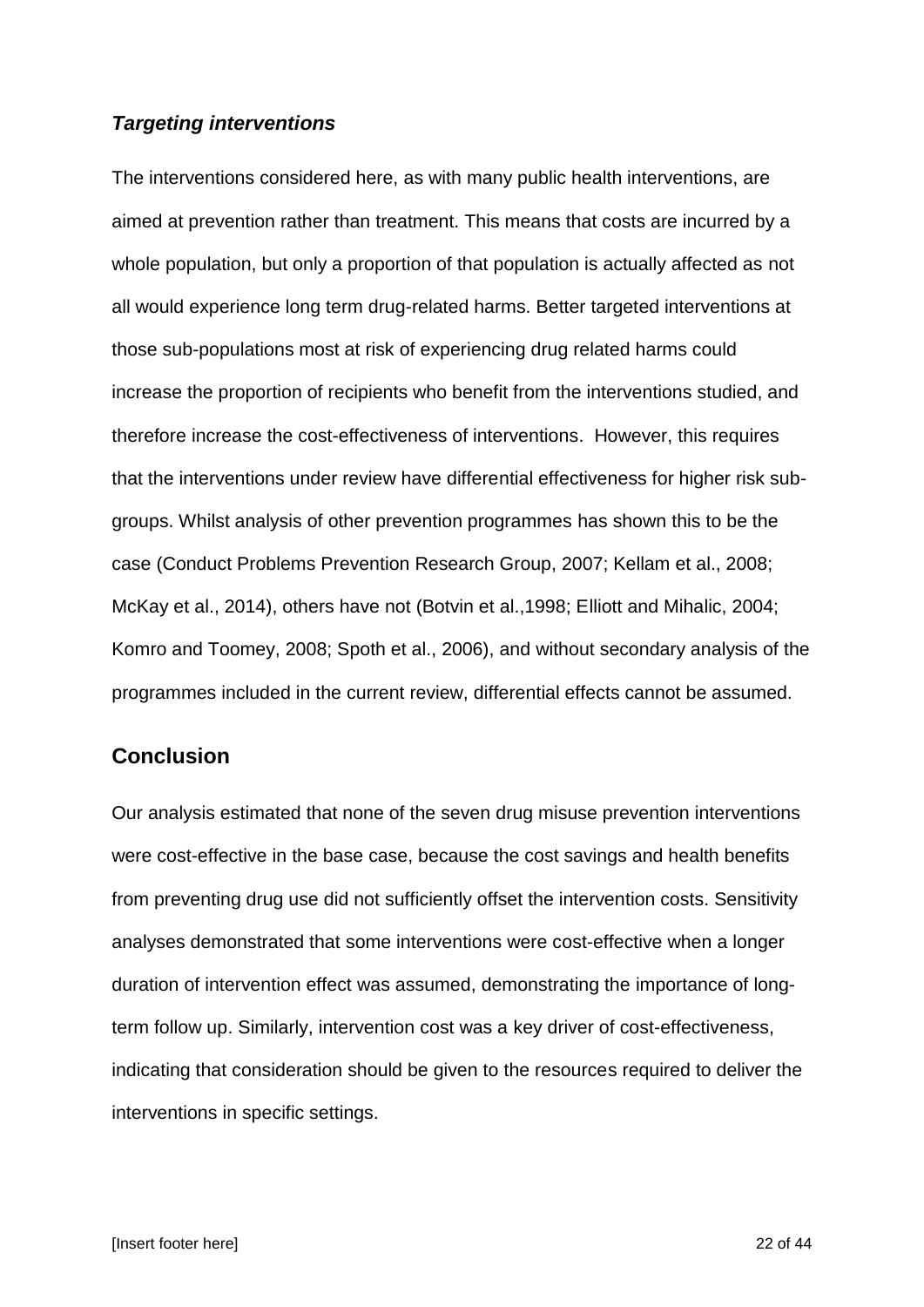The ICERs for some interventions remained high even under more optimistic assumptions about duration of effect and intervention cost. This may be because in these cases, the intervention effect size was not sufficiently large to generate benefits to outweigh the cost. Inclusion of a broader range of benefits has the potential to reduce the ICERs somewhat, but may not have a substantial impact because only a fraction of people receiving the intervention are affected by serious consequences. A greater understanding of the consequences of drug misuse and the causal factors may facilitate the targeting of interventions to the most vulnerable populations and lead to more favourable cost-effectiveness results.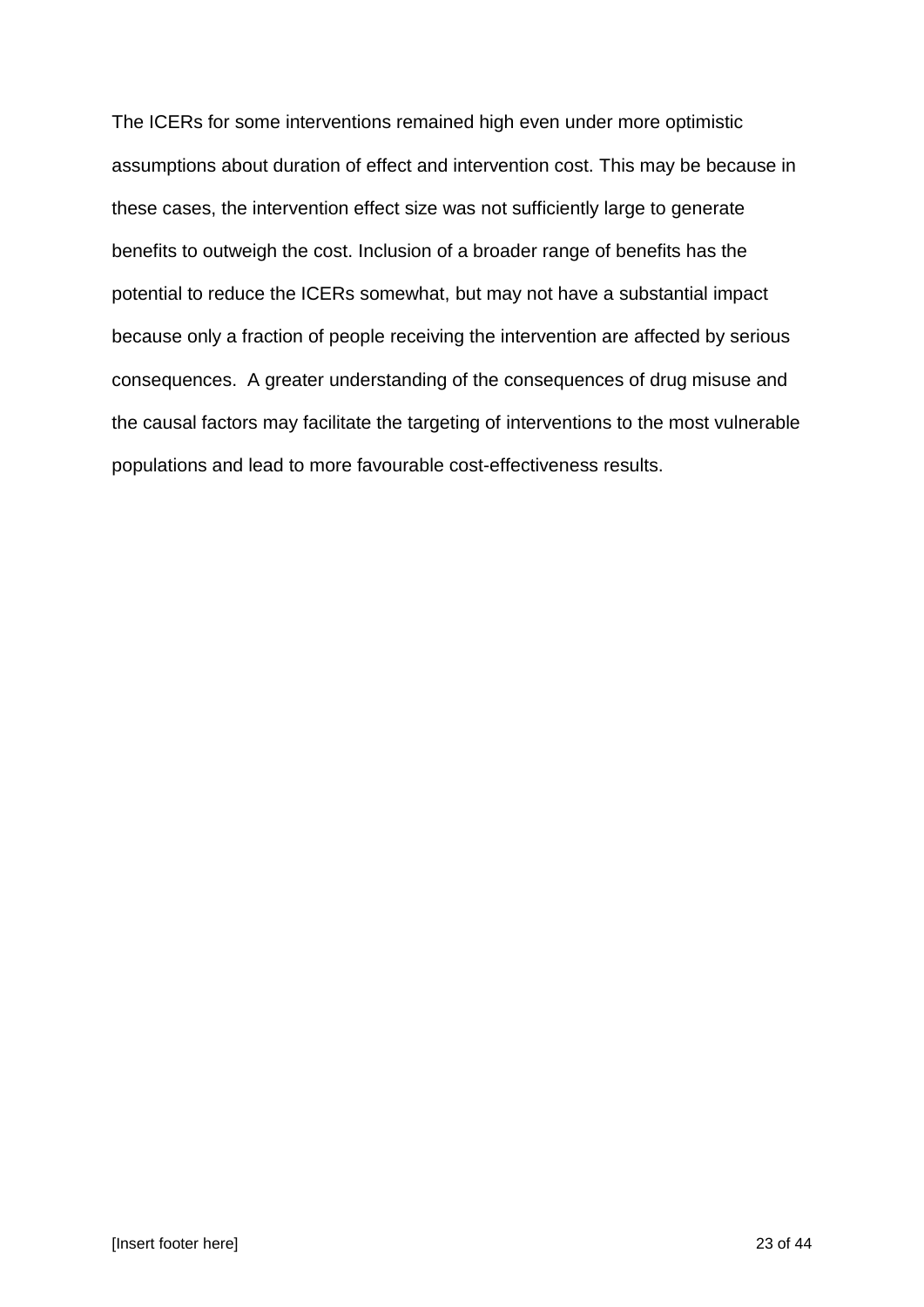## **References**

Allender S, Balakrishnan R, Scarborough P, Webster P, Rayner M. 2009. The burden of smoking-related ill health in the UK. Tob Control. 18(4): 262-7.

Advisory Council on the Misuse of Drugs. 2008. MDMA: A review of its harms and classification under the misuse of drugs act 1971. Available from:

[https://www.gov.uk/government/uploads/system/uploads/attachment\\_data/file/11908](https://www.gov.uk/government/uploads/system/uploads/attachment_data/file/119088/mdma-report.pdf) [8/mdma-report.pdf](https://www.gov.uk/government/uploads/system/uploads/attachment_data/file/119088/mdma-report.pdf) Accessed 31 March 2017

Balakrishnan R, Allender S, Scarborough P, Webster P, Rayner M. 2009. The burden of alcohol-related ill health in the United Kingdom. J Public Health. 31(3):366- 73.

Bates G, Jones L, Maden M, Collins B, Pendlebury M, McCoy E, Cochrane M, Sumnall H. NICE guidance on drug misuse prevention: targeted interventions. Review of economic evidence. December 2015. Available from:

<https://www.nice.org.uk/guidance/GID-PHG90/documents/economic-report-2>

Accessed 2 November 2016

Botvin, G., Mihalic, S., & Grotpeter, J. K. (Eds.). (1998). Life skills training (Vol. 5). Boulder, CO: Center for the Study and Prevention of Violence, Institute of Behavioral Science, University of Colorado

Brennan A, Chick SE, Davies R. 2006. A taxonomy of model structures for economic evaluation of health technologies. 15:1295-1310.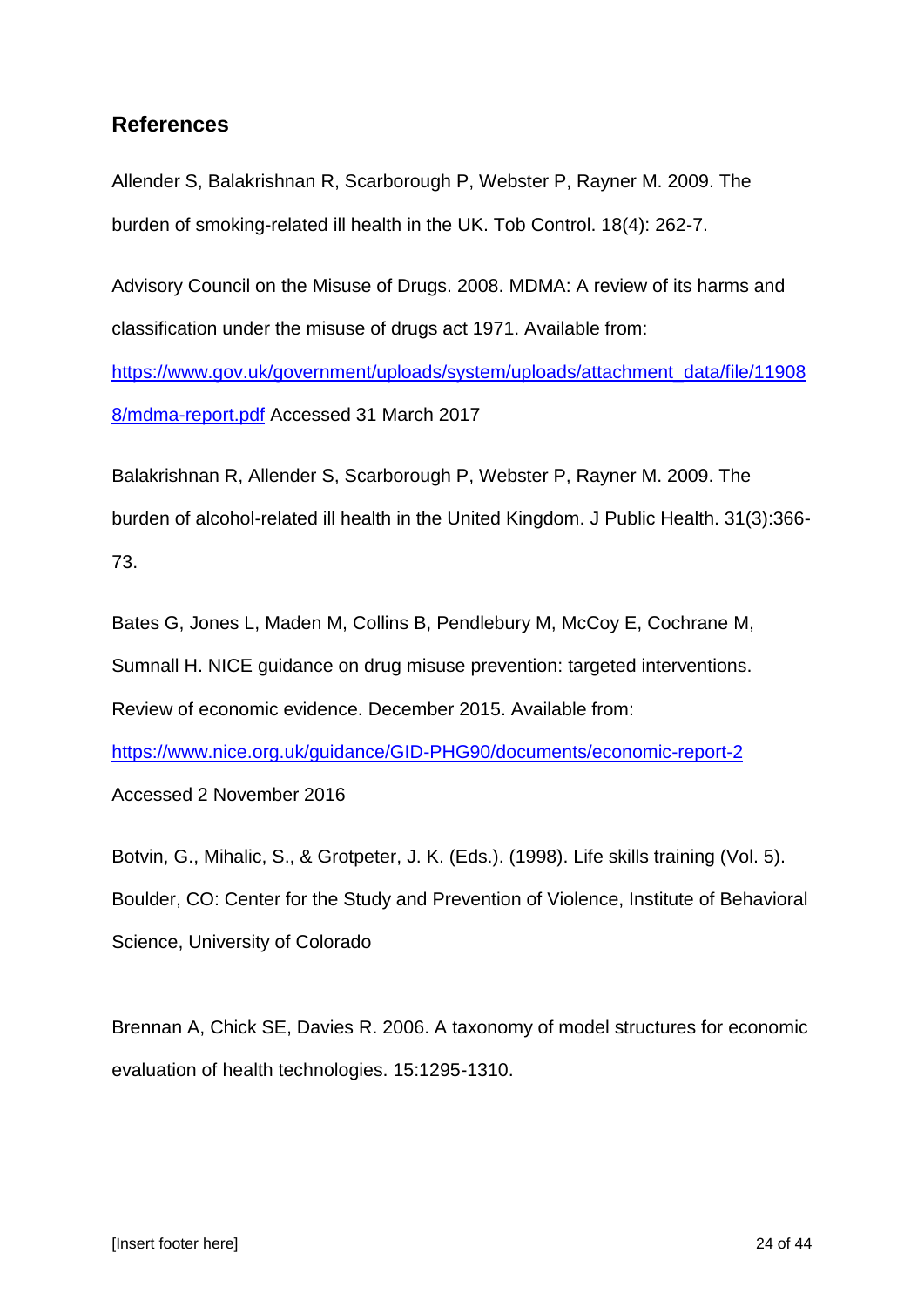Briggs AH, Claxton K, Sculpher MJ. 2006. Decision modelling for health economic evaluation. Oxford.

Catalano RF, Gainey RR, Fleming CB, Haggerty KP, Johnson NO. 1999. An experimental intervention with families of substance abusers: one-year follow-up of the Focus on Families project. Addiction. 94(2):241-54.

Chatterji P. 2006. Illicit drug use and educational attainment. Health Econ. 15(5):489- 511.

Cole C, Jones L, McVeigh J, Kicman A, Syed Q, Bellis M. 2011. Adulterants in illicit drugs: a review of empirical evidence. Drug Test Anal. 3(2):89-96.

Collins B, Leigh S, Behzadnejad F, Martin AP, Haycox A, Sumnall H, Bates G. NICE Drug Misuse Prevention: Economic Modelling Report. May 2016. Available from <https://www.nice.org.uk/guidance/GID-PHG90/documents/economic-report>

Accessed 2 Nov 2016

Conduct Problems Prevention Research Group. 2007. Fast track randomized controlled trial to prevent externalizing psychiatric disorders: findings from grades 3 to 9. J Am Acad Child Adolesc Psychiatry. 46(10):1250-62.

Daniel JZ, Hickman M, Macleod J, Wiles N, Lingford-Hughes A, Farrell M, Araya R, Skapinakis P, Haynes J, Lewis G. 2009. Is socioeconomic status in early life associated with drug use? A systematic review of the evidence. Drug Alcohol Rev. 28(2):142-53.

Degenhardt L, Wall H. 2012. Extent of illicit drug use and dependence, and their contribution to the global burden of disease. Lancet. 379 (9810): 55-70.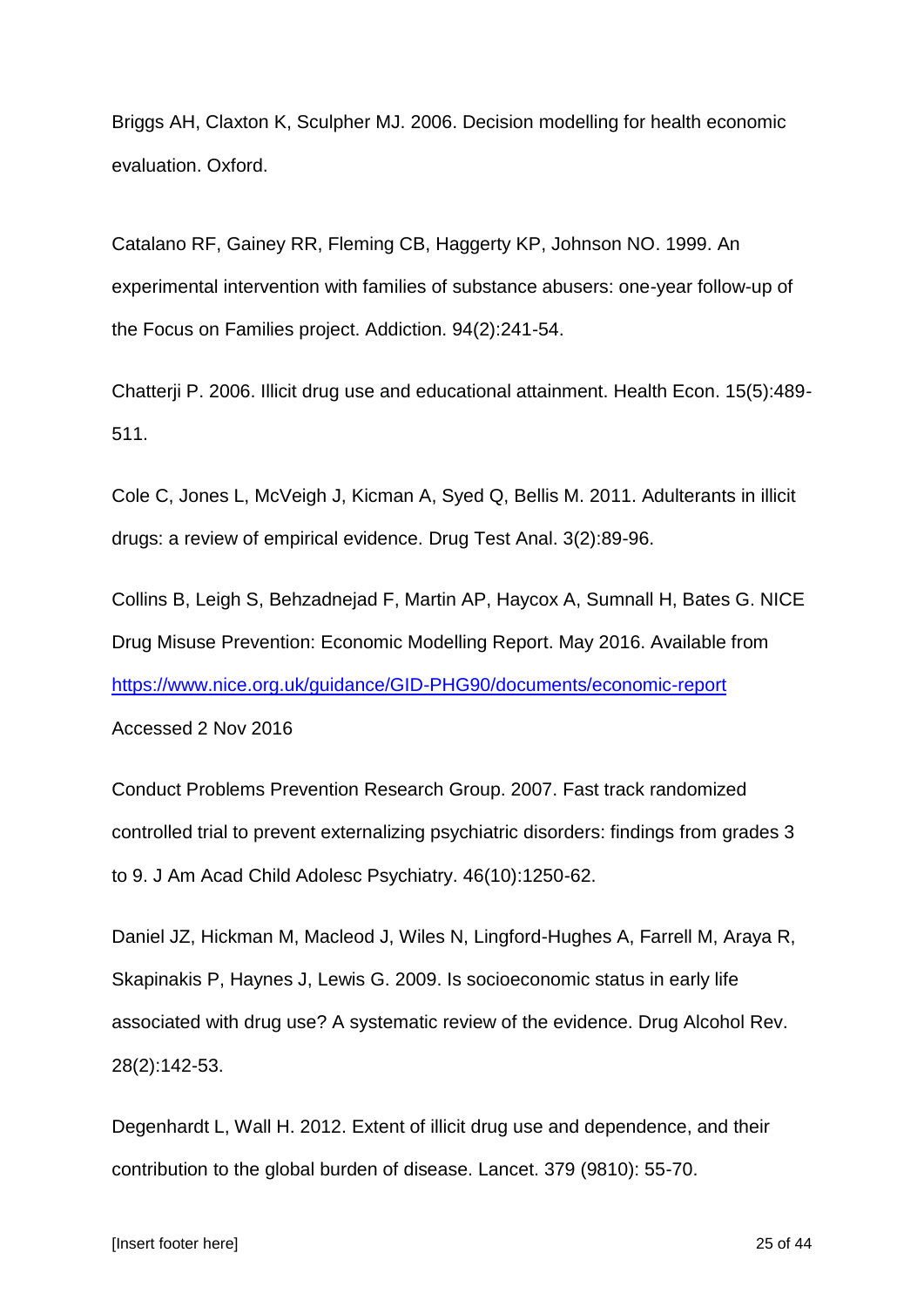Degenhardt L, Dierker L, Chiu WT, Medina-Mora ME, Neumark Y, Sampson N, Alonso J, Angermeyer M, Anthony JC, Bruffaerts R, de Girolamo G, de Graaf R, Gureje O, Karam AN, Kostyuchenko S, Lee S, Lépine JP, Levinson D, Nakamura Y, Posada-Villa J, Stein D, Wells JE, Kessler RC. 2010. Evaluating the drug use "gateway" theory using cross-national data: consistency and associations of the order of initiation of drug use among participants in the WHO World Mental Health Surveys. Drug Alcohol Depend. 108(1-2):84-97.

Department of Health. 2014. NHS reference costs 2013 to 2014. Available from: <https://www.gov.uk/government/publications/nhs-reference-costs-2013-to-2014> Accessed November 2015.

Drummond MF, Sculpher MJ, Torrance GW, O'Brien BJ, Stoddart GL. 2015. Methods for the Economic Evaluation of Health Care Programmes. 4<sup>th</sup> ed. Oxford.

Edkpu VU, Brown AK. 2015. The Economic Impact of Smoking and of Reducing Smoking Prevalence: Review of Evidence. Tob Use Insights. 14;8:1-35.

Education Endowment Foundation. Good Behaviour Game evaluation protocol. Available from:

[https://v1.educationendowmentfoundation.org.uk/uploads/pdf/Good\\_Behaviour\\_Gam](https://v1.educationendowmentfoundation.org.uk/uploads/pdf/Good_Behaviour_Game_-_protocol.pdf) [e\\_-\\_protocol.pdf](https://v1.educationendowmentfoundation.org.uk/uploads/pdf/Good_Behaviour_Game_-_protocol.pdf) Accessed 25 Nov 2011

Elliot DS and Mihalic S. 2004. Issues in disseminating and replicating effective prevention programs. Prev Sci. 5(1):47-53.

Elsohly MA, Mehmedic Z, Foster S, Gon C, Chandra S, Church JC. 2016. Changes in Cannabis Potency Over the Last 2 Decades (1995-2014): Analysis of Current Data in the United States. Biol Pyschiatry. 79(1):613-9.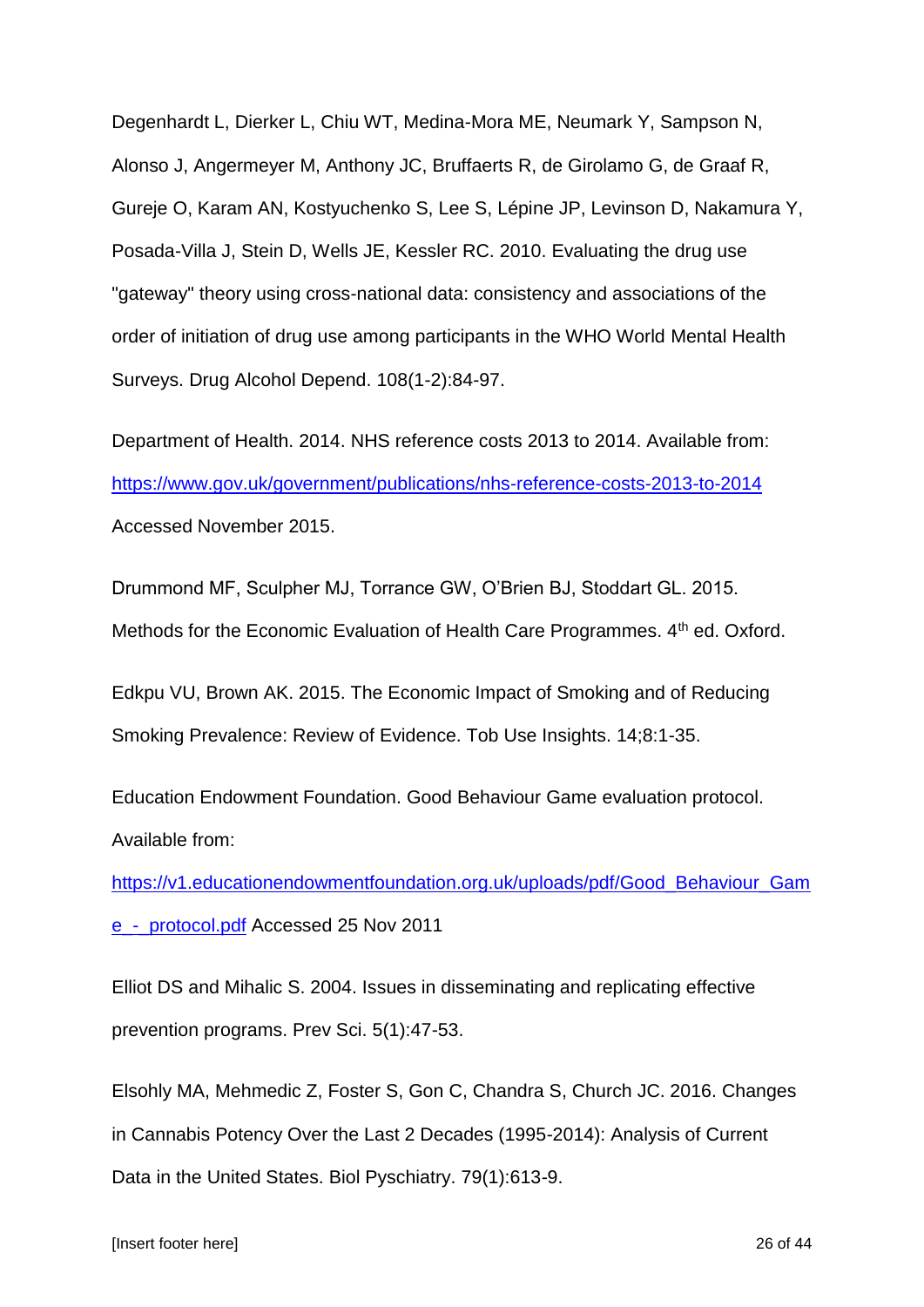European Monitoring Centre for Drugs and Drug Addiction. 2016. Health responses to new psychoactive substances. Available from:

<http://www.emcdda.europa.eu/system/files/publications/2812/TD0216555ENN.pdf> Accessed 15 Dec 2016

Fergusson DM, Horwood LJ, Beautrais AL. 2003. Cannabis and educational achievement. Addiction. 98(12):1681-92.

Fernandez-Hermida JR, Calafat A, Becoña E, Tsertsvadze A, Foxcroft DR. 2012. Assessment of generalizability, applicability and predictability (GAP) for evaluating external validity in studies of universal family-based prevention of alcohol misuse in young people: systematic methodological review of randomized controlled trials. Addiction. 107(9):1570-9

Flay BR, Biglan A, Boruch RF, Castro FG, Gottfredson D, Kellam S, Mościcki EK, Schinke S, Valentine JC, Ji P. 2005. Standards of evidence: criteria for efficacy, effectiveness and dissemination. Prev Sci. 6(3):151-75.

Gadegbeku B, Amoros E, Laumon B. 2011. Responsibility study: main illicit psychoactive substances among car drivers involved in fatal road crashes. Ann Adv Automot Med. 55: 293-300.

Godfrey C, Eaton G, McDougall C, Culyer A. 2002. The economic and social costs of Class A drug use in England and Wales, 2000. Available from: [http://webarchive.nationalarchives.gov.uk/20110218135832/rds.homeoffice.gov.uk/rd](http://webarchive.nationalarchives.gov.uk/20110218135832/rds.homeoffice.gov.uk/rds/pdfs2/hors249.pdf)

[s/pdfs2/hors249.pdf](http://webarchive.nationalarchives.gov.uk/20110218135832/rds.homeoffice.gov.uk/rds/pdfs2/hors249.pdf) Accessed 31 March 2017

Griffin KW, Botvin GJ. 2010. Evidence-Based Interventions for Preventing Substance Use Disorders in Adolescents. Child Adolesc Psychiatr Clin N Am. (3): 505–526.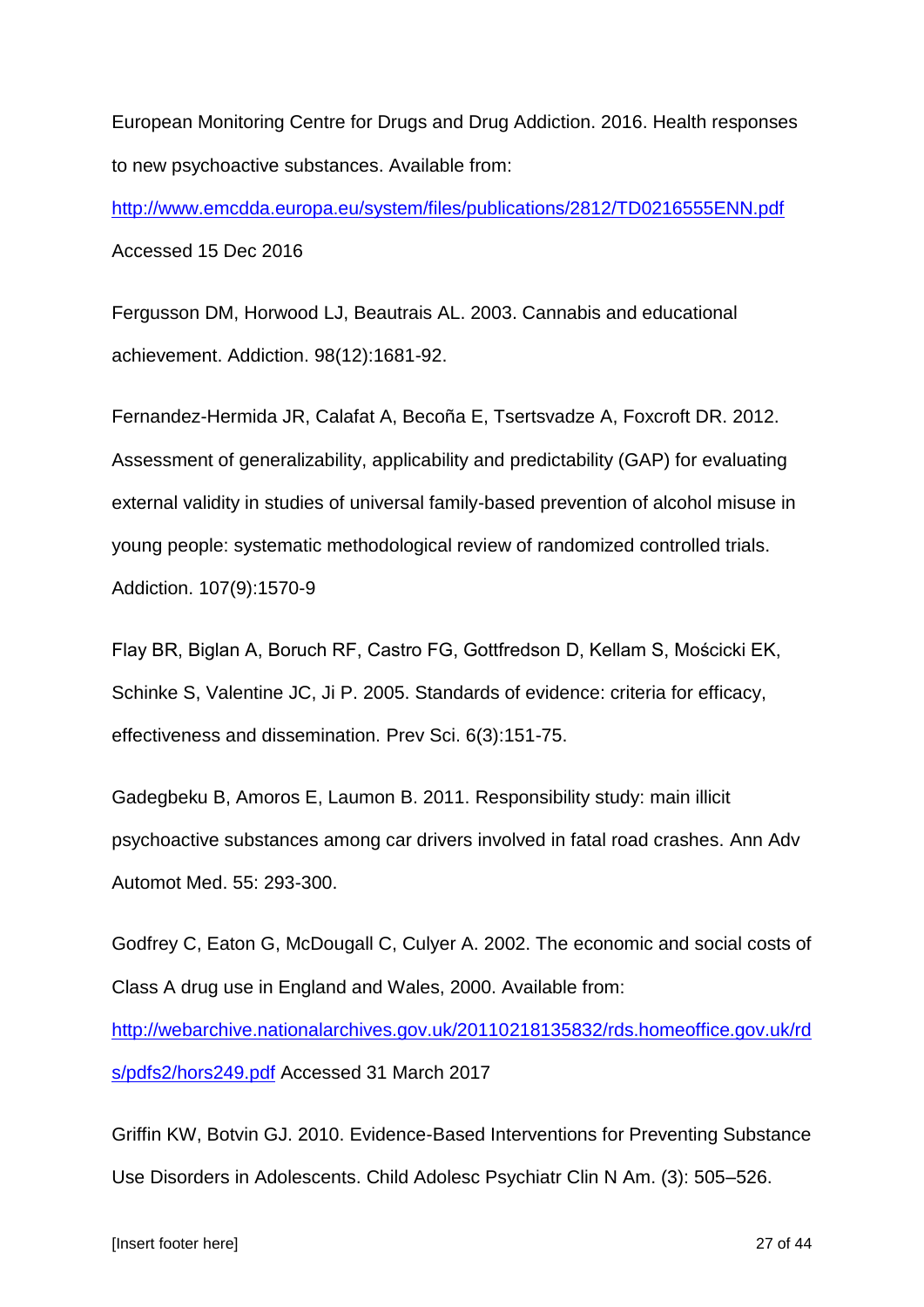Haggerty KP, Skinner M, Fleming CB, Gainey RR, Catalano RF. 2008. Long-term effects of the Focus on Families project on substance use disorders among children of parents in methadone treatment. Addiction. 103(12):2008-16.

Hall W, 2015. What has research over the past two decades revealed about the adverse health effects of recreational cannabis use? Addiction. 110(1): 19-35.

Hartman RL, Huestis MA. 2013. Cannabis effects on driving skills. Clin Chem. 59(3): 478-92.

Hoang VP, Shanahan M, Shukla N, Perez P, Farrell M, Ritter A. 2016. A systematic review of modelling approaches in economic evaluations of health interventions for drug and alcohol problems. BMC Health Serv Res. 16:127.

Kellam SG, Wang W, Mackenzie AC, Brown CH, Ompad DC, Or F, Ialongo NS, Poduska JM, Windham A. 2014. The impact of the Good Behavior Game, a universal classroom-based preventive intervention in first and second grades, on high-risk sexual behaviors and drug abuse and dependence disorders into young adulthood. Prev Sci. 15 (S1): S6-18.

Kellam SG, Mackenzie AC, Brown CH, Poduska JM, Wang W, Petras H, Wilcox HC. 2011. The good behavior game and the future of prevention and treatment. Addict Sci Clin Pract. 6(1): 73-84.

Kellam SG, Brown CH, Poduska JM, Ialongo NS, Wang W, Toyinbo P, Petras H, Ford C, Windham A, Wilcox HC. 2008. Effects of a universal classroom behavior management program in first and second grades on young adult behavioral, psychiatric, and social outcomes. Drug Alcohol Depend.95 Suppl 1:S5-S28.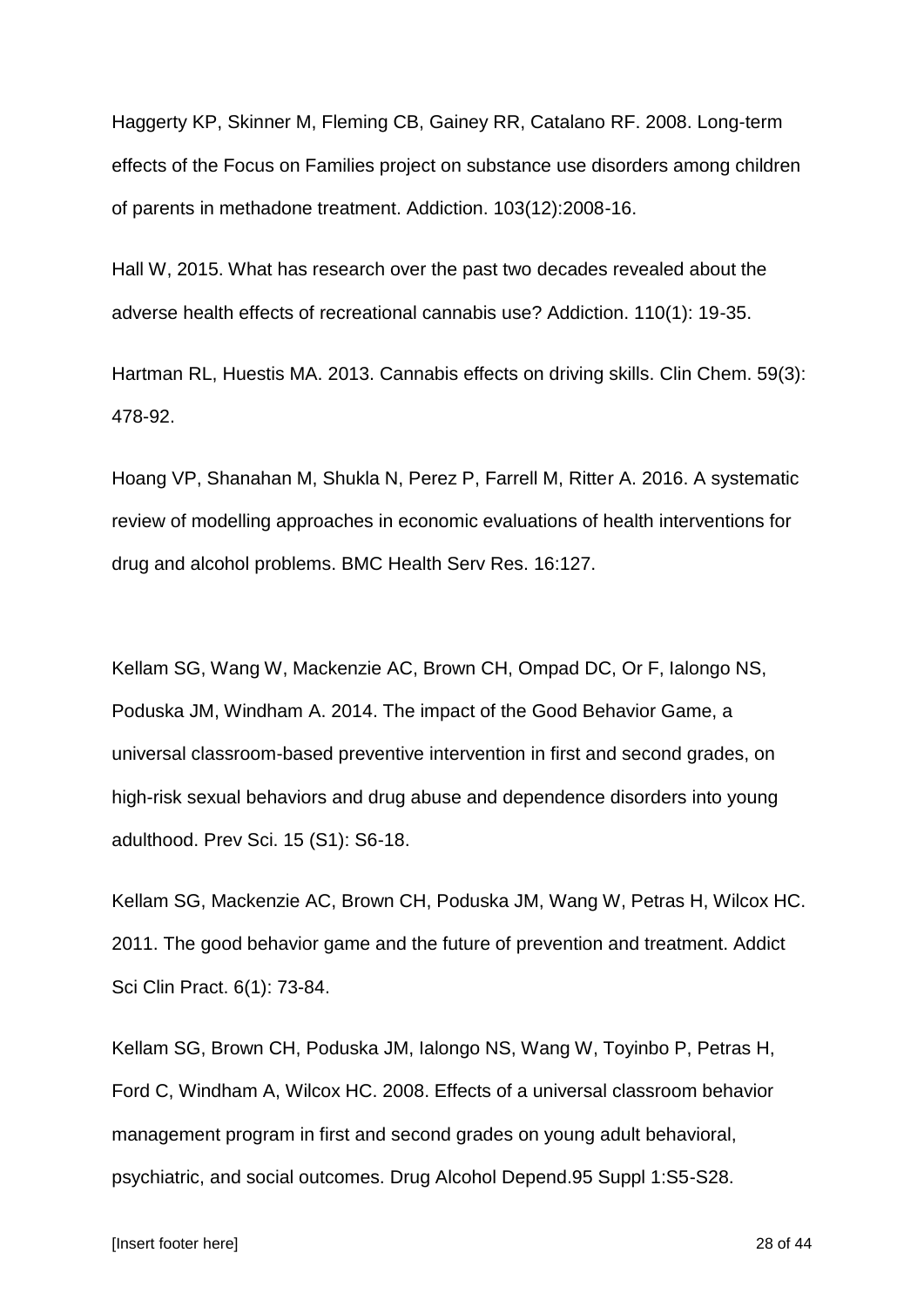Komro KA, Toomey TL. 2002. Strategies to prevent underage drinking. Alcohol Res Health. 26(1):5-14.

Lee CM, Neighbors C, Kilmer JR, Larimer ME. 2010. A brief, web-based personalized feedback selective intervention for college student marijuana use: a randomized clinical trial. Psychol Addict Behav. 24(2):265-73.

Lee MH, Hancox RJ. 2011. Effects of smoking cannabis on lung function. Expert Rev Respir Med. 5(4):537-46.

Lynskey M, Hall W, 2000. The effects of adolescent cannabis use on educational attainment: a review. Addiction. 95, 1621-1630.

Martin G, Copeland J. 2010. Brief intervention for regular ecstasy (MDMA) users: Pilot randomization trial of a Check-up model. J Subst Use. 2:131-42.

May T, Duffy M, Warburton H, Hough M. 2007. Policing cannabis as a Class C drug: an arresting change? Available from: [https://www.jrf.org.uk/report/policing-cannabis](https://www.jrf.org.uk/report/policing-cannabis-class-c-drug)[class-c-drug](https://www.jrf.org.uk/report/policing-cannabis-class-c-drug) Accessed 31 March 2017

McCrone P, Patel A, Knapp M, Schene A, Koeter M, Amaddeo F, Ruggeri M, Giessler A, Puschner B, Thornicroft G. 2009. A comparison of SF-6D and EQ-5D utility scores in a study of patients with schizophrenia. J Ment Health Policy Econ. 12(1): 27-31.

McKay M, Sumnall H, McBride N, Harvey S. 2014. The differential impact of a classroom-based, alcohol harm reduction intervention, on adolescents with different alcohol use experiences: a multi-level growth modelling analysis. J Adolesc. 37(7):1057-67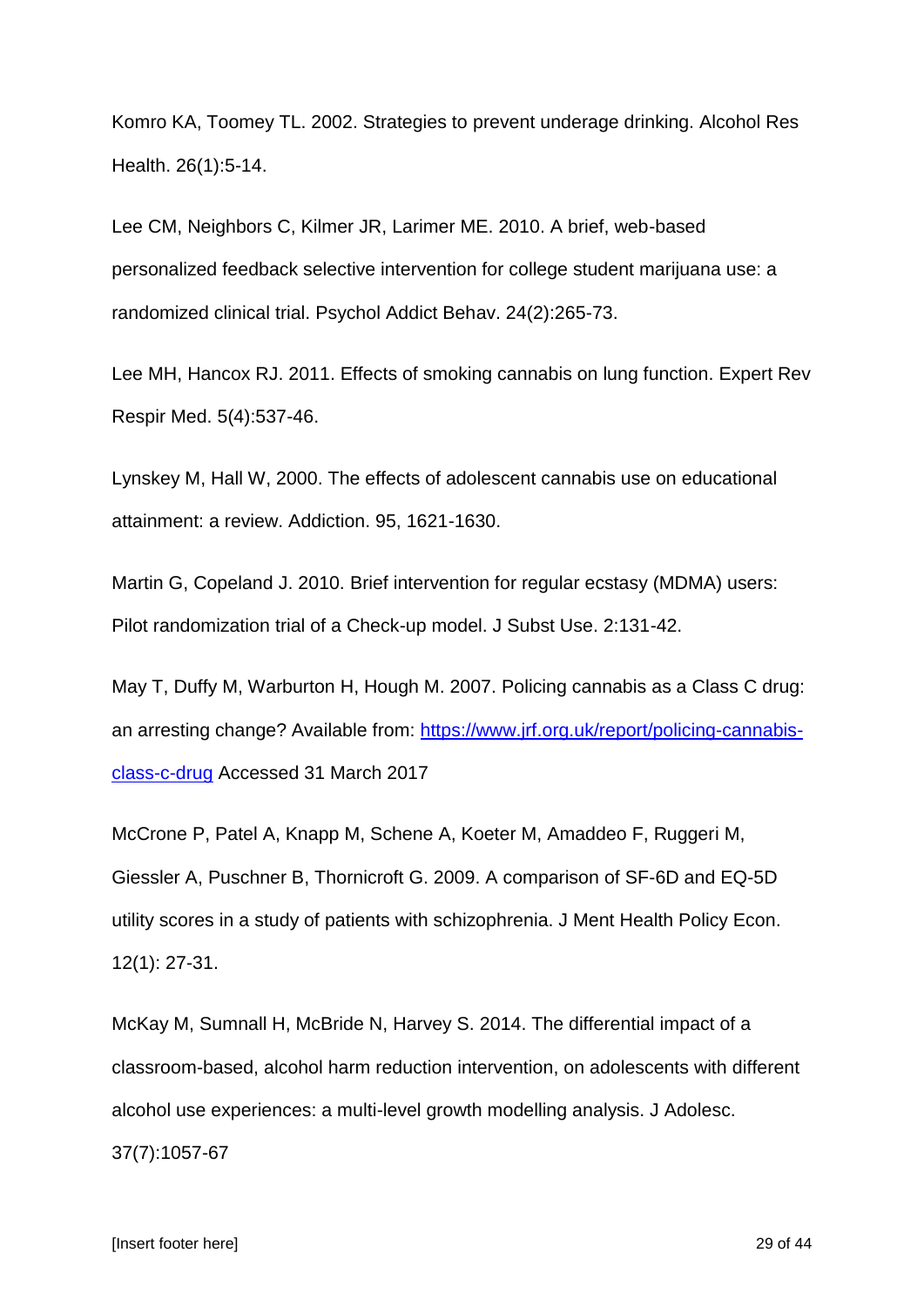Milburn NG, Iribarren FJ, Lightfoot M, Solorio R, Rotheram-Borus MK, Desmond K, Lee A, Alexander K, Maresca K, Eastmen K, Arnold EM, Duan N. 2012. A family intervention to reduce sexual risk behavior, substance use, and delinquency among newly homeless youth. J Adolesc Health. 50(4): 358-64.

Ministry of Justice 2014. Youth justice statistics 2012/13. Available from: [https://www.gov.uk/government/uploads/system/uploads/attachment\\_data/file/27854](https://www.gov.uk/government/uploads/system/uploads/attachment_data/file/278549/youth-justice-stats-2013.pdf) [9/youth-justice-stats-2013.pdf](https://www.gov.uk/government/uploads/system/uploads/attachment_data/file/278549/youth-justice-stats-2013.pdf) Accessed 31 march 2017

Morgenstern J, Bux DA Jr, Parsons J, Hagman BT, Wainberg M, Irwin T. 2009. Randomized trial to reduce club drug use and HIV risk behaviors among men who have sex with men. J Consult Clin Psychol. 77(4): 645-56.

Morris S, Devlin N, Parkin D. 2007. Economic Analysis in Healthcare. John Wiley & Sons.

National Institute for Health and Care Excellence. Drug misuse prevention: targeted interventions. 2017. Available from:<https://www.nice.org.uk/guidance/ng64> Accessed 12 April 2017

National Institute for Health and Care Excellence, Developing NICE guidelines: the manual. 2016 Available from:

<https://www.nice.org.uk/process/pmg20/chapter/introduction-and-overview> Accessed 2 Nov 2016

National Institute for Health and Care Excellence, Final Scope, 2015. Available from: [https://www.nice.org.uk/guidance/GID-PHG90/documents/drug-misuse-prevention](https://www.nice.org.uk/guidance/GID-PHG90/documents/drug-misuse-prevention-final-scope2)[final-scope2](https://www.nice.org.uk/guidance/GID-PHG90/documents/drug-misuse-prevention-final-scope2) Accessed 2 Nov 2016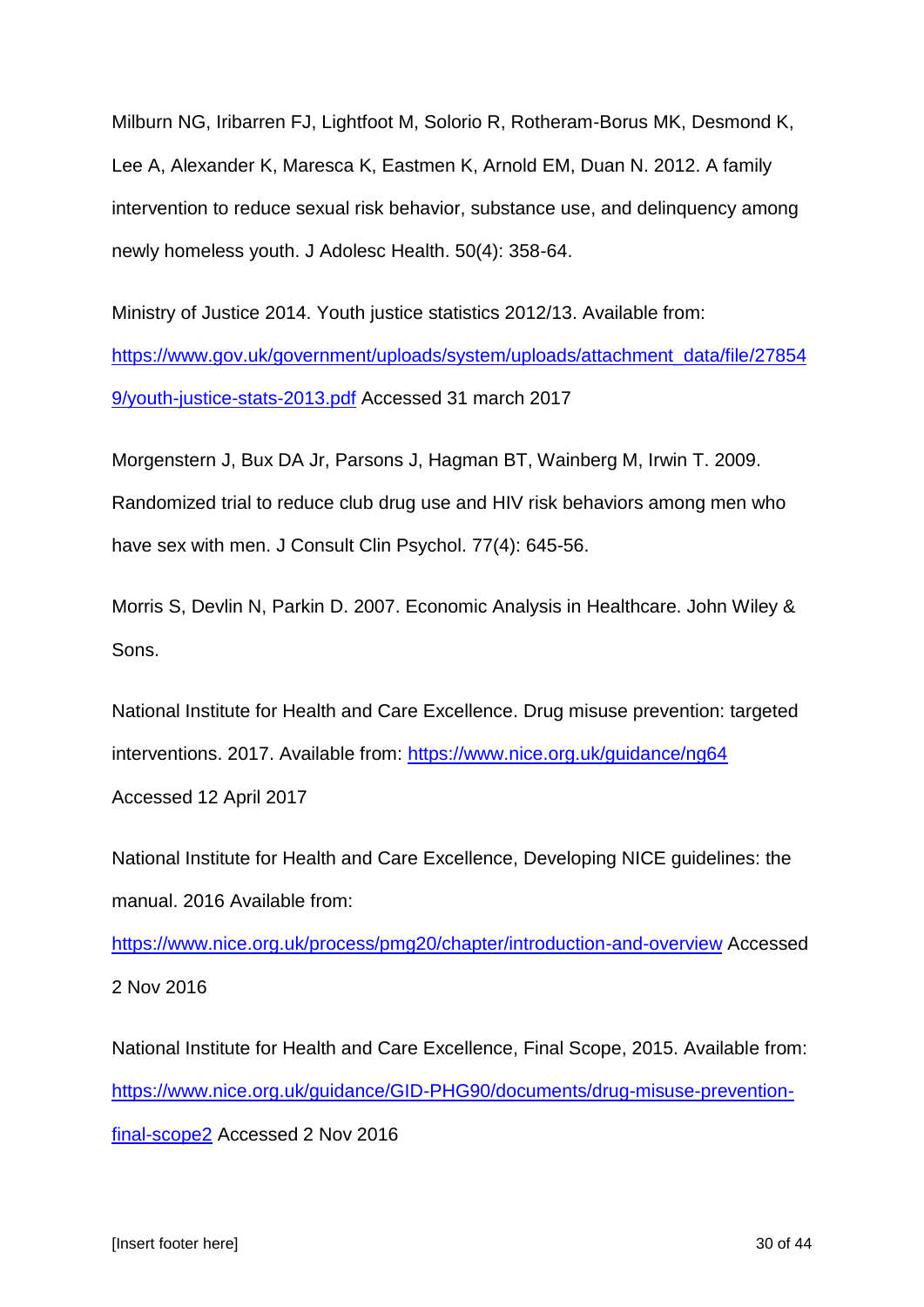National Institute for Health and Care Excellence, Alcohol-use disorders: prevention. 2010. Available from: [https://www.nice.org.uk/guidance/ph24](https://www.nice.org.uk/guidance/ph24%20Accessed%202%20Nov%202016) Accessed 2 Nov 2016

National Institute for Health and Care Excellence, Social Value Judgements. 2008a. Available from: [https://www.nice.org.uk/Media/Default/About/what-we-do/Research](https://www.nice.org.uk/Media/Default/About/what-we-do/Research-and-development/Social-Value-Judgements-principles-for-the-development-of-NICE-guidance.pdf)[and-development/Social-Value-Judgements-principles-for-the-development-of-NICE](https://www.nice.org.uk/Media/Default/About/what-we-do/Research-and-development/Social-Value-Judgements-principles-for-the-development-of-NICE-guidance.pdf)[guidance.pdf](https://www.nice.org.uk/Media/Default/About/what-we-do/Research-and-development/Social-Value-Judgements-principles-for-the-development-of-NICE-guidance.pdf) Accessed 01 September 2016

National Institute for Health and Care Excellence, Smoking: preventing uptake in children and young people. 2008b. Available from:

<https://www.nice.org.uk/guidance/ph14> Accessed 2 Nov 2016

National Institute for Health and Care Excellence, Alcohol-use disorders: schoolbased interventions. 2007. Available from:<https://www.nice.org.uk/guidance/ph27> Accessed 2 Nov 2016

Nkansah-Amankra S, Minelli M. 2016. "Gateway hypothesis" and early drug use: Additional findings from tracking a population-based sample of adolescents to adulthood. Prev Med Rep. 4:134-41.

Novakovic E, Rutter L, Ainsworth N, Hudson T, Cullum A, Canning U, McSloy A. Drug misuse prevention: targeted interventions. Evidence review 1. July 2016. Available from: [https://www.nice.org.uk/guidance/GID-PHG90/documents/evidence](https://www.nice.org.uk/guidance/GID-PHG90/documents/evidence-review)[review](https://www.nice.org.uk/guidance/GID-PHG90/documents/evidence-review) Accessed 2 Nov 2016

Nutt DJ, King LA, Phillips LD. 2010. Drug harms in the UK: a multicriteria decision analysis. The Lancet. 376 (9752):1558-65.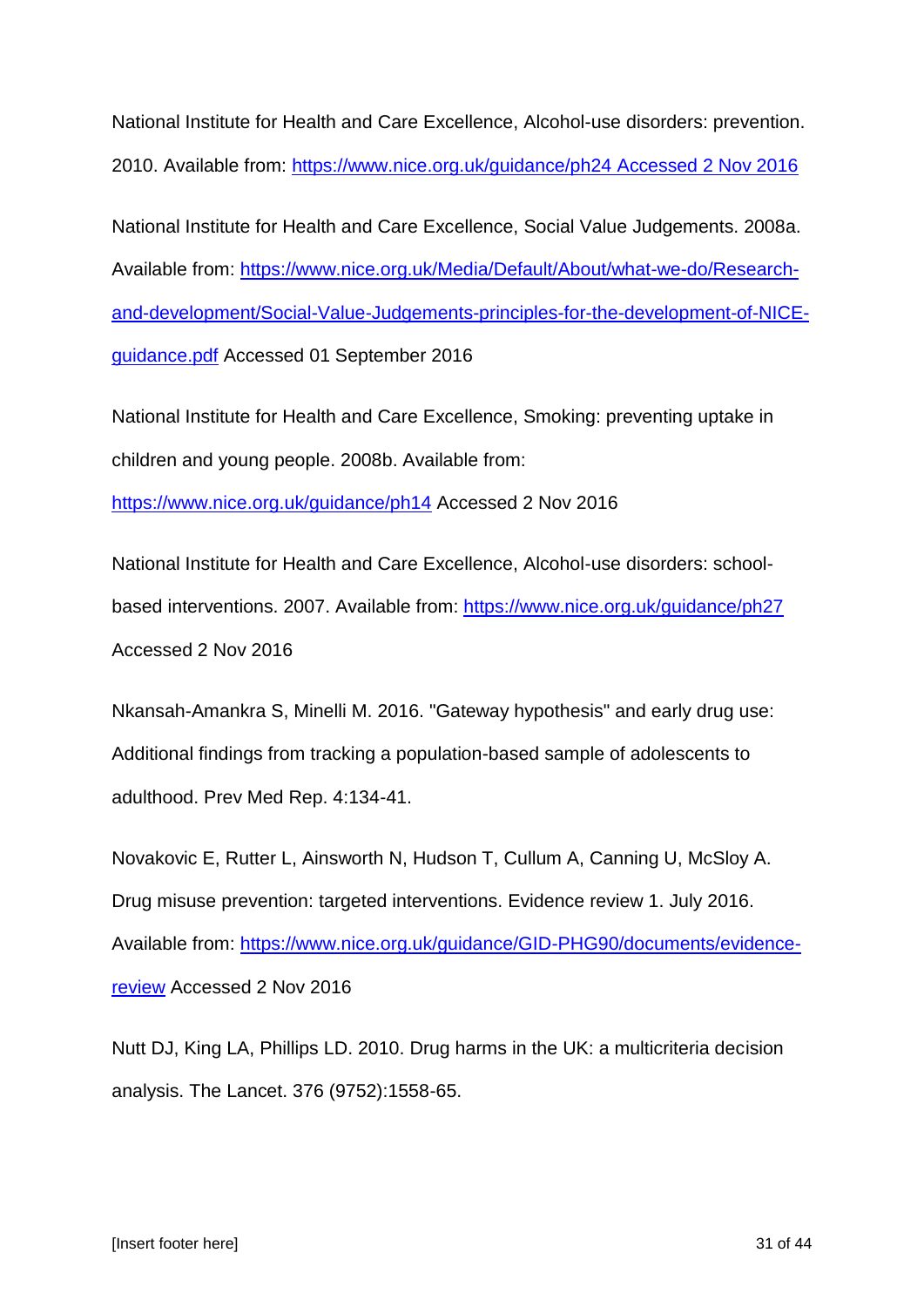Office for National Statistics: Annual Survey of Hours and Earnings 2015, 2016. Available from:

[https://www.ons.gov.uk/employmentandlabourmarket/peopleinwork/earningsandwork](https://www.ons.gov.uk/employmentandlabourmarket/peopleinwork/earningsandworkinghours/datasets/agegroupashetable6%20Accessed%20September%202016) [inghours/datasets/agegroupashetable6](https://www.ons.gov.uk/employmentandlabourmarket/peopleinwork/earningsandworkinghours/datasets/agegroupashetable6%20Accessed%20September%202016) Accessed September 2016.

Office for National Statistics: deaths related to drug poisoning in England and Wales: 2014 registrations. 2015. Available from:

[https://www.ons.gov.uk/peoplepopulationandcommunity/birthsdeathsandmarriages/d](https://www.ons.gov.uk/peoplepopulationandcommunity/birthsdeathsandmarriages/deaths/bulletins/deathsrelatedtodrugpoisoninginenglandandwales/2015-09-03) [eaths/bulletins/deathsrelatedtodrugpoisoninginenglandandwales/2015-09-03](https://www.ons.gov.uk/peoplepopulationandcommunity/birthsdeathsandmarriages/deaths/bulletins/deathsrelatedtodrugpoisoninginenglandandwales/2015-09-03) Accessed November 2015

Office for National Statistics. Cigarette smoking prevalence, in Scotland and England and Wales (combined), by sex 2007 to 2014. 2014a. Available from:

[https://www.ons.gov.uk/peoplepopulationandcommunity/healthandsocialcare/drugus](https://www.ons.gov.uk/peoplepopulationandcommunity/healthandsocialcare/drugusealcoholandsmoking/adhocs/005495cigarettesmokingprevalenceinscotlandandenglandandwalescombinedbysex2007to2014) [ealcoholandsmoking/adhocs/005495cigarettesmokingprevalenceinscotlandandengla](https://www.ons.gov.uk/peoplepopulationandcommunity/healthandsocialcare/drugusealcoholandsmoking/adhocs/005495cigarettesmokingprevalenceinscotlandandenglandandwalescombinedbysex2007to2014) [ndandwalescombinedbysex2007to2014](https://www.ons.gov.uk/peoplepopulationandcommunity/healthandsocialcare/drugusealcoholandsmoking/adhocs/005495cigarettesmokingprevalenceinscotlandandenglandandwalescombinedbysex2007to2014) Accessed 8 Nov 2016

Office for National Statistics. Adult drinking habits. 2014b. Available from: [https://www.ons.gov.uk/peoplepopulationandcommunity/healthandsocialcare/drugus](https://www.ons.gov.uk/peoplepopulationandcommunity/healthandsocialcare/drugusealcoholandsmoking/datasets/adultdrinkinghabits) [ealcoholandsmoking/datasets/adultdrinkinghabits](https://www.ons.gov.uk/peoplepopulationandcommunity/healthandsocialcare/drugusealcoholandsmoking/datasets/adultdrinkinghabits) Accessed 8 Nov 2016

Parsons JT, Lelutiu-Weinberger C, Botsko M, Golub SA. 2014. A randomized controlled trial utilizing motivational interviewing to reduce HIV risk and drug use in young gay and bisexual men. 82(1):9-18.

Poduska JM, Kellam SG, Wang W, Brown CH, Ialongo NS, Toyinbo P. 2008. Impact of the Good Behavior Game, a universal classroom-based behavior intervention, on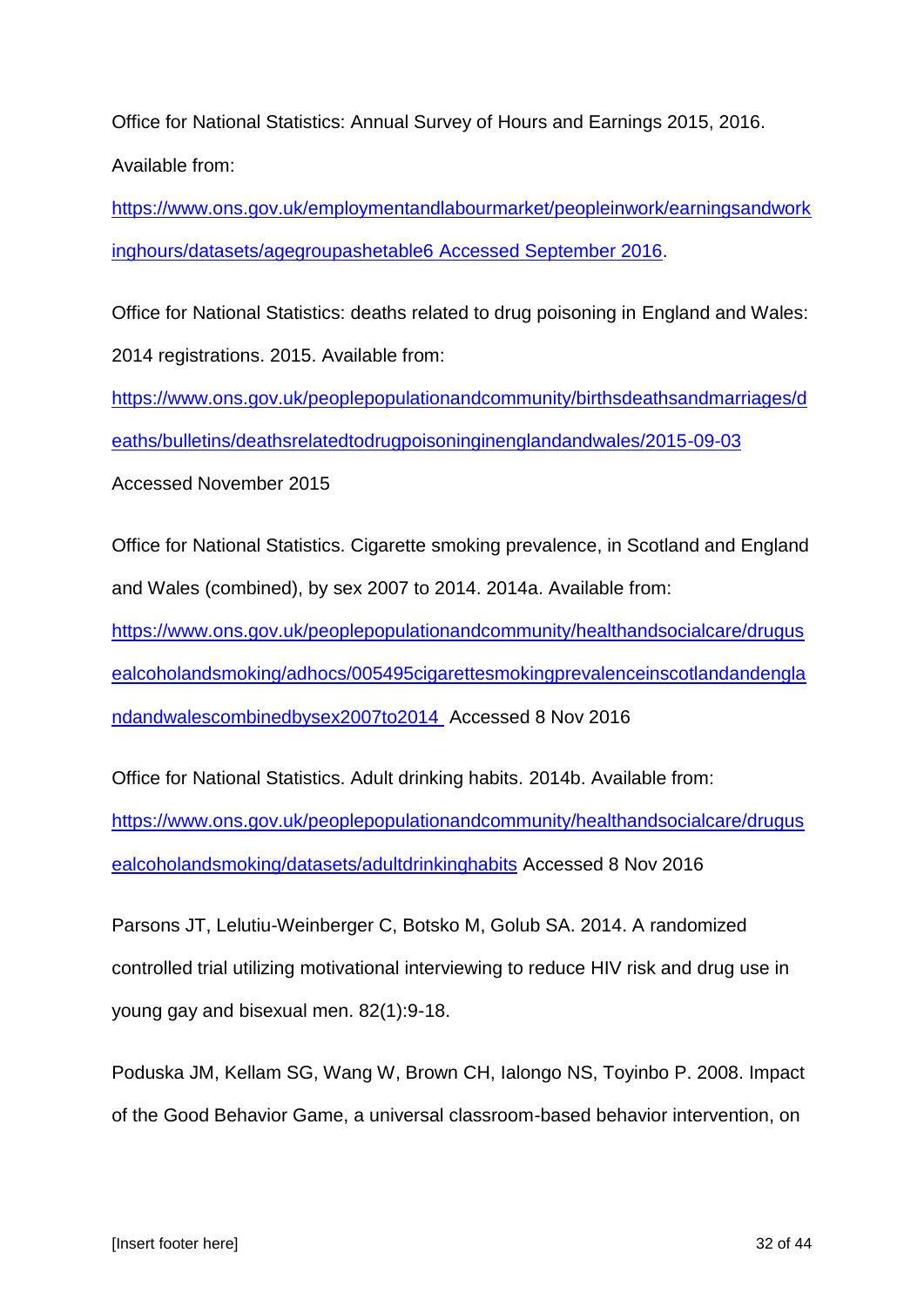young adult service use for problems with emotions, behavior, or drugs or alcohol. Drug Alcohol Depend. 95 (S1): S29-44.

Prado G, Cordova D, Huang S, Estrada Y, Rosen A, Bacio GA, Leon Jimenez G, Pantin H, Brown CH, Velazguez MR, Villamar J, Freitas D, Tapia MI, McCollister K. 2012. The efficacy of Familias Unidas on drug and alcohol outcomes for Hispanic delinquent youth: main effects and interaction effects by parental stress and social support. Drug Alcohol Depend. 125 Suppl 1:S18-25.

Purshouse RC, Brennan A, Rafia R, Latimer NR, Archer RJ, Angus CR, Preston LR, Meier PS. 2013. Modelling the cost-effectiveness of alcohol screening and brief interventions in primary care in England. Alcohol Alcohol. 48(2):180-8.

Purshouse R, Brennan A, Latimer N, Meng Y, Rafia R, Jackson R, Meier P. 2009. Modelling to assess the effectiveness and cost-effectiveness of public health related strategies and interventions to reduce alcohol attributable harm in England using the Sheffield Alcohol Policy Model version 2.0. Available from:

[https://www.nice.org.uk/guidance/ph24/evidence/economic-modelling-report-](https://www.nice.org.uk/guidance/ph24/evidence/economic-modelling-report-371533357%20Accessed%202%20Nov%202016)[371533357 Accessed 2 Nov 2016](https://www.nice.org.uk/guidance/ph24/evidence/economic-modelling-report-371533357%20Accessed%202%20Nov%202016)

Pyne JM, Tripathi S, French M, McCollister K, Rapp RC, Booth BM. 2011. Longitudinal Association of Preference-Weighted Health-Related Quality of Life Measures and Substance Use Disorder Outcomes. Addiction. 106(3): 507-515.

Raikou M, McGuire A. 2008. Cost-effectiveness of a mass media campaign and a point of sale intervention to prevent the uptake of smoking in children and young people: Economic modelling report. Available from: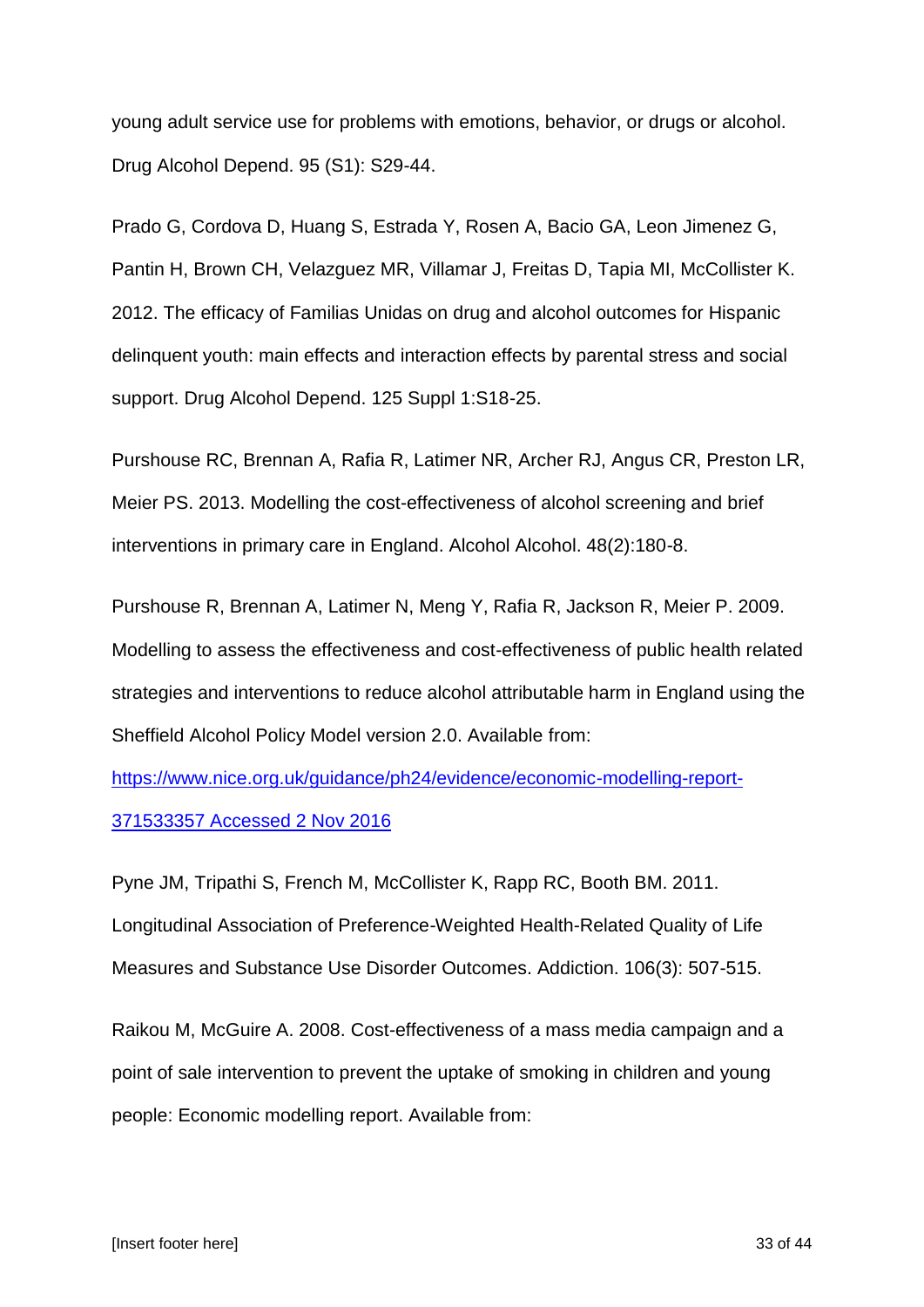[https://www.nice.org.uk/guidance/ph14/evidence/economic-modelling-report-](https://www.nice.org.uk/guidance/ph14/evidence/economic-modelling-report-369943165%20Accessed%202%20Nov%202016)[369943165 Accessed 2 Nov 2016](https://www.nice.org.uk/guidance/ph14/evidence/economic-modelling-report-369943165%20Accessed%202%20Nov%202016)

Scarborough P, Bhatnagar P, Wickramasinghe KK, Allender S, Foster C, Rayner M. 2011. The economic burden of ill health due to diet, physical inactivity, smoking, alcohol and obesity in the UK: an update to 2006-07 NHS costs. 33(4):527-35.

Spoth R, Shin C, Guyll M, Redmond C, Azevedo K. 2006. Universality of effects: an examination of the comparability of long-term family intervention effects on substance use across risk-related subgroups. Prev Sci. 7(2):209-24.

United Nations Office on Drugs and Crime. 2016. World Drug Report. Available from: [https://www.unodc.org/doc/wdr2016/WORLD\\_DRUG\\_REPORT\\_2016\\_web.pdf](https://www.unodc.org/doc/wdr2016/WORLD_DRUG_REPORT_2016_web.pdf) Accessed 13 December 2016

Wadd S, Papadopoulos C. 2014. Drinking behaviour and alcohol-related harm amongst older adults: analysis of existing UK datasets. BMC Res Notes. 20;7:741.

Weatherly H, Drummond M, Claxton K, Cookson R, Ferguson B, Godfrey C, Rice N, Sculpher M, Sowden A. 2009. Methods for assessing the cost-effectiveness of public health interventions: Key challenges and recommendations. Health Policy. 93: 85- 92.

Wilkinson R & Pickett K (2010). *The spirit level: why equality is better for everyone.*  London: Penguin.

Zhang C, Brook JS, Leukefeld CG, Brook DW. Trajectories of marijuana use from adolescence to adulthood as predictors of unemployment status in the early forties. Am J Addict. 25(3):203-9.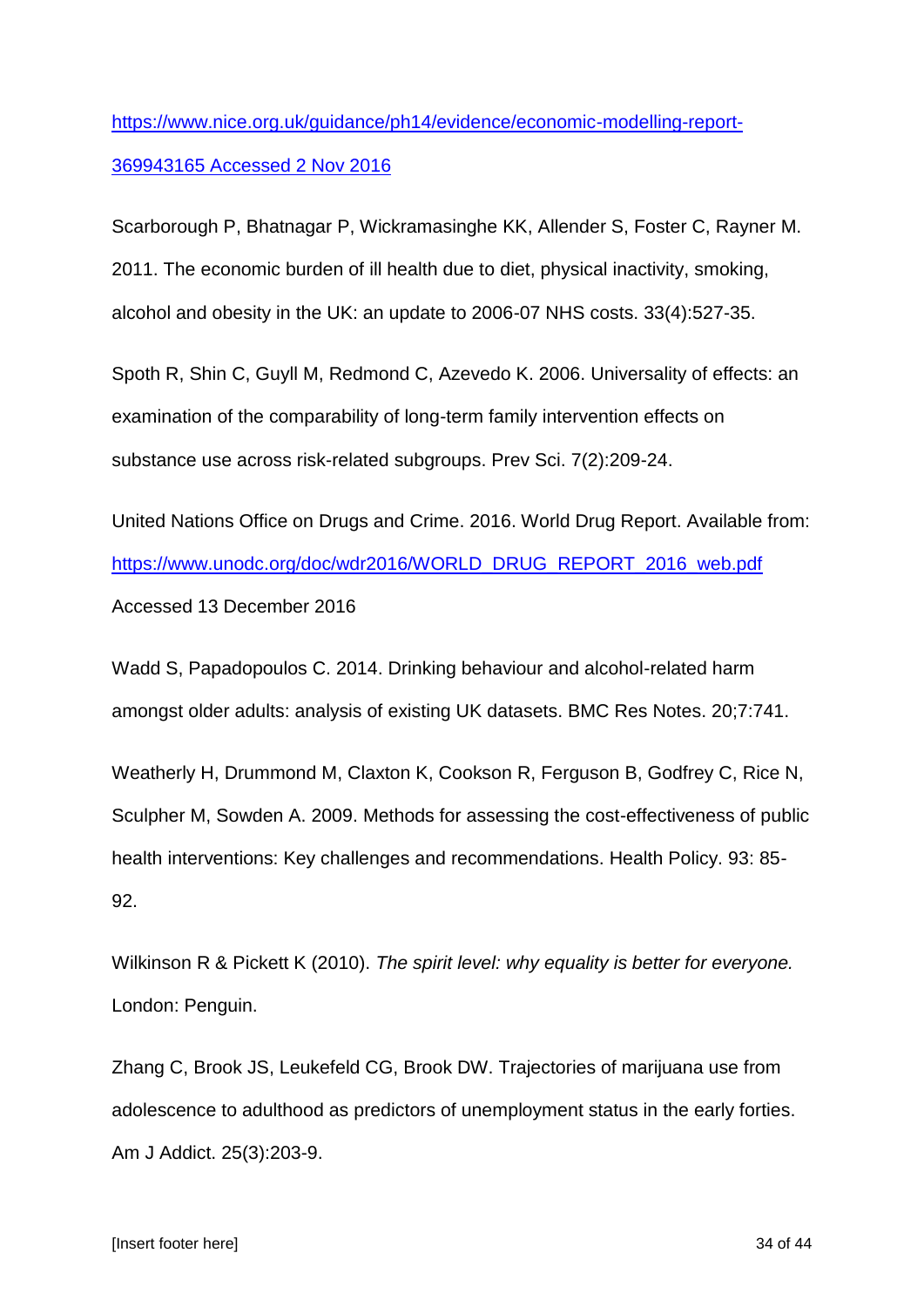## **Tables**

### **Table 1: intervention data**

| <b>Study</b>                                                                                                                                                                                               | Population                                                                                                                 | <b>Intervention</b>                                                                          | Comparator                                            | <b>Modelled intervention</b><br>effectiveness                                                           | <b>Modelled comparator</b><br>effectiveness                                            |
|------------------------------------------------------------------------------------------------------------------------------------------------------------------------------------------------------------|----------------------------------------------------------------------------------------------------------------------------|----------------------------------------------------------------------------------------------|-------------------------------------------------------|---------------------------------------------------------------------------------------------------------|----------------------------------------------------------------------------------------|
| Study - Focus on Families<br>Intervention<br>(Catalano et al., 1999)                                                                                                                                       | Children whose parent use<br>drugs                                                                                         | Family-based<br>intervention: group<br>skills training for<br>parents and case<br>management | Standard<br>methadone<br>treatment                    | Cannabis use was 7% after<br>12 months                                                                  | Cannabis use was 9%<br>after 12 months                                                 |
| A Brief, Web-Based Personalized<br>Feedback Selective Intervention for<br>College Student Marijuana Use: A<br><b>Randomized Clinical Trial</b><br>(Lee et al., 2010)                                       | People known to use drugs<br>occasionally<br>(subgroup analysis for<br>people with family history<br>of drug use problems) | Web-based<br>intervention based on<br>motivational<br>interviewing and skills<br>training    | Assessment only<br>control                            | Cannabis use reduced by<br>37% after month 6, 25%<br>after month 12 and 13%<br>after month 18           | No change from<br>baseline                                                             |
| The efficacy of Familias Unidas on<br>drug and alcohol outcomes for<br>Hispanic delinquent youth: Main<br>effects and interaction effects by<br>parental stress and social support<br>(Prado et al., 2012) | children and young people<br>who are in contact with<br>young offender teams but<br>not in secure environments             | Family-based<br>intervention: group<br>skills training for<br>parents                        | Community<br>Practice                                 | Reduction in drug use from<br>27% at baseline to 16%<br>and 10% at month 6 and<br>month 12 respectively | Reduction from 32% to<br>26% at month 6, and<br>then an increase to 36%<br>at month 12 |
| Brief intervention for regular ecstasy<br>(MDMA) users: Pilot randomized trial<br>of a Check-up model<br>(Martin et al., 2010)                                                                             | People known to use drugs<br>occasionally                                                                                  | Single session<br>motivational and<br>cognitive behavioural<br>intervention                  | Assessment only                                       | 32.6% reduction in ecstasy<br>use at three months                                                       | No change from<br>baseline                                                             |
| A randomized controlled trial utilizing<br>motivational interviewing to reduce<br>HIV risk and drug use in young gay<br>and bisexual men                                                                   | people who are lesbian,<br>gay, bisexual or<br>transgender                                                                 | Motivational<br>interviewing                                                                 | Educational<br>videos and<br>structured<br>discussion | Drug use at baseline, 3, 6,<br>9 and 12 months 82.2%,<br>68.9% 63%, 52.7% and<br>55.9%                  | Drug use at baseline, 3,<br>6, 9 and 12 months<br>80%, 71%, 74.5%,<br>61.4% and 61.1%  |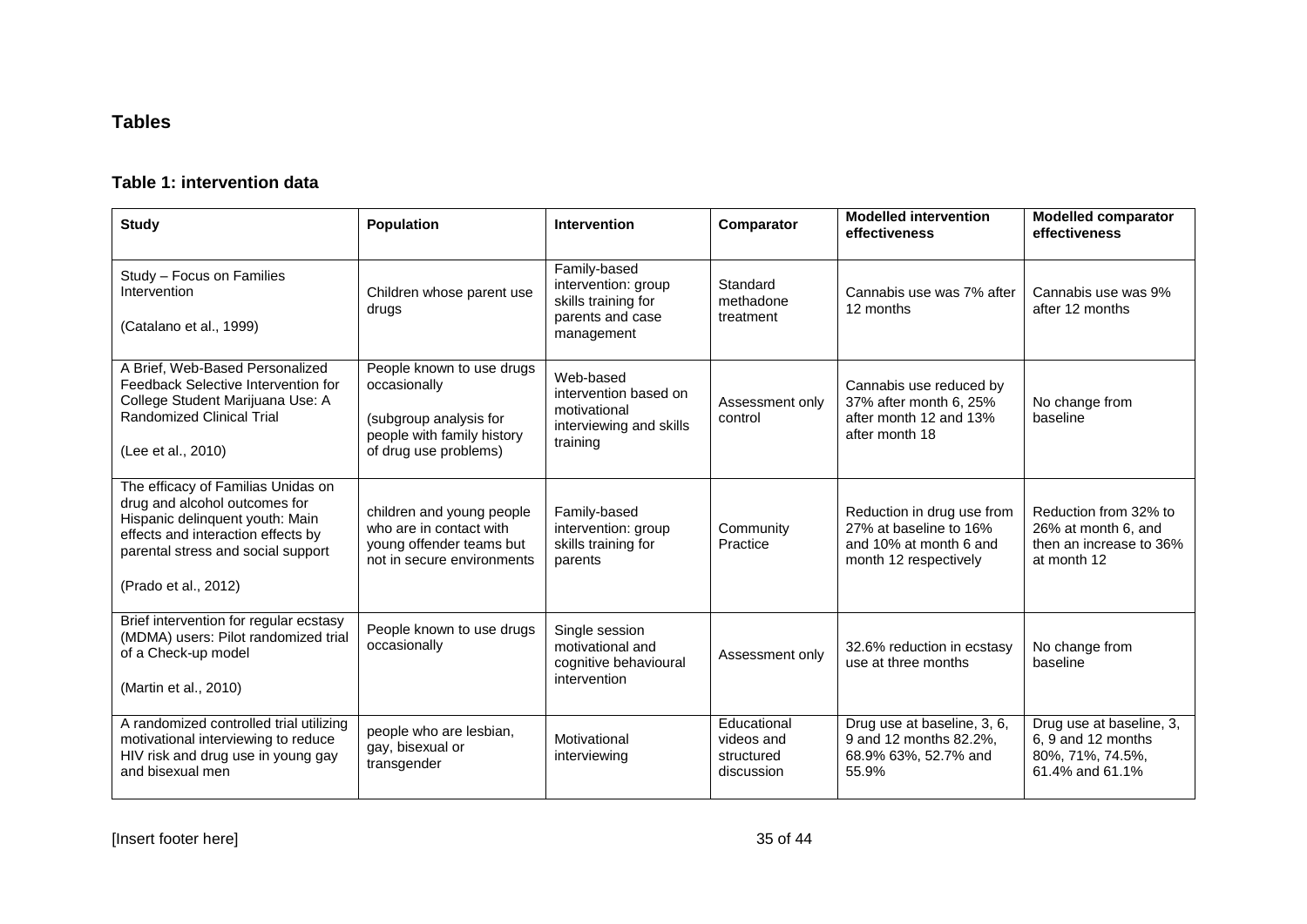| (Parsons et al., 2014)                                                                                                                                      |                                                            |                                                   |                       |                                                                                                    |                                                                                         |
|-------------------------------------------------------------------------------------------------------------------------------------------------------------|------------------------------------------------------------|---------------------------------------------------|-----------------------|----------------------------------------------------------------------------------------------------|-----------------------------------------------------------------------------------------|
| Randomized Trial to Reduce Club<br>Drug Use and HIV Risk Behaviors<br>Among Men Who Have Sex With<br>Men<br>(Morgenstern et al., 2009)                      | people who are lesbian,<br>gay, bisexual or<br>transgender | Motivational<br>interviewing                      | Educational<br>videos | Days of drug use at<br>baseline, 3, 6, 9 and 12<br>months 17, 11, 9, 10, and 6                     | Days of drug use at<br>baseline, 3, 6, 9 and 12<br>months 17, 14, 15, 12<br>and 11      |
| A family intervention to reduce<br>sexual risk behavior, substance use,<br>and delinquency among newly<br>homeless youth (STRIVE)<br>(Milburn et al., 2012) | People who are considered<br>homeless                      | Group skills training for<br>parents and children | Standard care         | Days of drug use at<br>baseline, 3, 6, 9 and 12<br>months were 2.8, 1.3, 0.7,<br>$0.5$ , and $0.3$ | Days of drug use at<br>baseline, 3, 6, 9 and 12<br>months 2.7, 1.5, 2, 1.6<br>and $1.2$ |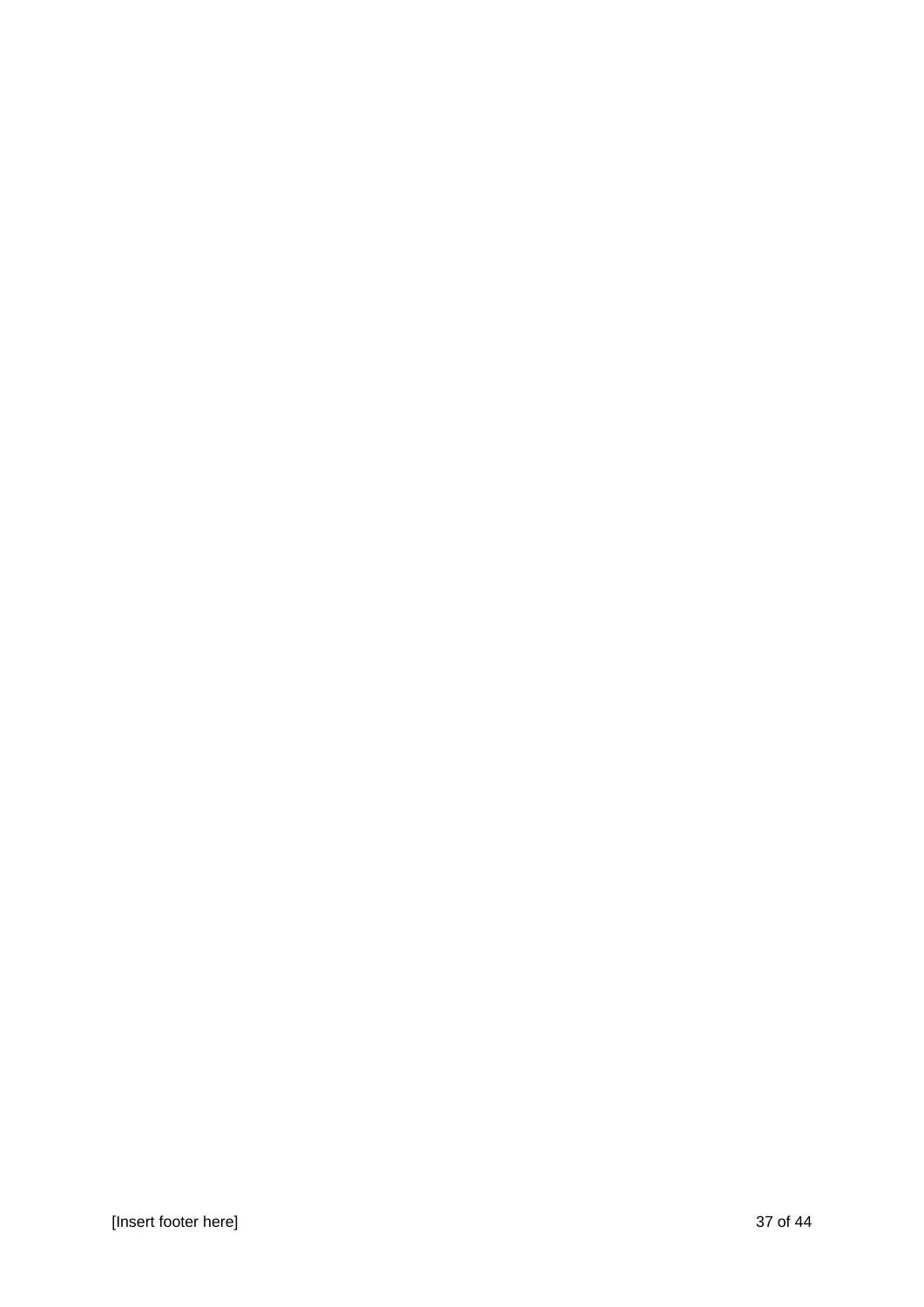### **Table 2: Intervention costs**

| <b>Drug</b>     | <b>Study</b>                                                                                                                                                 | Intervention cost estimate per<br>client<br>(low, high) |
|-----------------|--------------------------------------------------------------------------------------------------------------------------------------------------------------|---------------------------------------------------------|
| <b>Cannabis</b> | Study - Focus on Families Intervention<br>(Catalano et al., 1999)                                                                                            | £3,367<br>(£842, £4,209)                                |
|                 | A Brief, Web-Based Personalized Feedback Selective Intervention for College<br>Student Marijuana Use: A Randomized Clinical Trial<br>(Lee et al., 2010)      | £15<br>(E1, E30)                                        |
|                 | The efficacy of Familias Unidas on drug and alcohol outcomes for Hispanic<br>delinquent youth: Main effects and interaction effects by parental stress and   | £154<br>(£116, £193)                                    |
|                 | social support<br>(Prado et al., 2012)                                                                                                                       | Comparator<br>£100<br>(E75, E125)                       |
| <b>Ecstasy</b>  | Brief intervention for regular ecstasy (MDMA) users: Pilot randomized trial of<br>a Check-up model<br>(Martin et al., 2010)                                  | £67<br>(E32, E138)                                      |
| <b>Cocaine</b>  | A randomized controlled trial utilizing motivational interviewing to reduce HIV<br>risk and drug use in young gay and bisexual men<br>(Parsons et al., 2014) | £268<br>(E128, E552)                                    |
|                 | Randomized Trial to Reduce Club Drug Use and HIV Risk Behaviors Among<br>Men Who Have Sex With Men<br>(Morgenstern et al., 2009)                             | £268<br>(£128, £552)                                    |
|                 | A family intervention to reduce sexual risk behavior, substance use, and<br>delinquency among newly homeless youth (STRIVE)<br>(Milburn et al., 2012)        | £825<br>(E619, E1, 031)                                 |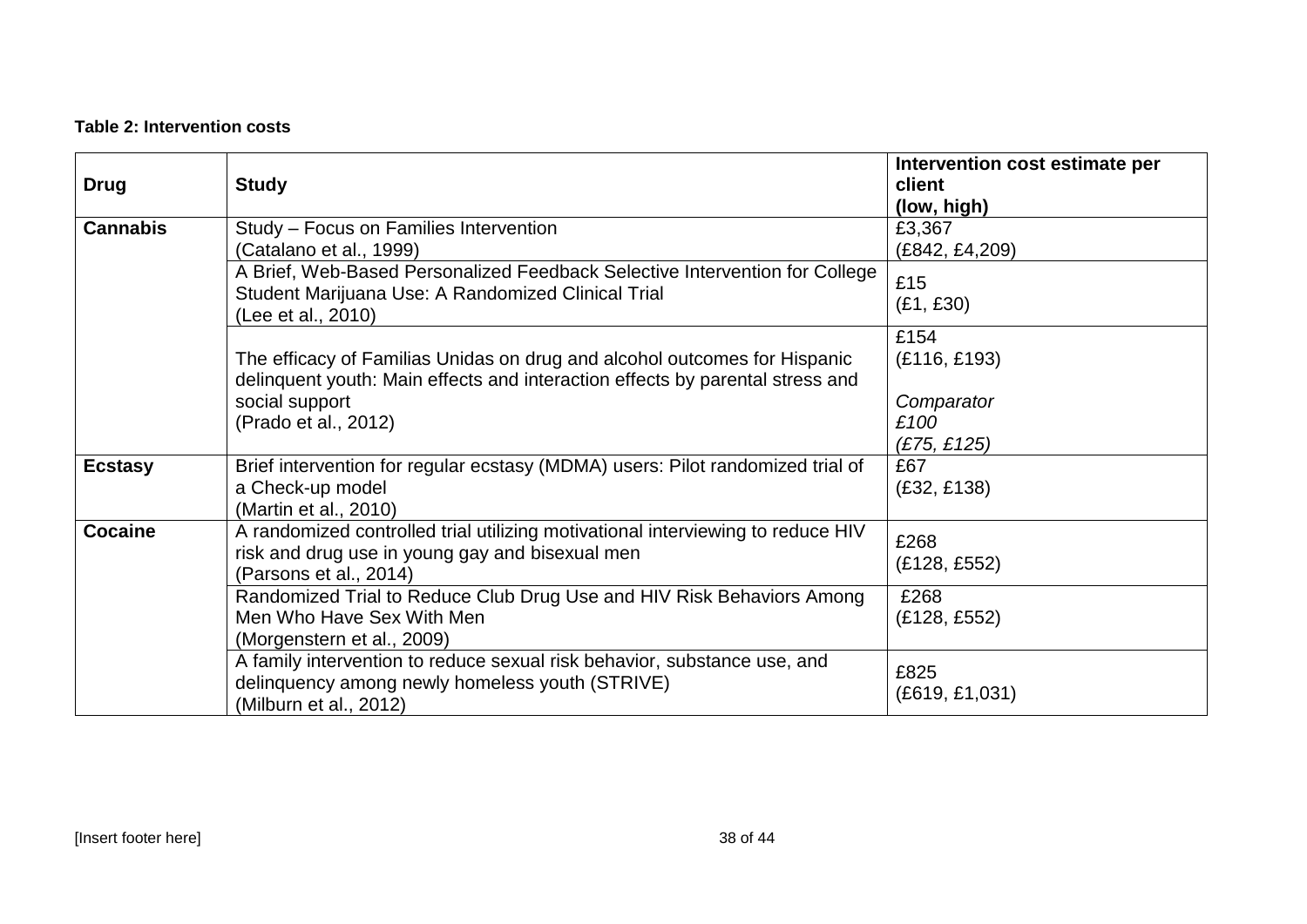### **Table 3: Base case results**

|                                                                    | <b>Costs</b> | <b>QALYs</b> |        | Incremental Costs   Incremental QALYs | <b>ICER</b> |  |  |
|--------------------------------------------------------------------|--------------|--------------|--------|---------------------------------------|-------------|--|--|
| <b>Cannabis: Focus on Families</b>                                 |              |              |        |                                       |             |  |  |
| Intervention                                                       | £1,986*      | $-0.000070$  |        |                                       |             |  |  |
| Comparator                                                         | £7           | $-0.000090$  | £1,979 | 0.000020                              | £99,254,920 |  |  |
| Intervention                                                       |              |              |        |                                       |             |  |  |
| Comparator                                                         | £21          | $-0.000176$  | £8     | 0.000017                              | £478,296    |  |  |
| Intervention                                                       | £29          | $-0.000160$  |        |                                       |             |  |  |
| <b>Cannabis: Familias Unidas</b>                                   |              |              |        |                                       |             |  |  |
| Intervention                                                       | £164         | $-0.000113$  |        |                                       |             |  |  |
| Comparator                                                         | £123         | $-0.000281$  | £40    | 0.000168                              | £240,994    |  |  |
| <b>Ecstasy: brief intervention</b>                                 |              |              |        |                                       |             |  |  |
| Intervention                                                       | £75          | $-0.000689$  |        |                                       |             |  |  |
| Comparator                                                         | £10          | $-0.000827$  | £65    | 0.000139                              | £471,799    |  |  |
| Cocaine: motivational interviewing in young gay and bisexual men   |              |              |        |                                       |             |  |  |
| Intervention                                                       | £339         | $-0.013035$  |        |                                       |             |  |  |
| Comparator                                                         | £75          | $-0.0136282$ | £265   | 0.000588                              | £450,471    |  |  |
| Cocaine: motivational interviewing among men who have sex with men |              |              |        |                                       |             |  |  |
| Intervention                                                       | £340         | $-0.005668$  |        |                                       |             |  |  |
| Comparator                                                         | £88          | $-0.006943$  | £252   | 0.001275                              | £197,623    |  |  |
| Cocaine: STRIVE family intervention among newly homeless youth     |              |              |        |                                       |             |  |  |
| Intervention                                                       | £834         | $-0.002464$  |        |                                       |             |  |  |
| Comparator                                                         | £12          | $-0.003313$  | £822   | 0.000850                              | £967,573    |  |  |

\*Assuming 1.7 children per family

*ICER: incremental cost-effectiveness ratio, QALYs: quality adjusted life years*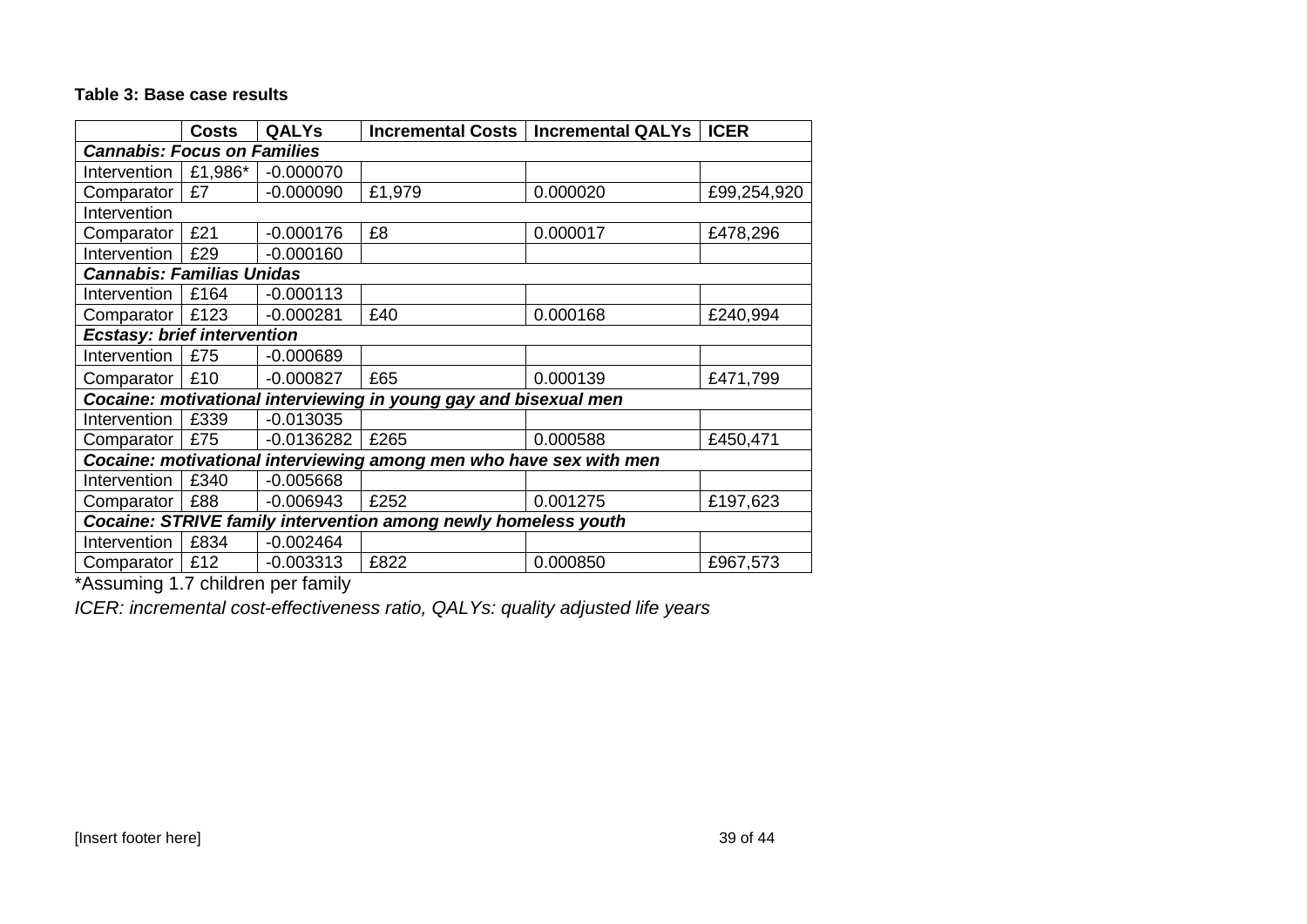**Table 4: Sensitivity analysis: base case and two year duration with varying intervention costs**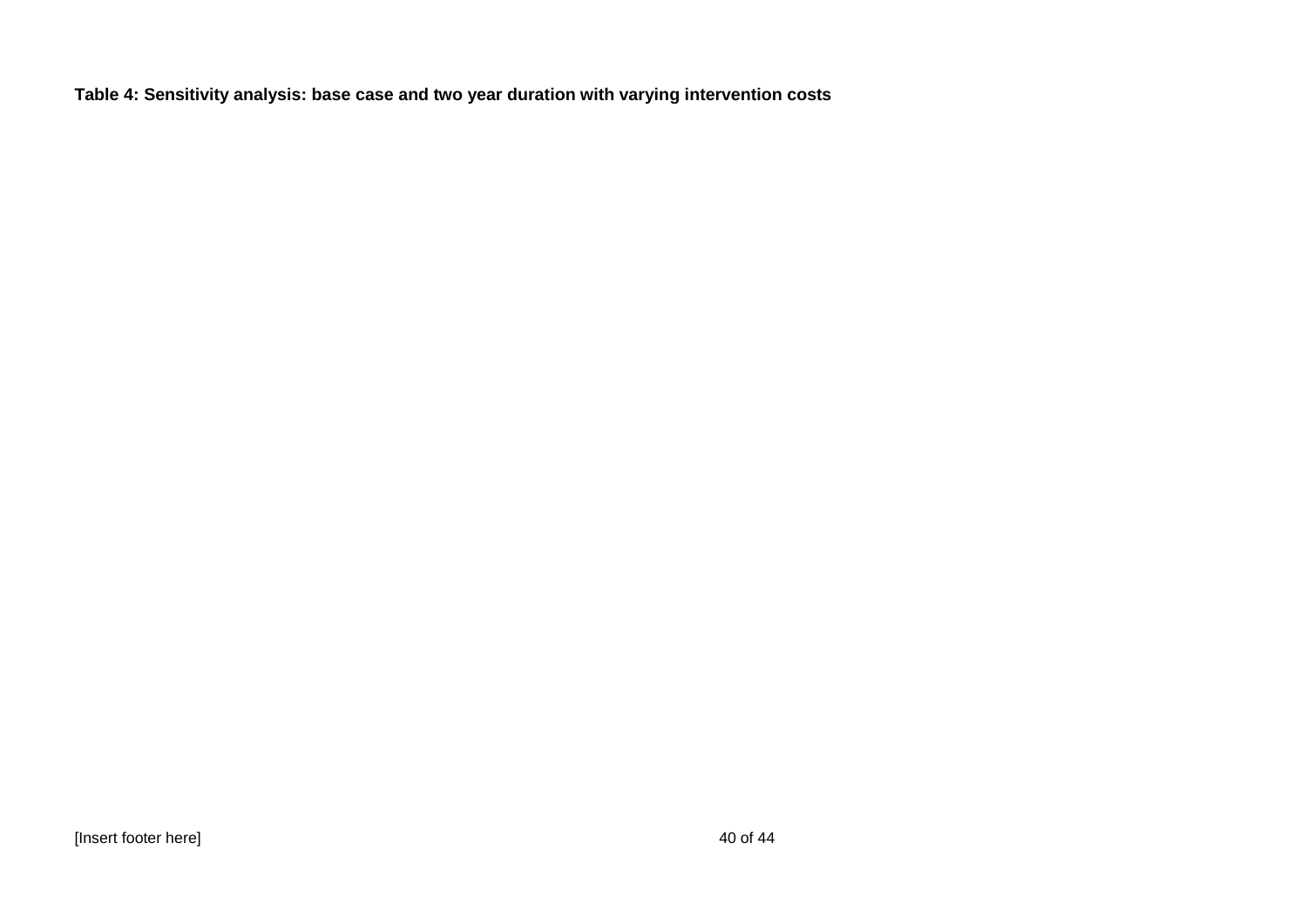|                                                                                                           | <b>ICER: Iow</b><br>intervention cost | <b>ICER: mean</b><br>intervention<br>cost | <b>ICER: high intervention cost</b> |
|-----------------------------------------------------------------------------------------------------------|---------------------------------------|-------------------------------------------|-------------------------------------|
| <b>Cannabis: Focus on Families</b>                                                                        | £24,761,038                           | £99,254,920                               | £124,096,048                        |
| Cannabis: Web-based<br>feedback(base case)                                                                | Dominant                              | £478,296                                  | £1,011,468                          |
| Cannabis: Web-based<br>feedback(two year reduction<br>scenario)                                           | Dominant                              | £213,221                                  | £481,318                            |
| Cannabis: Familias Unidas (base<br>case)                                                                  | £12,828                               | £240,994                                  | £472,142                            |
| Cannabis: Familias Unidas (two<br>year reduction scenario 1)                                              | Dominant                              | £128,162                                  | £278,716                            |
| Cannabis: Familias Unidas (two<br>year reduction scenario 2)                                              | Dominant                              | £108,644                                  | £245,257                            |
| Ecstasy: brief intervention (base<br>case)                                                                | £219,138                              | £471,799                                  | £984,340                            |
| Ecstasy: brief intervention (two<br>year reduction scenario)                                              | £104,357                              | £231,477                                  | £489,347                            |
| Cocaine: motivational<br>interviewing in young gay and<br>bisexual men (base case)                        | £212,291                              | £450,471                                  | £933,636                            |
| Cocaine: motivational<br>interviewing in young gay and<br>bisexual men (two year reduction<br>scenario)   | £66,262                               | £144,722                                  | £303,884                            |
| Cocaine: motivational<br>interviewing among men who<br>have sex with men (base case)                      | £87,784                               | £197,623                                  | £420,439                            |
| Cocaine: motivational<br>interviewing among men who<br>have sex with men (two year<br>reduction scenario) | £45,026                               | £108,098                                  | £236,045                            |
| Cocaine: STRIVE family<br>intervention among newly<br>homeless youth (base case)                          | £725,080                              | £967,573                                  | £1,210,066                          |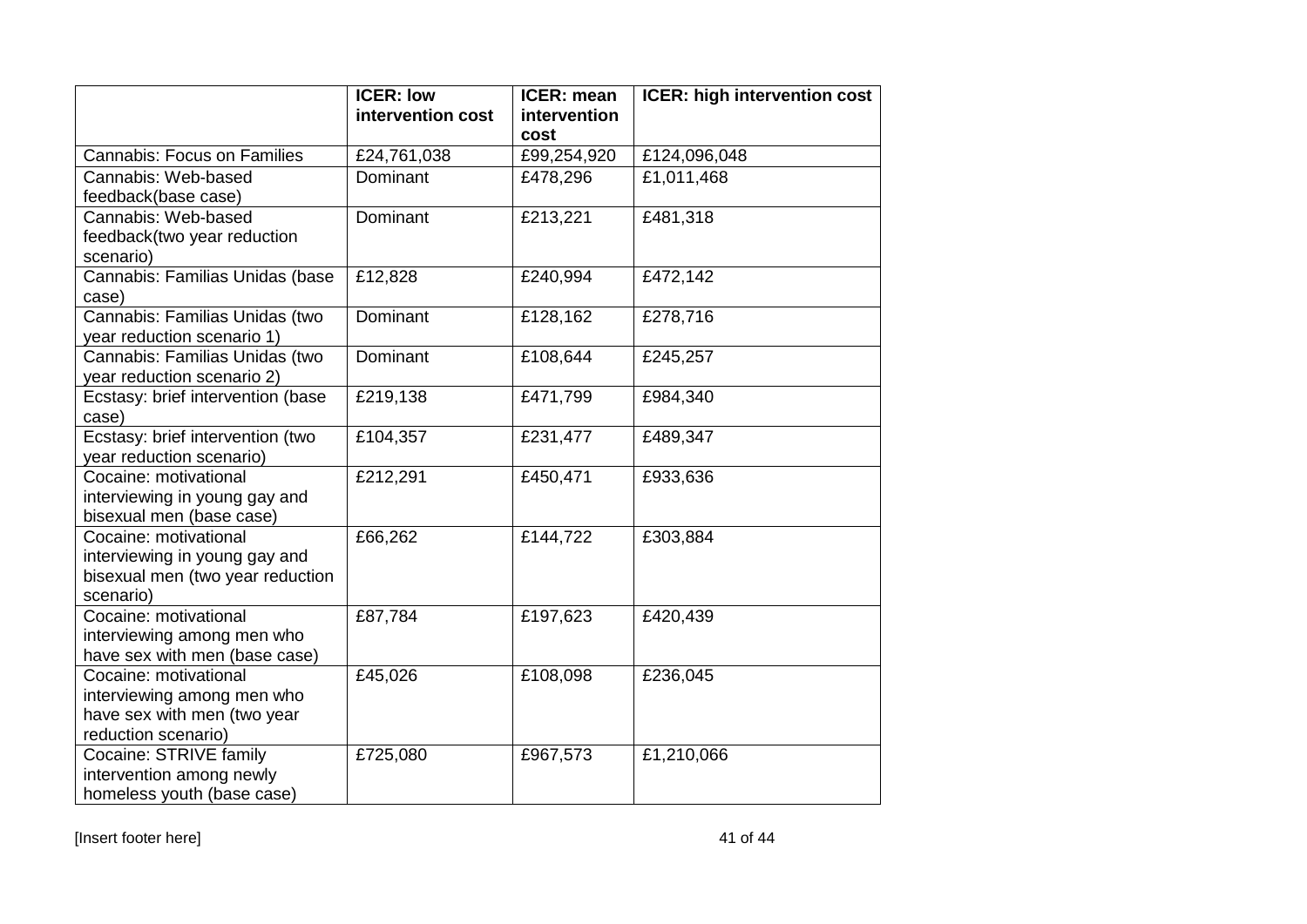| Cocaine: STRIVE family   | £504,483 | £673,562 | £842,642 |
|--------------------------|----------|----------|----------|
| intervention among newly |          |          |          |
| homeless youth (two year |          |          |          |
| reduction scenario)      |          |          |          |

*ICER: incremental cost-effectiveness ratio*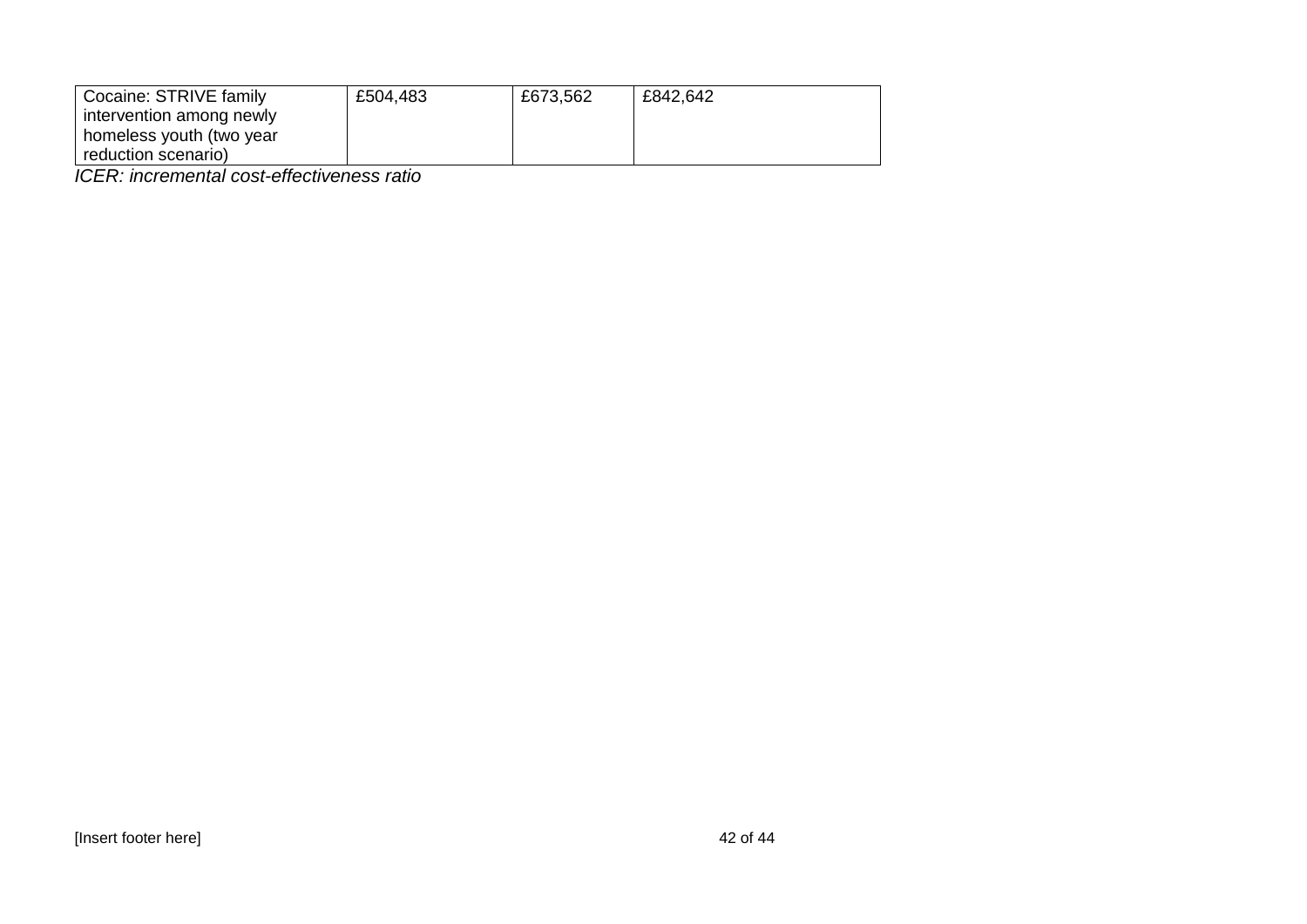